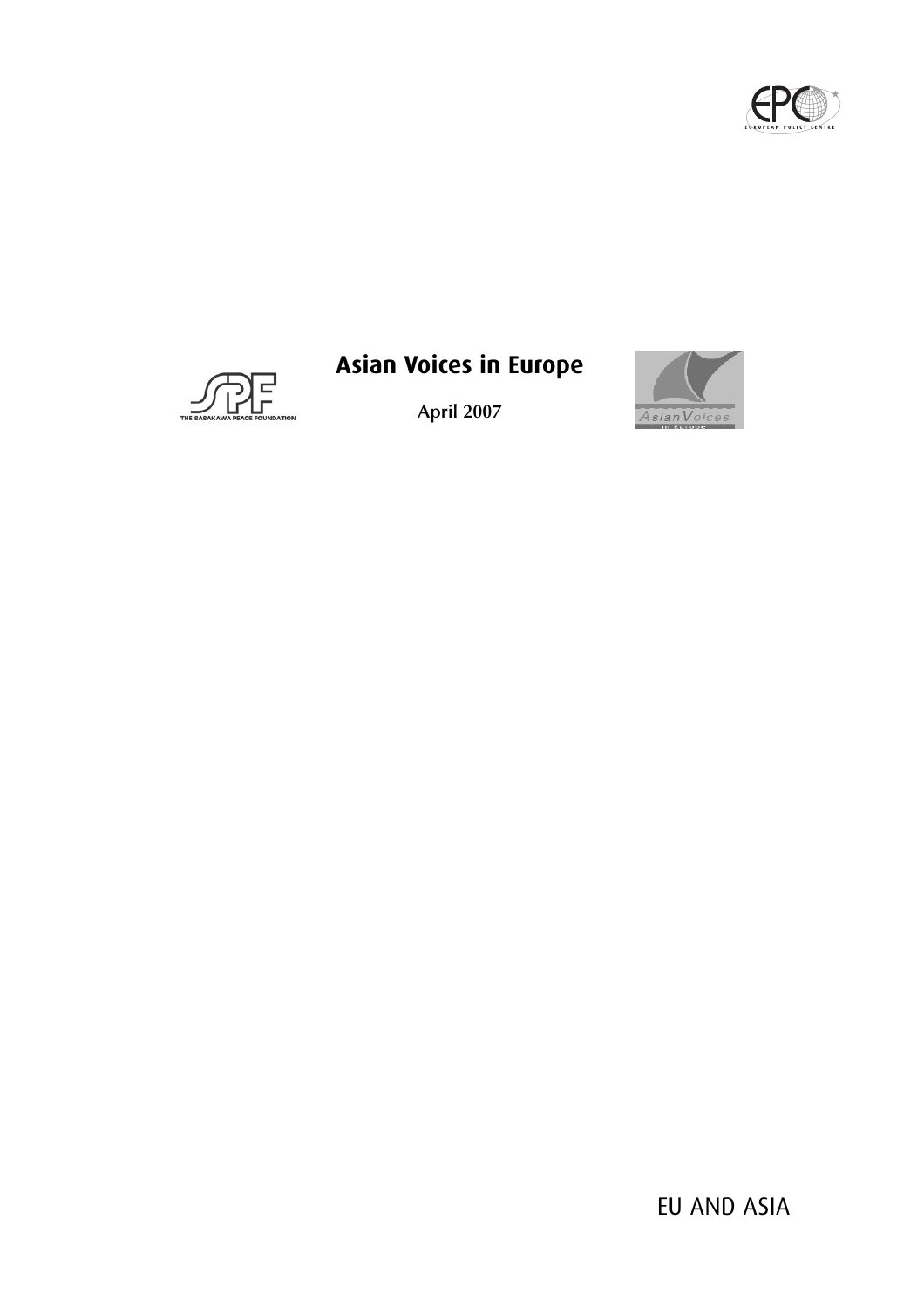

## **Table of Contents**

| Foreword<br>by Axel Berkofsky |                                                       | 5         |
|-------------------------------|-------------------------------------------------------|-----------|
|                               |                                                       |           |
| I.                            | India's economy: current status and future challenges |           |
|                               | Event report                                          | 6         |
|                               | Keynote speech                                        | $\bf{8}$  |
| II.                           | EU-Asia relations in the wake of the ASEM summit      |           |
|                               | Event report                                          | 15        |
|                               | Keynote speech                                        | 18        |
|                               | III. Japan post-Koizumi: foreign policy prospects     |           |
|                               | Event report                                          | <b>22</b> |
|                               | Keynote speech                                        | 24        |
| IV.                           | Life after Thaksin: is Thailand lost in transition?   |           |
|                               | Event report                                          | 30        |
|                               | Keynote speech                                        | 32        |
| V.                            | China's 'rise': economic and social challenges        |           |
|                               | Event report                                          | 36        |
|                               | Keynote speech                                        | 38        |
|                               | VI. Dealing (and the deal) with North Korea           |           |
|                               | Event report                                          | 45        |
|                               | Keynote speech                                        | 47        |
|                               |                                                       |           |

#### **Keynote speakers**

**Shri Palaniappan Chidambaran, Finance Minister of India**

**Sung-Joo Han, Chairman, International Policy Studies Institute of South Korea, former Korean Ambassador to the US**

**Zhaorong Mei, President of the Development Research Centre at the State Council of China and former Chinese Ambassador to Germany**

**Surin Pitsuwan, former Thai Minister of Foreign Affairs, member of the National Legislative Assembly and Deputy Leader of the Democratic Party**

**Hitoshi Tanaka, former Japanese Deputy Minister for Foreign Affairs and Senior Fellow, Japan Centre for International Exchange**

**Jusuf Wanandi, Vice Chairman, Board of Trustees, Centre for Strategic and International Studies in Jakarta, Indonesia**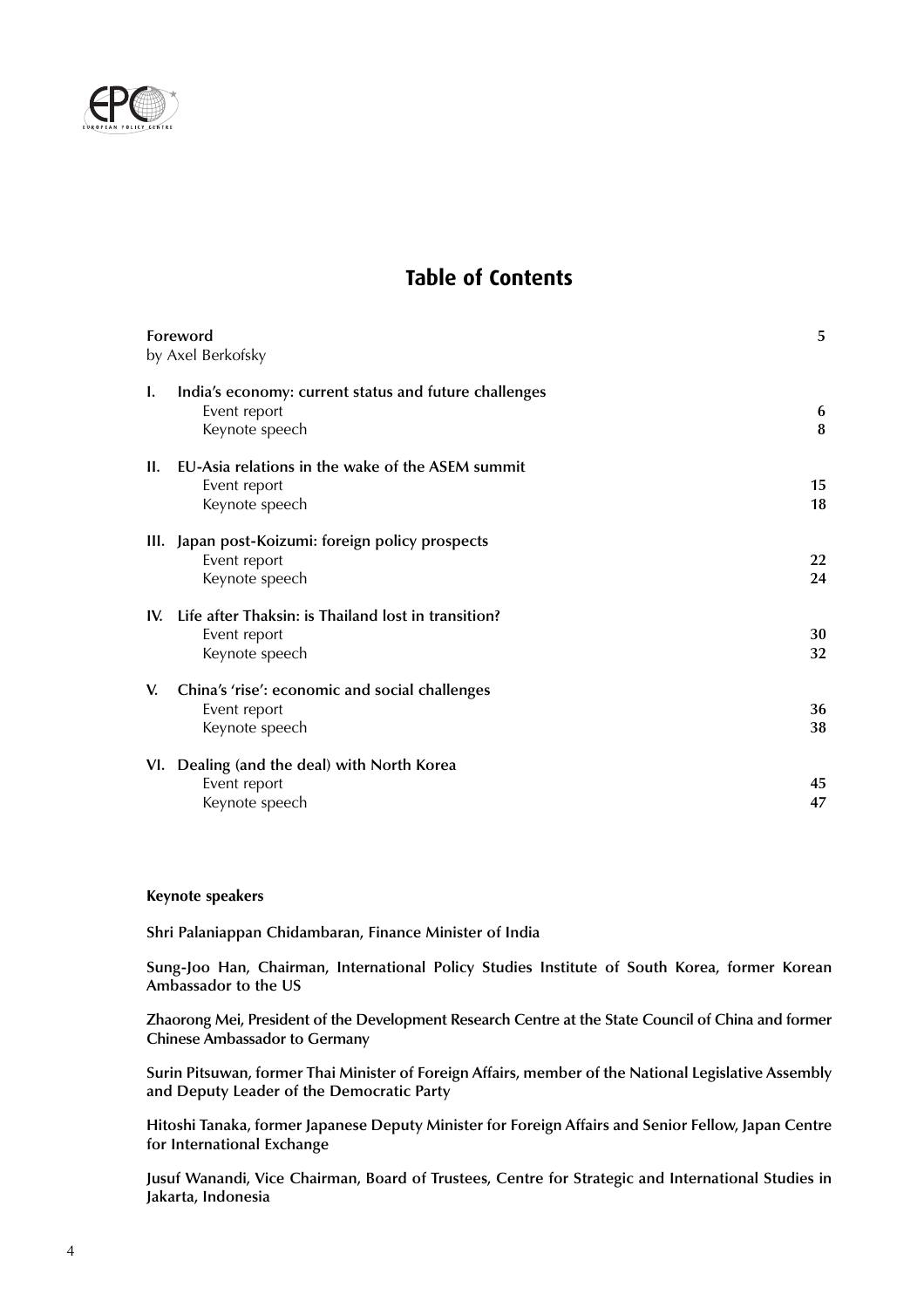

## **Foreword**

### **By Axel Berkofsky**

In 2006, the European Policy Centre and the Tokyo-based Sasakawa Peace Foundation launched the first 'Asian Voices in Europe' lecture series.

Under this initiative, six high-profile Asian speakers from China, India, Indonesia, Japan, Korea and Thailand were invited to Brussels to participate in debates on Asian economic, political and security issues and various aspects of EU-Asia relations.

The EPC has been working on EU-Asia relations and Asian affairs since 2004, and the 'Asian Voices in Europe' lecture series is an important and complementary part of this work.

The Sasakawa Peace Foundation (SPF) was established in September 1986 as a private non-profit organisation. Since then, it has launched a wide range of programmes aimed at promoting international understanding, exchange and cooperation between Japan and the rest of the world. The SPF has been organising 'Asian Voices' seminars in Washington, D.C. for eight years and decided to extend this to Brussels in 2006, in collaboration with the EPC, to address a European audience.

The series reflects Asia's growing importance in international economic, political and security affairs, increased Asian interest in the Union and the intensifying relationship between the two regions.

India's economy, the state of play of the Asia-Europe Meeting (ASEM), Japan's tense relations with North Korea and China, Thailand's current political crisis, China's political and social challenges, and the nuclear crisis on the Korean Peninsula were debated over a period of nine months between June 2006 and March 2007.

The Asian speakers who took part certainly made their voices heard through interesting and thought-provoking presentations. They did not shy away from controversy, stimulating lively and challenging debates with panellists, including European and American analysts and scholars, and EU officials.

Asian Voices in Europe includes reports on all these events, plus the transcripts of the keynote speeches given at each of them.

This lecture series has been so successful that the EPC and the SPF have decided to continue the initiative in 2007-2008. The EPC is grateful for the generous support provided by the Sasakawa Peace Foundation and is looking forward to continuing this collaboration over the coming year.

**Axel Berkofsky is an Associate Policy Analyst at the European Policy Centre.**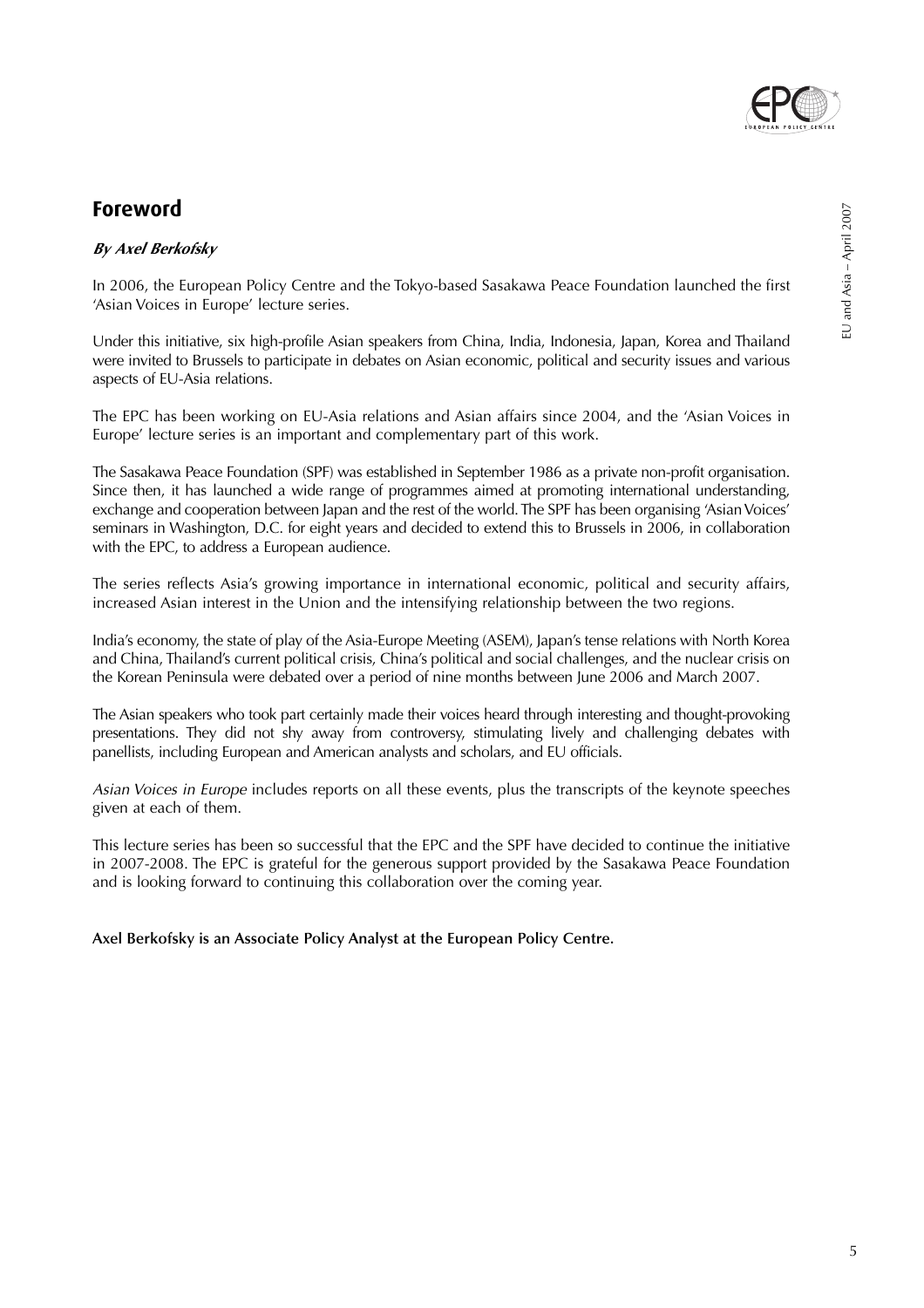

## **I. India's economy: current status and future challenges**

**June 12 2006: Careful economic planning and management have resulted in an average annual 8% growth rate in India and this will be maintained – or even bettered – in future, according to the country's Finance Minister Shri Palaniappan Chidambaran. He stressed that growth was the 'best antidote to poverty' and said the Indian government's aim was to provide a decent life for its citizens.**

## **Event report**

Indian Finance Minister Shri Palaniappan Chidambaran set his remarks in context by describing India as "an old civilisation of 5,000 years and a young nation, which offers both challenges and problems".

Politically, India is a democracy and an open society, committed to the rule of law, deriving its strength from its institutions. Economically, it has moved from post-colonial "home-grown socialism" to the post-1980s liberal economy, and growth now averages 8% per annum. "This long road of economic growth and prosperity taught us valuable lessons", he said, adding that he was confident India could achieve high levels of prosperity.

The country has a complex social background: it is the birthplace of four world religions, its constitution recognises 18 languages, and it is home to a wide variety of languages, food, dress, social habits and customs, with all of this overlaid by its caste system.

The Minister described India's two defining moments: 1947, the year of independence; and 1991, the year it moved towards becoming an open liberal and competitive economy. Its current policy is geared to very high growth because, as the Minister explained, India is the only country where the working population will continue to grow for the next 30 years. Its policies must deal with this and produce revenues for desperately-needed investments in education, infrastructure, rural growth, sanitation and human resources.

"Growth is the best antidote to poverty," he said, adding that high growth rates were essential if the country was to catch up with developed countries and keep pace with China.

#### **Growth for all**

"High growth has to be coupled with equity and social justice," said Mr Chidambaran, so it has to provide the means for better sanitation, roads, electricity, schools and opportunities for people in the countryside. At the same time, India has to remain competitive and "master the forces of globalisation and liberalisation".

The government's target is to maintain India's 8% growth rate, and the Minister insisted that it could hold its own in today's fiercely-competitive world because of its excellent human resources.

The country's savings now equal 28% of its GDP and investment is equal to 30% of GDP. While much of the investment comes from domestic resources, increased Foreign Direct Investment (FDI) is needed to bring capital and new technology into the country, give access to new markets, new management styles and good governance practices.

#### **Working with the private and public sectors**

The private sector now plays a lead role in telecommunications, power, road building and the construction of sea and air ports, while the government is continuing to invest in mining, petrol exploration, railways, air transport and agriculture, and to encourage public-private partnerships.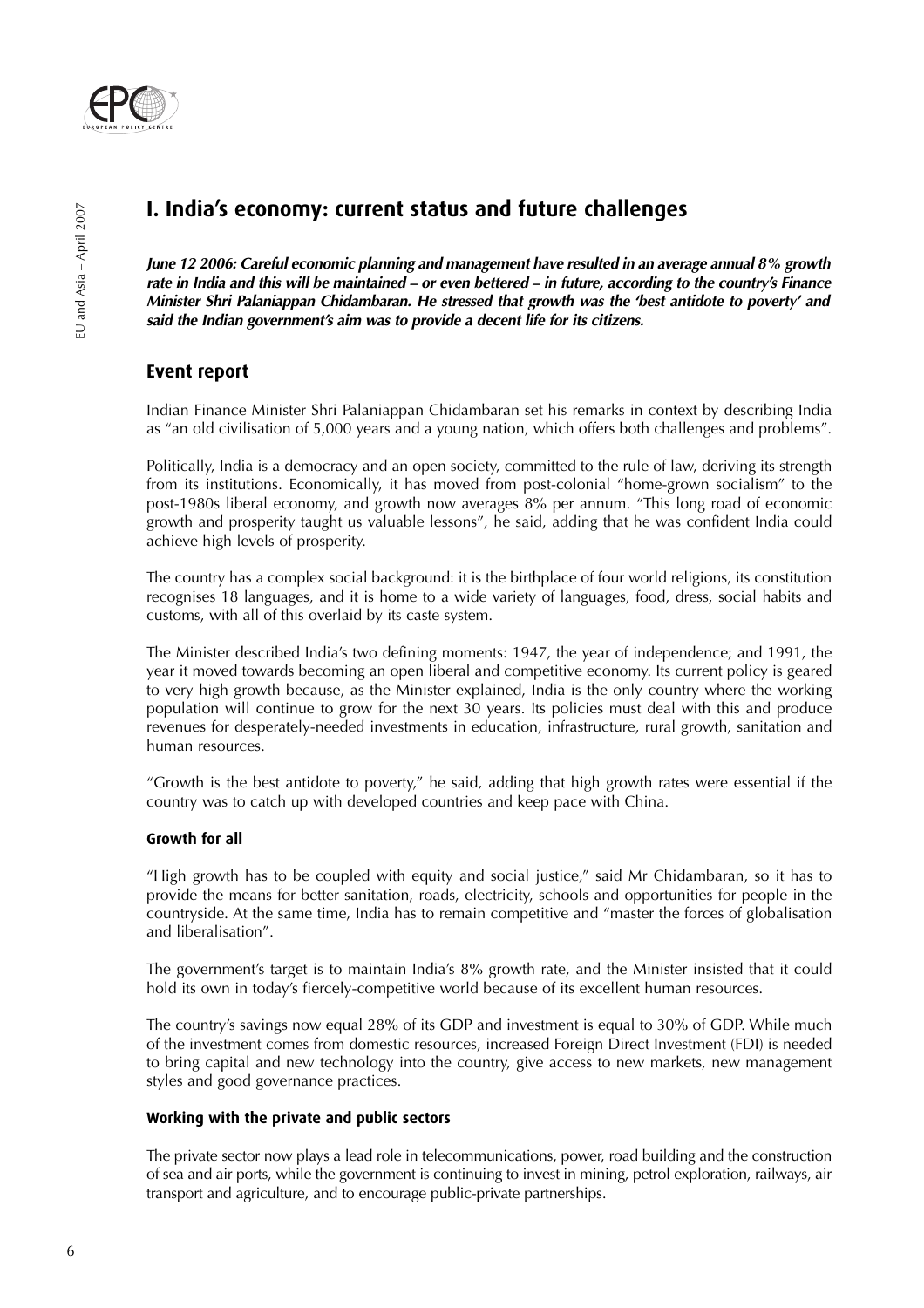

One important challenge for growth is to make agriculture "less monsoon dependent" by establishing irrigation systems to bring more land into cultivation. This will encourage a sustained annual growth of 4% in the sector.

The manufacturing sector is being improved through massive investments in infrastructure: 4.2 kilometres of roads are being built every day, and the government is planning to add between 10,000 and 12,000 megawatts of additional power annually over ten years. It is also improving its satellite telephone connections. The Minister forecast that when all this started to produce results, the overall annual economic growth rate could rise to 10%.

Mr Chidambaran said India was already a world leader in the services sector, thanks to its outstanding human resources. The next goal is to become a world hub in manufacturing, building on its current position as world leader in the production of goods, including automobiles and automobile parts, textiles and pharmaceuticals. Its export market has grown by 25% over the last three years.

"Employment is our goal," said the Minister. "We are not going for jobless growth." India has to create eight million new jobs each year for young people in manufacturing and services, and these must be what the International Labour Organization has described as "decent jobs". Small and medium-sized enterprises are being encouraged, as they are a good source of employment because of their flexibility and ability to adapt to changing markets.

#### **Meeting the challenges**

Despite this positive picture, Mr Chidambaran foresaw challenges ahead. He stressed that the government must not fall victim to complacency or make stupid mistakes, and said he had instigated procedures to ensure fiscal prudence and tight management control to avoid this.

The Minister also outlined possible outside shocks to the economy. The first is the high price of oil, at \$69 a barrel, which is causing problems for developing countries, including India, that depend on imported oil. Oil-producing countries must accept that prices should remain within a specified 'band'.

There is also a danger that the imbalance between very rich and very poor countries could wreck the entire global economy. For example, very high interest rates in the developed world could be disastrous for poor countries which are dependent on FDI.

However, Mr Chidambaran said he was confident that India could overcome any possible outside challenges. Its goal was to abolish poverty within the next 15 years and to raise India up to the level of a developed country. "This is the context in which we prepare ourselves to face the challenges of the future." he said.

#### **Discussion**

Asked about China's success in encouraging higher FDI rates than India, the minister said its development began ten years before India's and that it encouraged export-driven growth and suppressed domestic demand, while India growth was based on strong domestic demand for consumer goods.

Questioned about India's lack of trading relations with the EU, Mr Chidambaran explained that India had historical relationships with individual European countries, but was working to establish a strategic partnership with the EU as a whole.

Asked how India reconciled economic growth with environmental protection, Mr Chidambaran said: "Poverty is the worst polluter, and abolishing poverty is our highest goal." He then described the steps India had taken to toughen its pollution laws, fight water pollution, clean up its rivers and increase its forest coverage. He agreed that economic growth had to be balanced with environmental protection, and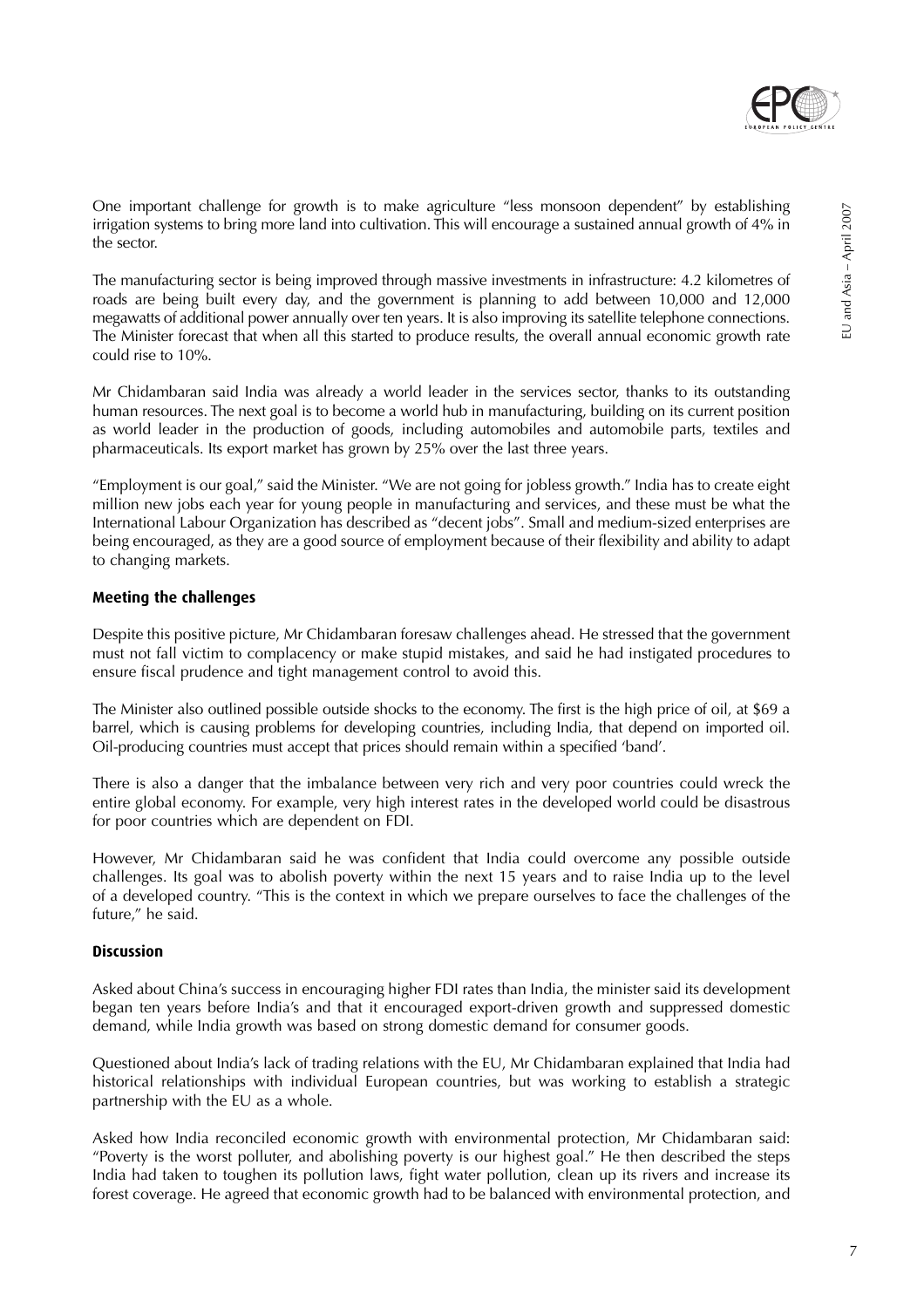

said that where the government had failed to do so, the High Court and environmental NGOs would intervene to prevent further damage.

Responding to a remark that India's development was one of the causes of rising oil prices, the Minister retorted that India only used 300 KOE (kg oil equivalent) per capita, compared to America's 7,000 KOE per capita. However, he accepted that India needed to make its outdated machinery more efficient.

Asked whether India had created a single national market, he said the country's common legal system had helped this process and this had been backed up by moves to apply a standard rate of Value Added Tax (VAT) across the entire country.

Responding to a question about India's relationship with the World Trade Organization (WTO), Mr Chidambaran said that as a founder member of the General Agreement on Tariffs and Trade (GATT) and the WTO itself, India had faith in the multilateral trade-rules-based system and had helped to unite the developing world through the G20 group of countries. However, he found the lack of progress on the Doha Trade Round very disappointing: India was waiting for the developed world to come up with a reasonable offer on agriculture to which the G20 could respond with a reasonable offer on services.

Asked about India's inflation rate, the Minister said it was currently between 4.5% and 5%. The Bank of India was responsible for price stability and the government was using fiscal and monetary methods to maintain this, against the background of rising oil prices and interest rates. Nevertheless, some inflation was unavoidable in developing countries.

## **Keynote speech: Current policy and future challenges**

#### **By Shri Palaniappan Chidambaran, Finance Minister of India**

Let me begin by describing the context in which policy is made in India, including the political context, the economic situation and the overwhelming influence of numerous social factors of a society which traces its origins back 5,000 years. India is an old civilisation, but a young nation and this interplay between the two creates problems, as well as opportunities.

#### **India is proud of its institutions**

The political context is well known and well documented. India is a democracy; it is committed to the rule of the law and is an open society.

We have institutions that we inherited from the British and that have grown over the last sixty years, through responding to changes in public opinion and international situations. For example, the Supreme Court of India is perhaps the most powerful court in the world, while the Election Commission of India has earned an enviable reputation of holding elections periodically in States and to the Union Parliament, where no one has ever questioned the integrity or the openness of India's electoral system. Our Election Commission also assists some emerging economies in holding elections.

Of course, some institutions have suffered from either neglect or atrophy, and serious questions are being raised about the effectiveness of ways in which some legislators and sometimes even how Parliament functions. But with all the drawbacks, India's strength lies in its institutions.

India's economic context is a little more complex. Soon after independence we were honoured to be guided and led by leaders who had devoted their whole lives to the struggle for independence. They believed in simple living and high thinking. Many of them were educated in England. Many of them were home-grown socialists and therefore adopted a model which they believed would deliver results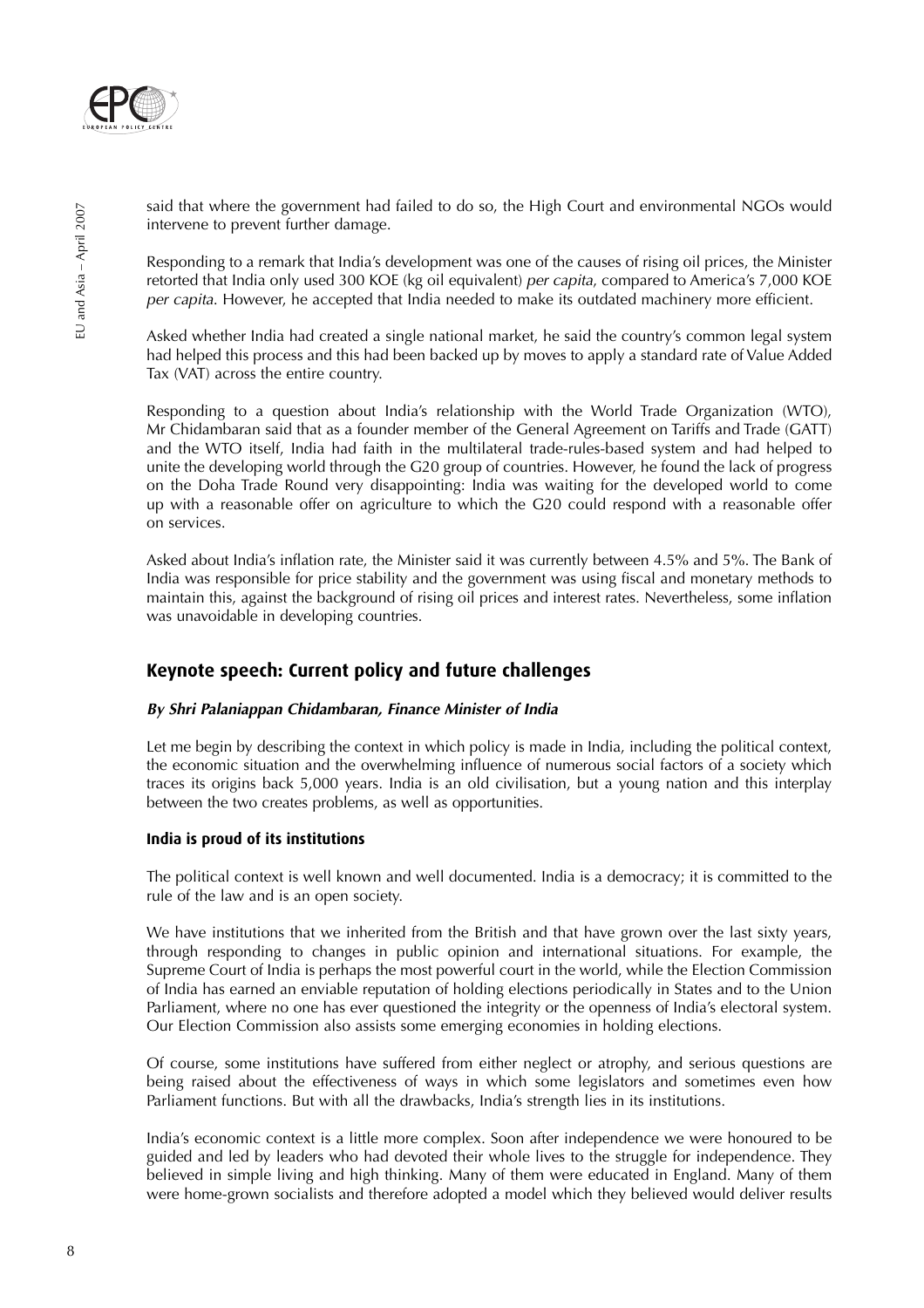

quickly and lift millions out of poverty. As it turned out, during the first 30 years after independence, the economy grew by barely 3.5% a year. It was only in the 1980s with some tentative steps towards a more liberal economy that the growth rate picked up to about 5.5% a year.

In the 1990s we achieved a little over 6% growth a year, thanks to the liberalisation of the economy, and we now averaging over 7.5% a year, with an average of 8% growth in the last three years.

The long road that we have travelled in our pursuit of economic growth and prosperity has taught us valuable lessons. Today we are more confident than ever before that we can take India to higher and higher levels of prosperity.

If the economic situation is more complex than the political one, the social situation is even more complex. India houses virtually every religion of the world. Four great world religions originated in India: Hinduism, Buddhism, Jainism and Sikhism. The constitution recognises nearly 18 languages, but including dialects, which run into hundreds.

The Indian state is divided into many provinces, each one broadly based around a language group, but thanks to migration, every state has linguistic minorities. Racially there are differences although there are things in common. It is not only language, but also food, dress, social habits and customs that both divide our people and unite them.

The social situation is, therefore, extremely complex. On top of all this is the caste system – a unique Indian institution. Broadly speaking we have castes which are considered 'forward', 'mobile' and 'progressive', castes which are the former 'untouchables' (now called Dalits) and the intermediate castes termed the 'other backward castes', which our constitution recognises as socially and educationally backward classes of people.

It is in this context that one has to frame economic policy and respond to the challenges that the economy faces. While your European Commissioners are learning to make policy in a similar context, add to this the complexity of 5,000 years of history, and you will see how much more difficult it is to frame policies which are acceptable to the people and which can deliver results.

#### **India's defining moments**

The two defining moments in India's history were 1947 and 1991. 1947 was the year that India gained its independence and 1991 the year we finally put aside all reservations and embarked upon a path of an open, liberal, competitive economy.

The most important driver of policy in India is a need for high growth: we cannot afford to grow at a low rate. Why? Because our population is growing and will continue to grow for the next 30 years or more before it reaches a stable level. India is the only large country in the world where the size of the working age population will continue to grow before it declines. Not even China faces that situation. This is also an advantage: a demographic advantage; we call it a 'demographic dividend'.

We have to frame policy to meet the requirements of a growing population. If our economy grows at about 3.5% a year and our population increases as it did in the past at about 2.5% a year, or at its current level of about 1.8% a year, the per capita growth rate is very small. It will take us 500 years to reach the per capita levels enjoyed by developed countries today. So our imperative is for high growth.

High growth will also generate the revenues required to make the crucial investments that India desperately needs. This is not simply investment in plant and machinery, but also in infrastructure, human resources, education, healthcare, sanitation, rural roads and drinking water. Massive amounts are needed to make these critical investments, and only high growth will give us the revenues that can be ploughed back as investment.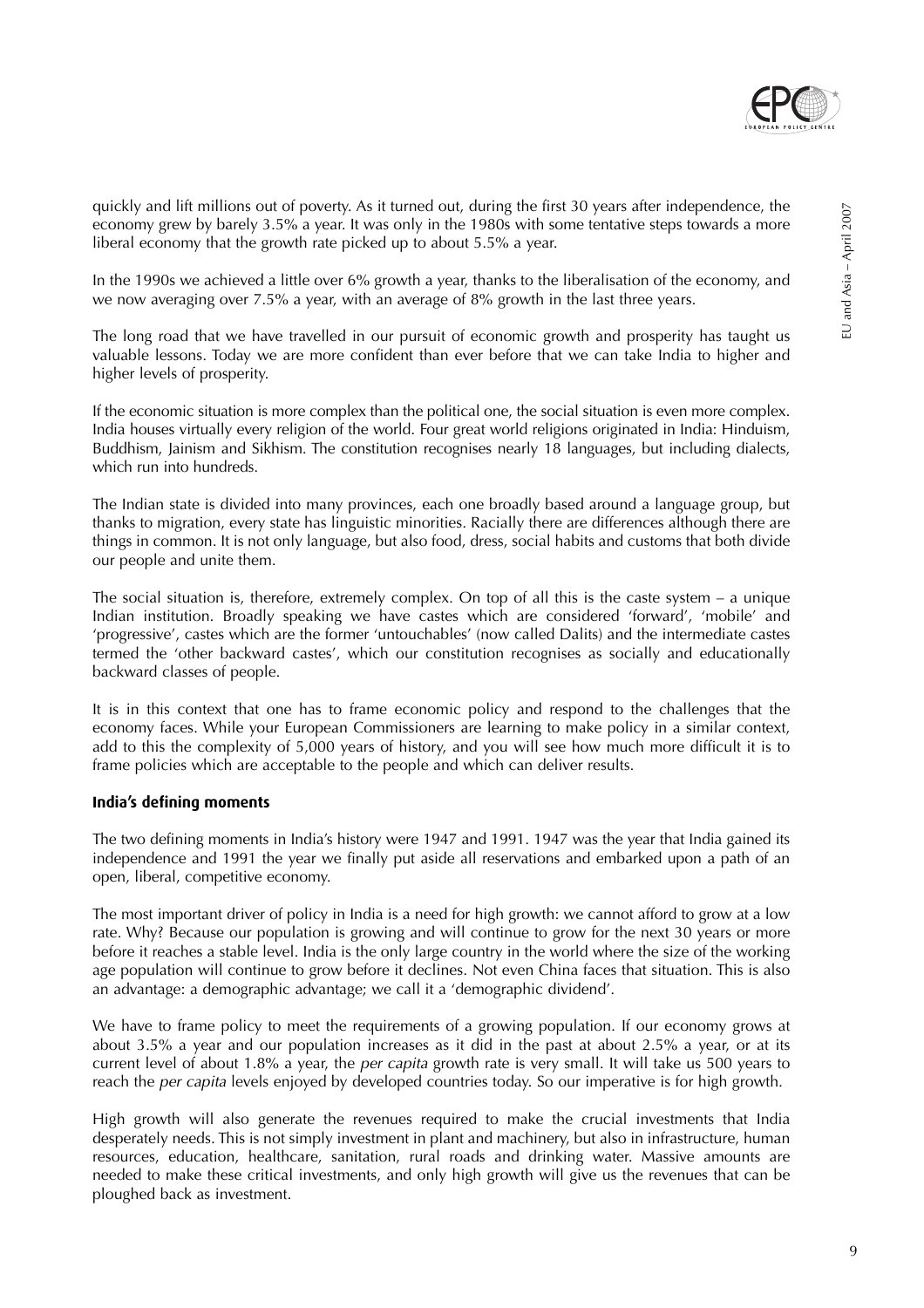

In a competitive world, if we grow at a low rate we will be far out-paced by the developed countries. A country with a per capita income of \$35,000, which only sees 3% growth will continue to outpace India with its per capita income of \$700 even if it grows at 5% or 5.5%. This is very elementary arithmetic. We need to grow faster simply to catch up with other countries. Even today, while we take pride in the fact that India is the second fastest growing economy, China's furious rate of growth means that it continues to outpace India. So growth is an imperative for us.

#### **Growth the best antidote to poverty**

We have learnt that growth is the best antidote to poverty. It is not the only instrument required to fight poverty, nor is it sufficient, but it is necessary. Without growth there is no way we can fight poverty. With growth there is a chance for equity, without growth there is no chance. Growth, therefore, is imperative for this reason as well.

The second overarching issue about economic policy in India is 'growth for whom?' What kind of growth? Will it be jobless growth? Will it be growth driven by exports alone? Will it be growth for a small creamy layer of India's people or will it be growth for all? What does growth mean?

What does a growth rate of 8% of GDP mean to the man in my village? Let us take a person who is about 60 years old. He has probably attended school for about four or five years in his childhood, he dropped out, married a girl who is perhaps even less educated than he is, barely literate, and they are both working on a patch of land. The average holding in India is about 1 hectare (about 2.5 acres) of land, which is mostly rain-fed so is monsoon-dependent, growing one crop a year. If the rains are good he will have a good harvest and enough food on his plate.

What has he seen in life? He has lived in a village without electricity for many years and now he has electricity, a road which connects his village to the nearest state road or a railroad. It is not always an all-weather road, but it is passable for about 10 months a year. There was no telephone until 10 years ago, now perhaps there is a village telephone. In the last few years there has been a community television set in the village. There is drinking water, thanks to hand pumps or overhead tanks and piped water, but he has to go to a common fountain to draw water. There is no sanitation. Some public toilets are being constructed, but people have to get used to the idea of using them. Most parts of India have a village school with up to five and sometimes eight classes, and one out of ten villages has a school with up to 12 classes.

When I tell him India is growing at 8%, he says "what does that mean to me?" It will only have meaning to him if it means assured and better quality drinking water, access to medical care, an all-weather road, electricity in every home, sanitation in the village, a proper village school to which his children can go, and above all an opportunity to break away from the confines of a village and find productive employment.

The benefits of growth must go to rural India, to the poor and to urban India, so that people see a visible improvement in their own life time. Growth in India can only be growth with equity, growth with social justice and growth where the state does not neglect its obligations, but redefines and discharges its obligations with renewed vigour.

The third overarching imperative is to remain competitive in this world. India has chosen to accept liberalisation and globalisation, as we believe that they will bring great benefits to India and to other countries. We believe that these are inescapable global trends and we must master the forces that drive them. We must raise our competitive levels so that we can compete with the rest of the world and we must be equal to other countries in holding our own in a fiercely-competitive world.

This means we must have outstanding human resources, so we must have top quality education at the higher end. We must continue to produce outstanding graduates, engineers, doctors, scientists, administrators, researchers, business people and continue to build businesses which can take on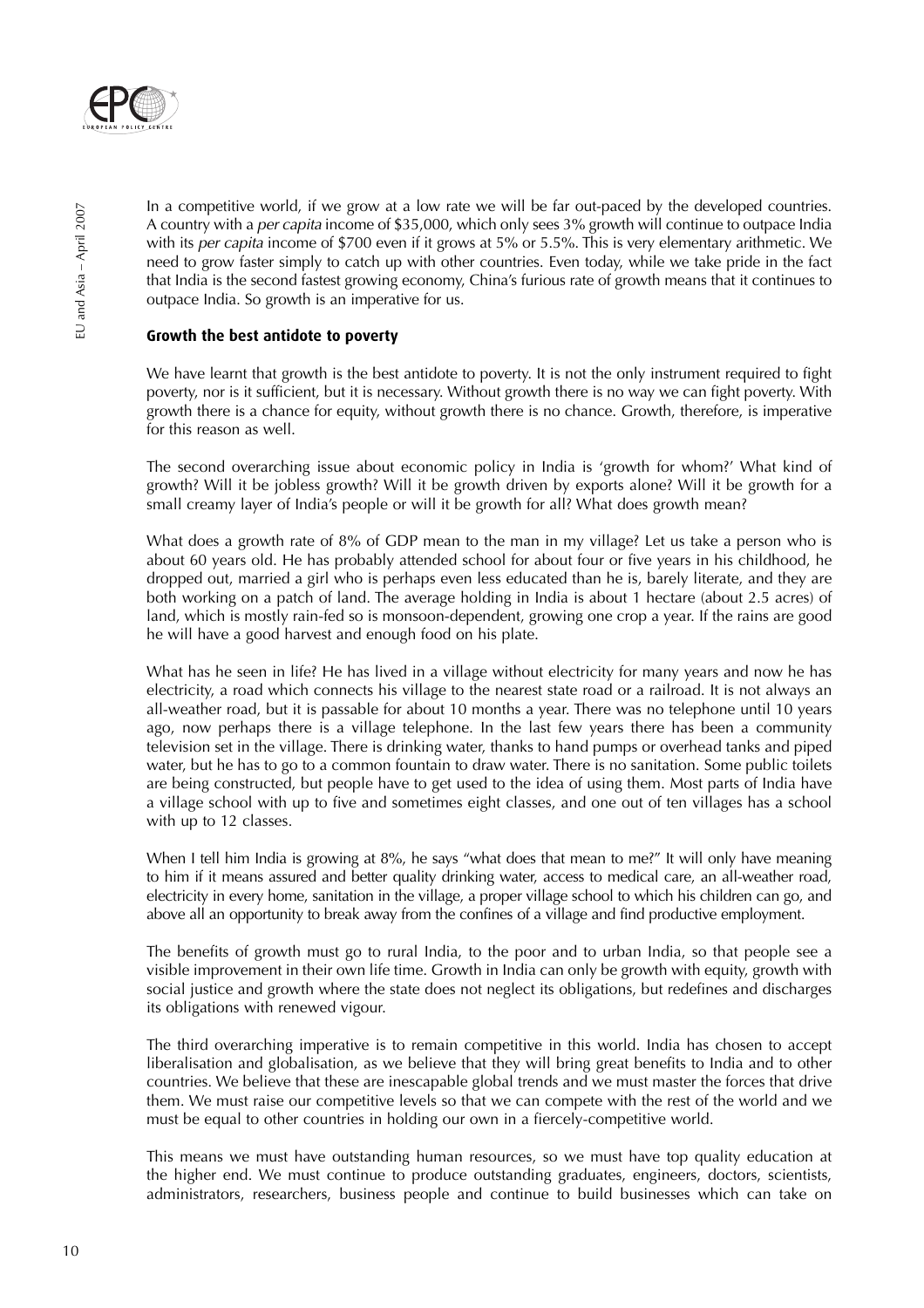

#### **Economic and political growth**

These are the overarching imperatives; growth, growth with social justice and the need to be able to cope with the forces of globalisation. It is in this context that we frame economic policy.

It is not very easy to do so. We have a rainbow of political parties, extreme left to extreme right and a coalition at the centre. In a parliamentary system we have to demonstrate our parliamentary majority every day and having a majority means working a consensus. So we work very hard to build consensus on policies and get legislative approval and move forward. Sometimes there are speed-breakers, we have to slow down, take one step backwards and go back to building consensus. Once we build consensus, we can move forward, make policy and pass legislation to implement those policies.

To an outsider this might seem to be an entirely frustrating exercise, but it is not. It is a great challenge and one that my generation has willingly embraced. We have learnt to be patient and persevering and the results are apparent as we have demonstrated our capacity to deliver average growth rates of 8% a year over the last few years.

The current policy framework broadly consists of the following elements: maintain sustained growth rate of 7% to 8% a year; provide universal access to quality basic education and basic healthcare; generate gainful employment in agriculture, manufacturing and services; promote both public and private investment, especially public investment in agriculture; and enlarge the space for private investment in manufacturing and services; assure 100 days of employment to every poor family in India in search of a job at a minimum wage; accelerate fiscal consolidation in reform, ensure higher and more efficient fiscal devolution; and embrace and internalise the forces of liberalisation and globalisation.

#### **Investment an imperative**

Within this broad policy framework we have taken a number of initiatives. We have been able to increase our savings rate to about 28% of GDP and our investment rate to about 30% of GDP. The bulk of India's investment comes from domestic resources but we recognise the vital role played by Foreign Direct Investment. Foreign investment not only brings us much-needed capital, but also technology, management methods and good governance practices, new products, new processes and above all, access to new markets. We recognise the crucial role played by foreign investment and we welcome it.

The space for the private sector is being continually enlarged. Today it plays the lead role in telecommunications, power, road building, seaports and airports. The public sector continues to play the lead role in other sectors like mining, exploration for petroleum products, railways and air transport. We are also forging public private partnerships (PPPs) in many areas, and these have yielded huge dividends. As far as agriculture is concerned, the bulk of the investment is public.

Investment will give us high growth. If we want to aim for higher growth we need more investment, raising investment levels from 30% of GDP to at least 32% and if possible 34% of GDP. If we are able to achieve an investment at this high level, we can aim for 10% sustainable growth every year. That is our medium-term goal.

#### **Irrigating India's fields**

Some major initiatives have been taken to accelerate investment. In agriculture, the major aim is to become less monsoon-dependent, so we have embarked upon an ambitious programme of expanding irrigation facilities to take water to the land. We have abundant water, but 60% of our arable land does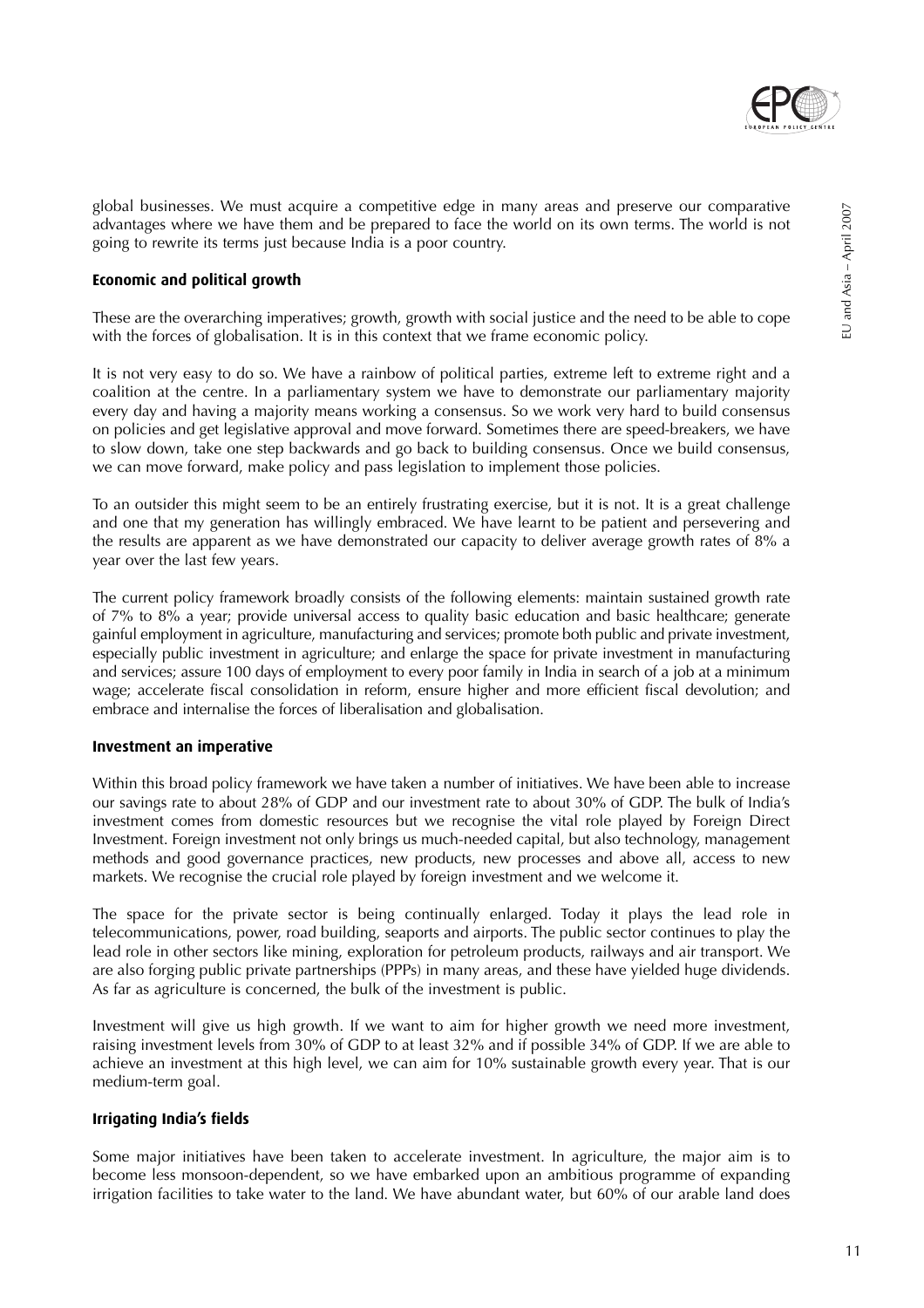

not have assured irrigation. So we are building a series of canals and irrigation systems to take water to the land, in order not to waste a single drop of water that comes to India through its monsoons.

We are making very large investments in systems to complete irrigation projects, and in particular to spend money on the 'last mile projects' so that we can bring more and more hectares of land into irrigation. The goal is to bring 10 million hectares of land under assured irrigation over the next five years.

The other major initiative in irrigation is to repair, renovate, and restore India's natural and man-made water bodies. There are half a million such water bodies in India, going back 2,000 years. Many of them are natural, some are man-made, built by the early kings as works during periods of droughts and famine. If these are restored they can double India's water storage capacity, so a massive programme is being launched to restore and repair these water bodies. Once we have water which we can take it to our fields and open up more and more land, India's agriculture will become less monsoon-dependent and its agricultural growth rate will stabilise at about 4%.

This level of growth is imperative to achieve overall double digit GDP growth. Non-agricultural GDP has been growing at 11% in the last 12 quarters and manufacturing and services are growing at a very, very satisfactory rate, but as our growth levels depend on agricultural growth the first charge in public investment is in agriculture.

#### **Investing in infrastructure**

In manufacturing, the critical deficiency is in infrastructure. We have huge gaps and deficits in power, telecommunications, roads, airports and seaports. These are the accumulation of neglect over many years, which we are trying to address by pouring vast amounts of money into infrastructure. The public sector plays a lead role in some areas, the private sector leads in others and we also work through the PPP model.

Infrastructural requirements add up to mind-boggling numbers. We now build about 4.2 kms of world-class road everyday, yet to build just 1 km of world-class road costs about \$6 million. We plan to build roads in various phases: world-class, national highway grid, golden quadrilateral road to connect the metropolitan cities, and a grid to connect all India's ports with its industrial towns. The investment required to build our roads alone is estimated at about \$30 billion.

Turning to the power infrastructure: we need to add between 10,000 to 12,000 megawatts (MWs) of additional power capacity every year for the next 15 years. There is no other country in the world which needs that much investment. Just 1,000 MWs of additional power capacity require an investment of \$1 billion, and we need to add 10,000 MWs every year.

For telecommunications and telephones we are adding five million new mobile connections every month, a number which equals Denmark's total number of mobile connections. It took two and half years to provide Denmark with its five million connections, while we are adding this rate every month. This means massive investment in hardware, software, transmission towers, cable, etc. To mobilise these mind-boggling amounts of investment, we have to mobilise them in India, we have to mobilise them from abroad. Once we can fill the critical gaps in infrastructure, our manufacturing and services sectors which are already growing at 9% to 10% a year, will grow at an even faster rate.

Our leadership in the services sector has been acknowledged and we are proud of our achievements, which is thanks to our outstanding human resources. Our next goal is to make India a manufacturing hub while preserving our leadership role in the services sector and we can do this once we meet our infrastructure deficiencies. We are already the leader in several manufacturing sectors, such as automobiles, automobile parts, textiles, leather, steel making, refinery, pharmaceuticals, industrial products, forgings, castings, and two-wheelers and occupy the second or third position in many other sectors.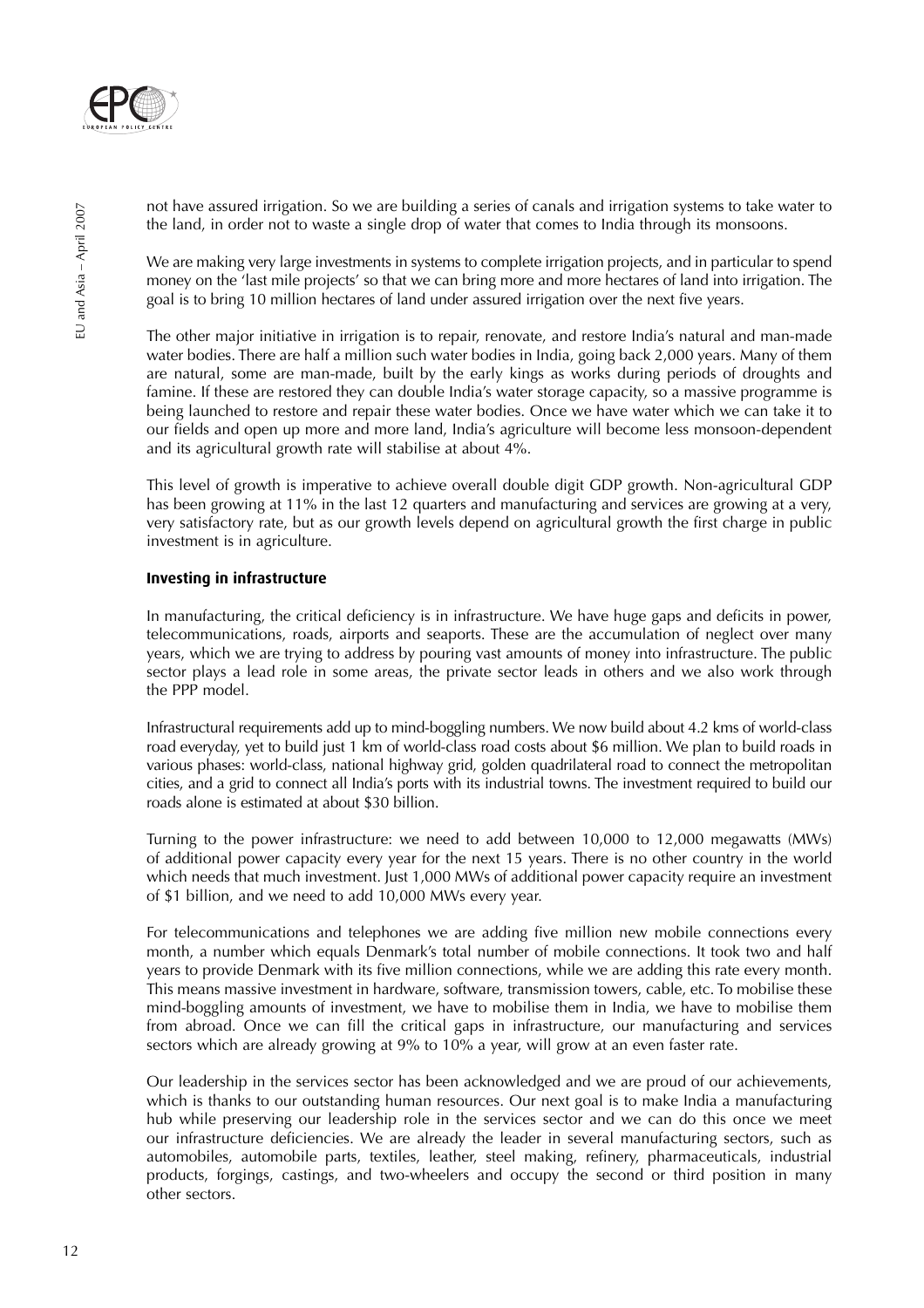

As a result of a conscious policy adopted in the 1950s, 60s and 70s, we have a huge public sector, which we now want to make truly commercial, competitive and efficient. However, as we have no intention of dismantling the public sector just for the sake of it, we have encouraged a significant minority non-government holding in many of these public sector companies to ensure they are competitive and commercial, while the government retains a controlling interest. Public sector reform is a major item on the agenda and we have made significant progress in the last couple of years.

#### **Investing in people**

Employment is another foremost goal. We cannot have jobless growth in India. Every year eight million young people enter the job market with varying degrees of education and qualifications and we need to find them jobs. As these cannot be found in agriculture which is already over burdened by manpower, we need to create jobs in manufacturing and services of the sort the International Labour Organization calls 'decent jobs'.

Here, the small-scale sector – the small- and medium-sized enterprises (SMEs) – plays a critical role because they have the advantage of flexibility, resilience and adaptability to changing market conditions so they create the bulk of our production and the vast majority of our new jobs. For this reason we are committed to encouraging SMEs.

#### **Exports – a critical factor of growth**

Finally, turning to exports, a very critical factor in our growth story, have been growing at the rate of 25% a year for the last three years, and we now export \$100 billion worth of products. Our leading sector is software, followed by textiles which account for one quarter of exports and other commodities, even including Mercedes Benz cars!

While domestic demand drives our economy, exports drive our growth, so we will continue to place great emphasis on this and I am confident that if we continue to pursue these policies, we can assure high growth rates in the foreseeable future.

### **Internal challenges**

So, what are the challenges? The first is complacency: we can simply tell ourselves that everything is hunky-dory and just sit back and enjoy ourselves. I hope and believe that no government in India will become complacent. We have a lot of work to do and there is no time to rest or take a holiday.

The second challenge is to prevent making stupid mistakes, such as simply deciding to spend our way to prosperity. However, this has never happened before, and I hope will never happen, so one must observe fiscal prudence, tight fiscal management and budgetary control.

In order to ensure that we do not make these mistakes, we have enacted the Fiscal Responsibility and Budget Management Act, which obliges the country's Finance Minister to eliminate the revenue deficit (i.e. the current income minus expenditure) by March 2009 and to maintain the fiscal deficit below 3%. As long as I am Finance Minister, I intend to adhere to these obligations and I am confident that by the deadline we will achieve these targets, eliminate the revenue deficit, and maintain a fiscal deficit of below 3% (the same as the Maastricht level).

### **External challenges**

We have met these challenges from our own resources and our own wisdom. But there are also external challenges, as like other countries we are susceptible to exogenous shocks. The first, and possibly an almost permanent shock is oil prices. There is simply no justification for these outrageous prices: the incremental cost for producing a barrel of oil is between \$1-\$2. In 2003 the average price of a barrel of oil that India bought was \$23 dollars, but today it is  $$69 - i.e.$  three times the price.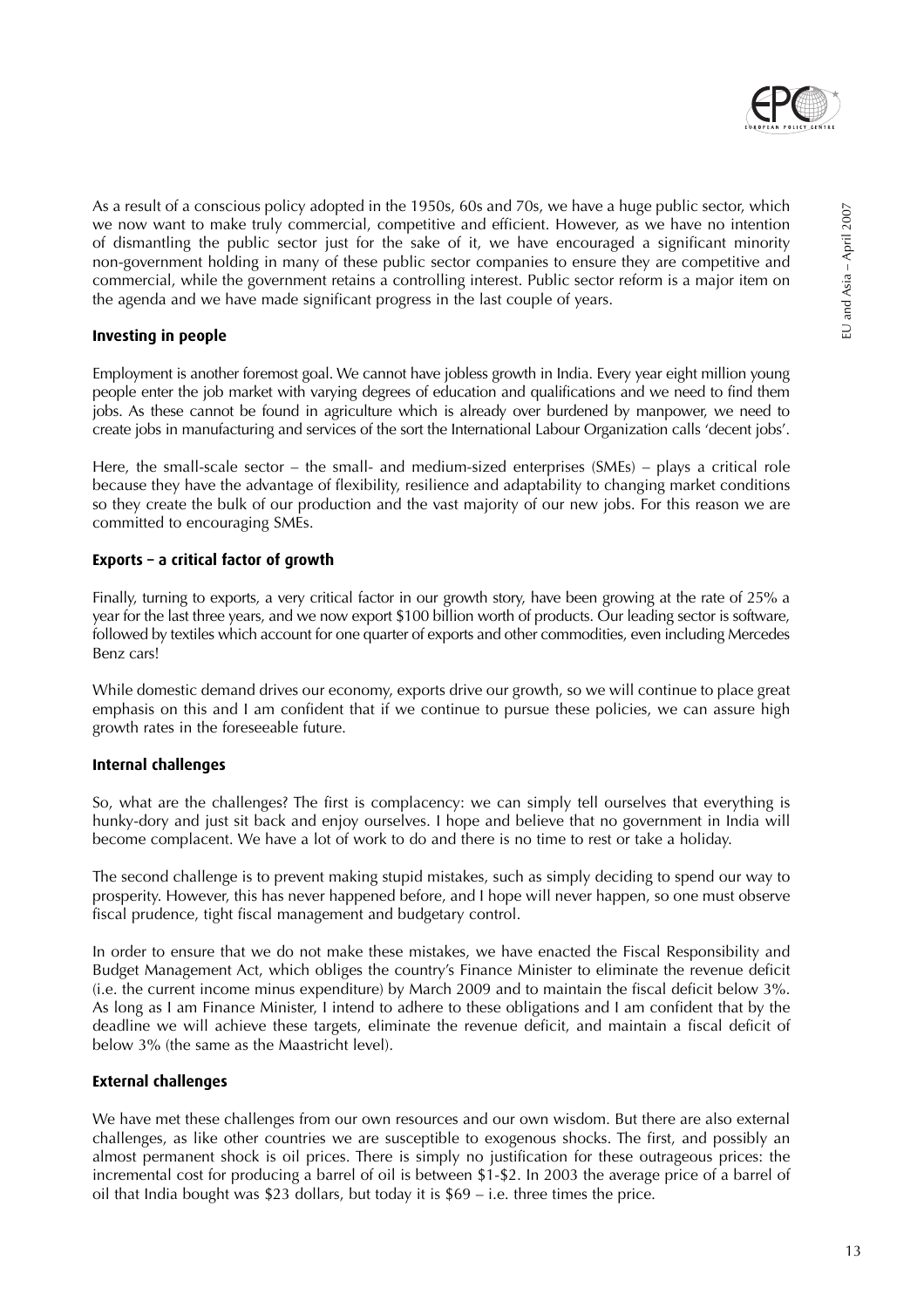

How can a country like India afford to buy oil at \$69 a barrel? In some ways it is worse than the colonial age: then colonial masters robbed our iron ore, our coal, our cotton, and our tea. Now oil-producing countries take away our wealth by pricing oil at this outrageous level. We have suggested several measures to keep oil prices within a certain band and are prepared to accept that oil prices cannot fall below a certain level, but oil-producing countries must also accept that oil prices should not go above a certain level.

We are willing to accept swings in oil prices within a certain band, but at current levels developing countries will be robbed of vital growth. India is 75% dependent on imported oil, and other countries, many of them in Africa, are 100% dependent on imported oil. How can they ever grow and ever climb out of poverty? If we are serious about abolishing poverty in this world and achieving the Millennium Development Goals, the world must unite to find a solution to this oil crisis.

The second exogenous shock could be global imbalances. We know the reasons for today's global imbalances, but we are nevertheless disappointed with the reluctance and the tardiness at addressing their causes. On the one hand, there are countries running up huge deficits, on the other some countries have huge reserves. If global imbalances unwind in a disorderly fashion, they could wreck the world economic order, so the world has to address this issue, to help them unwind in an orderly manner.

The third exogenous shock could be a rise in hard income's interest rates. The world output is increasing, and as some economies are overheating, it may be necessary to tweak interest rates. If rates in the developed world continue to rise, capital flows to developing countries will slow down. There will be reverse flows of capital to the developed world, starving poor countries of capital. We need Foreign Direct Investment and Foreign Indirect Investment, but these will stop if the flows to the developing world slow down.

However, the world is alive to these exogenous shocks: the G8 meeting this year addressed these issues and although it did not do so in a very convincing way, at least it acknowledged that these issues need to be addressed.

These shocks will hurt us: Every \$10 permanent increase in oil prices causes an 0.8% decline in GDP growth for developing countries and an unwinding of global imbalances in a disorderly fashion will affect our exports. A rise in interest rates will mean that we have to provide more money to meet interest payment obligations.

#### **India's resilience will win through**

We will proceed cautiously when faced with these external challenges, but I believe that India has the resilience and capacity to weather them. We have learnt the lessons of 1997 and those of the earlier oil shocks.

Apart from the external challenges, we have our own challenges, which we must meet as a nation. We must find the resolve to overcome them and put India on a high growth path. We believe that we have succeeded in this endeavour in the last few years. India is now on a growth path, which can be sustained at the level of between 7-8%, with a 10% increase in investment.

Our intention is to abolish poverty as we have known it for 5,000 years, an abject poverty that neither your generation nor your father's generation would have known in Europe. This kind of poverty must be abolished in our lifetime and we can do it in the next 15 to 20 years.

After that we must resolve and find the wisdom to raise India to the level of a developed country. We have the goodwill and the support of many countries and people in the world and are determined to succeed. That is the context in which economic policy is framed and the context in which we prepare ourselves to face the challenges of the future.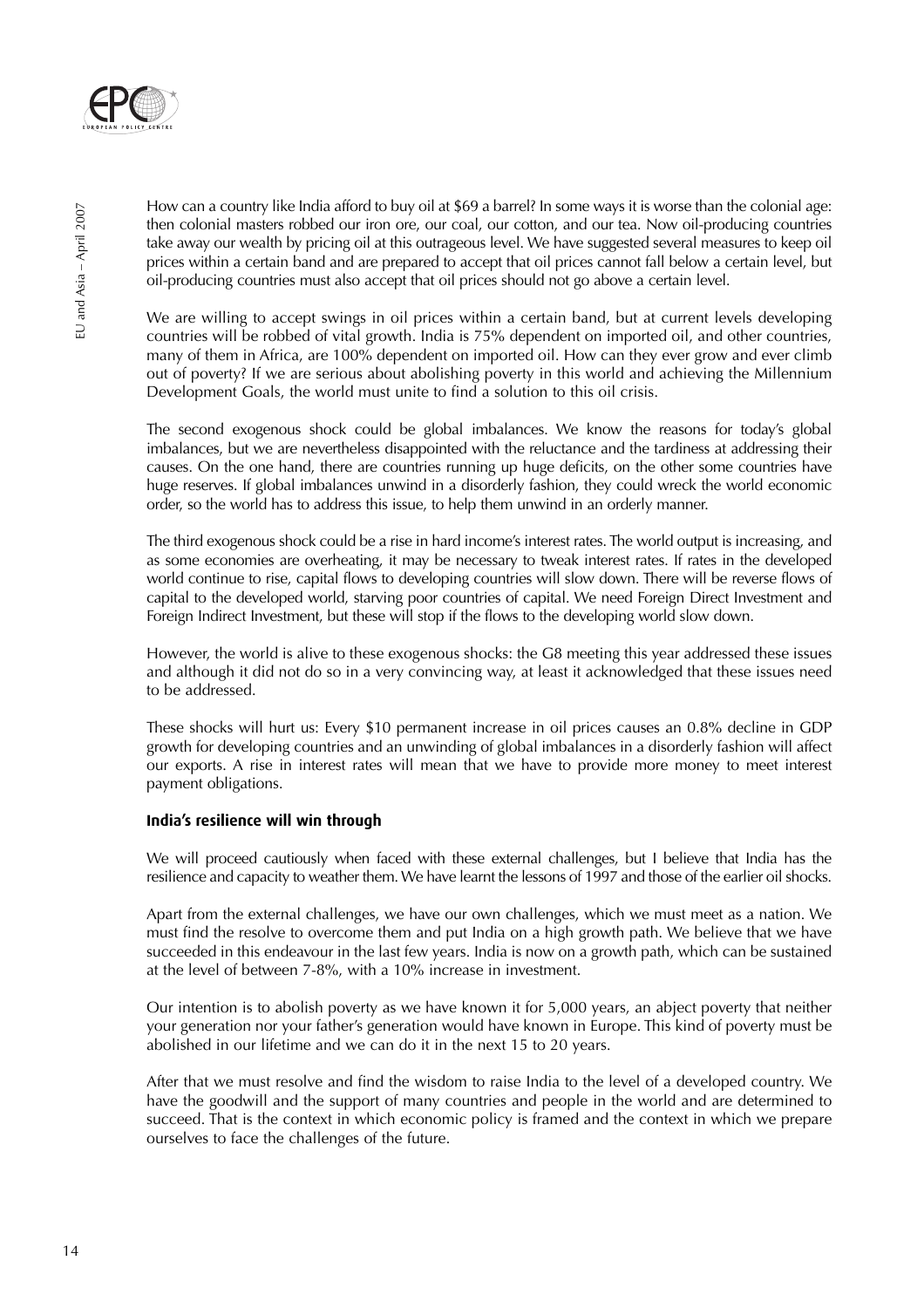

## **II. EU-Asia relations in the wake of the ASEM summit**

**September 12 2006: The Asia-Europe Meeting (ASEM) was a success, with a series of significant agreements including the decision to bring in new members on both sides. ASEM could play a role in strengthening multilateralism, if its members agreed to work together on a region-to-region basis rather than just through country-to-country alliances.**

## **Event report**

Jusuf Wanandi, Vice Chairman, Board of Trustees, Centre for Strategic and International Studies in Jakarta, Indonesia, said ASEM was conceived ten years ago as "the missing link" between Europe and Asia and a "new formula for international relations".

Since then, a number of significant developments – the "ugly side-effects of globalisation", the 1997 Asian financial crisis, and the threat of international terrorism – had put pressure on the international system. Unfortunately, the US had taken a unilateralist approach to dealing with these problems. The challenge now was to strengthen global institutions and uphold multilateralism.

Mr Wanandi described how, after World War II, US Presidents Truman and Roosevelt had created a 'new world order' for achieving world peace and security through the United Nations and its Security Council, alongside the World Bank, the International Monetary Fund, and the General Agreement on Trade and Tariffs (GATT) to nurture economic growth and development.

Sadly, he said, subsequent US presidents had set these initiatives aside and had either concentrated on domestic policy or, more recently, been "mesmerised" by America's ability to use its military power to make it the world's only superpower.

#### **US – the guarantor of the international system**

Recent events have proved that military means alone cannot guarantee long-term peace, and only a multilateral system can overcome the threat of international terrorism.

"We [Asia and Europe] have to assist the US as the leader and guarantor of the international system," insisted Mr Wanandi, although he warned that this process might have to wait until after the next US elections as the current administration was caught up in the quagmire of Iraq and the Middle East.

Asia and Europe should work positively with the next US administration to help it develop relevant policies and to demonstrate that the fight against international terrorism requires international cooperation in immigration, intelligence, finance and military policies, and in fighting poverty and improving education and employment.

Mr Wanandi said it was important to enable Muslims to see that there were several forms of Islam and to support them in establishing democratic states which delivered economic growth and justice. Failure to do so could lead to them establishing Khalifahs (Muslim theocratic states) as the only way out of their oppression.

For all these reasons, Asia-Europe cooperation should focus on restoring global norms and reinforcing institutions like the UN, IMF and World Bank, and reviving the World Trade Organization's Doha Round.

#### **Asian constraints**

Although the recent ASEM meeting in Helsinki showed that EU-Asia cooperation is capable of tackling significant global issues, Mr Wanandi acknowledged that ASEM's role is constrained, partly because of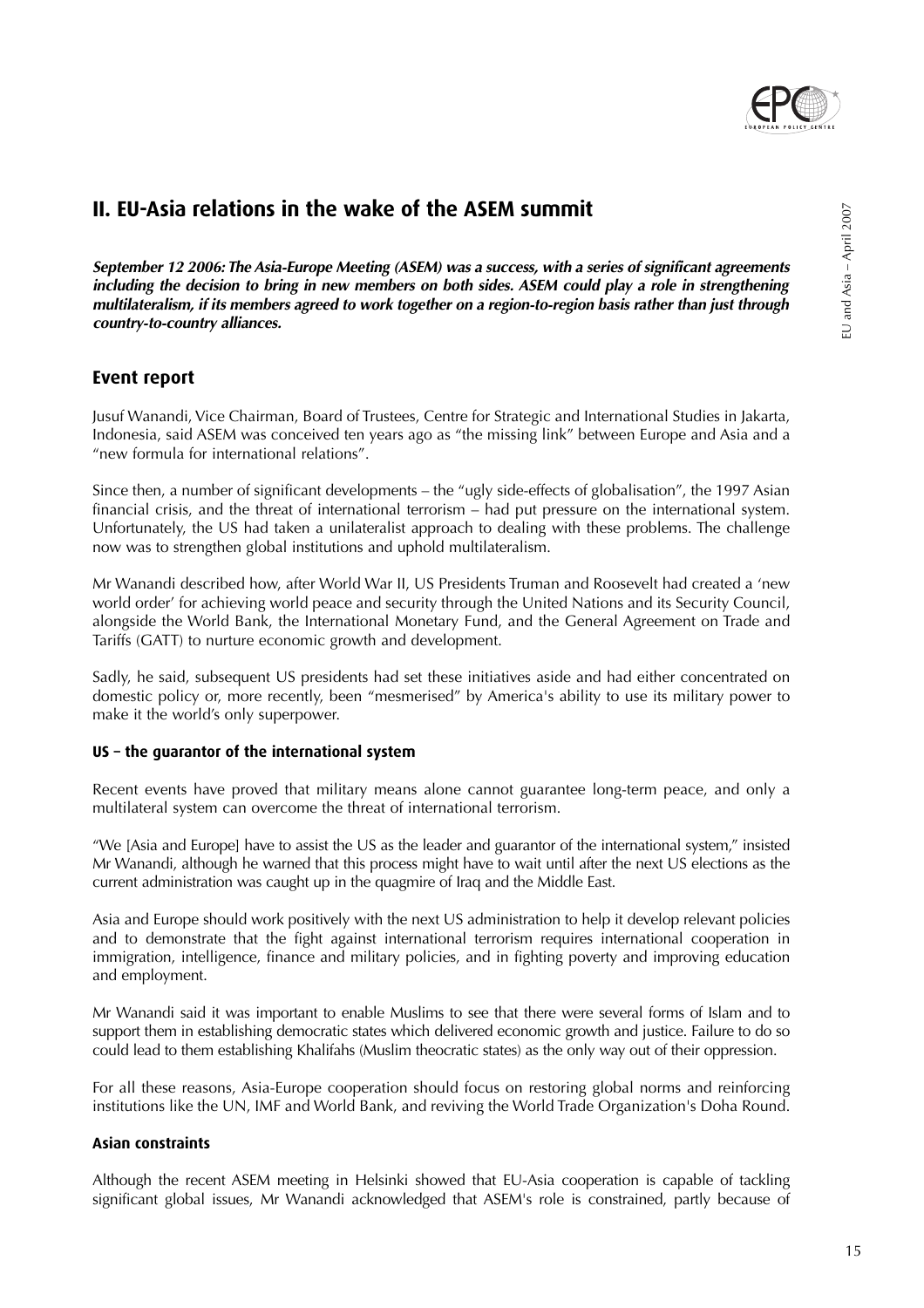

tensions between countries in Asia and partly because of the EU's near-obsession with China's economic growth and its subsequent neglect of region-to-region economic relations. This is short-sighted given the high levels of Foreign Direct Investment in other Asian countries.

Mr Wanandi stressed the importance of the economic aspect of the EU-Asia relationship and urged ASEM to encourage Asia's private sector to play a role in boosting this. He also stressed the importance of people-to-people relations and cooperation in the socio-cultural fields.

It is important to move from state-to-state relations to region-to-region cooperation. The current EU-Asian relationship is uneven, as the EU is now a pan-European institution while East Asian institution-building is at a far earlier stage. To help boost ASEM, its Asian partners need to establish a secretariat, with EU support, and the Union has to incorporate ASEM more into its planning.

#### **Strengthening ASEM**

ASEM also needs to foster cooperation through the Asia Europe Foundation (ASEF), and through parliaments, youth and students, NGOs, think tanks and the media. In addition, relationships between business groups need to be strengthened, particularly as trade and investment between the two regions is lower than it was ten years ago.

On the question of new ASEM members, Mr Wanandi noted that the EU had insisted that all its new Member States should automatically be included, so, in order to achieve a balance, Asia had insisted on membership for India, Mongolia and Pakistan.

He ended by praising the success of the Helsinki ASEM Summit, for which he gave the Finnish hosts, as holders of the EU presidency, credit for their enthusiasm. If Germany shows the same enthusiasm when it holds the EU presidency in the first half of next year, much can be achieved in future.

David Camroux, Senior Research Associate at the Centre d'Etudes et de Recherches Internationales (CERI), Sciences Po, Paris, began with an observation on the notion of closed groups such as ASEM, quoting Groucho Marx's witticism: "I wouldn't want to be a member of a club that would allow me to join it."

"When we talk about the Europe, what do we mean?" he asked, speculating on whether the term referred to the EU as an 'entity' – what former European Commission President Jacques Delors termed "an unidentified political object", or whether it meant individual EU Member States.

Dr Camroux said that more clarity was needed on the Asian side as well, and mused that this might result in a 'greater Asia', with China and India as the two poles.

#### **Interregionalism**

He also pointed out that while some aspects of the EU-Asia relationship related to the EU and Asia as a whole, others concerned individual countries. For example, European countries are building bilateral relations with China in addition to the EU's relationship with Beijing.

Some analysts have also suggested that European integration has influenced other regions, persuading them to integrate and become institutionalised – so, for example, the Asians quote the success of the euro in their debates on whether to have a common currency.

Dr Camroux said some regions could be considered as "quite porous", making it possible for ASEM to agree to include India and Pakistan even though they were outside the original ASEM family.

He argued that while the summit had been successful, it was likely that the US mid-term elections would have more impact on the multilateral environment than any ASEM pronouncements.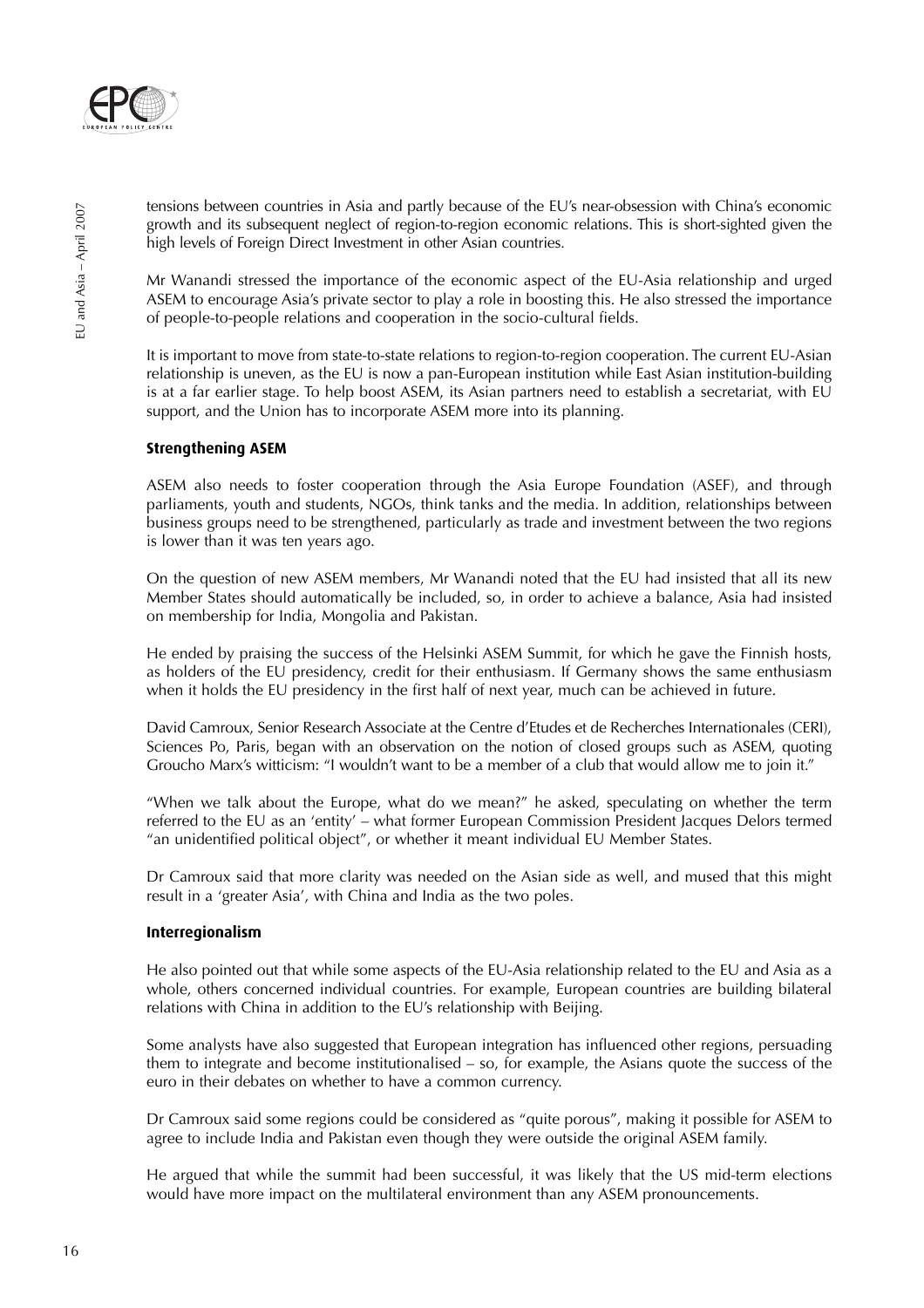

For Dr Bart Gaens, Adviser to the ASEM Secretariat, Finnish Ministry of Foreign Affairs, the summit was a "highly successful and important event".

There had been good EU attendance at a high level, confounding previous criticism that Europeans did not take ASEM seriously, and ASEM had regained its focus, included new partners and improved the debate. The agreements on enlargement – bringing in Bulgaria and Romania on the EU side, and India, Mongolia and Pakistan on the Asian side – were also a success.

Dr Gaens argued that that the two declarations which emerged from the summit – one on climate change and sustainable development, and the other a political declaration on the future of ASEM – were positive moves. The summit had also confirmed cultural dialogue as a key area, including the interfaith dialogue.

Stronger links had been established between stakeholder groups and, thanks to Finland's insistence, ASEM's 'bottom-up' dimension and its ties with civil society had been strengthened. The summit had also discussed the social aspects of globalisation, including outsourcing, productive employment and workers' rights; and had increased its visibility.

Antonio Tanca, Coordinator of the Asia Team, Council of the European Union, also praised the summit's success, arguing that it resulted from a common resolve to avoid problems.

He said the question of whether ASEM was a region-to-region or an inter-governmental forum surfaced continually because of the discrepancy between the levels of coordination on the EU and Asian sides. However, at this summit, the Asian partners had taken a coherent position in relation to new members.

Dr Tanca believed that ASEM cooperation could be particularly useful in the areas of energy and environment and in interstate dialogue.

#### **Discussion**

Asked whether including India, Mongolia and Pakistan in ASEM would change its dynamics, Mr Wanandi said the two sides had agreed to include them to balance the new and future additional new EU members. However, he noted that India's trading position was not as developed as others in the region.

Dr Camroux said ASEM had agreed to accept India because it was anxious to find a counter-balance to Chinese power. He believed that China had agreed to allow India to join because of its strong bilateral relations with Europe, and because Beijing did not regard ASEM as being of much significance. Dr Gaens was concerned that ASEM's informal structure meant it might not be able to function successfully with so many members.

Questioned about the struggle between moderate and more radical Muslim communities in Indonesia, Mr Wanandi said 70 million of the country's 200 million Muslims were moderates. However, the government was too weak to control the more fundamental Muslims, and there were now 20 regions which wanted to establish Sharia law. The government's refusal to stop them weakened the moderates' position.

Asked about the lack of legally-binding means to implement ASEM declarations, Mr Wanandi said that it was not always necessary to have binding agreements. Trade liberalisation in the region was based on voluntary, non-binding measures to open up trade. He also compared the relatively-straightforward Asian free trade agreements with the North American Free Trade Agreement (NAFTA), which runs into hundreds of pages.

Dr Tanca said using legal means was not always the best way to implement decisions, as each country should implement them in the way it felt was most relevant.

Dr Camroux said ASEM was too important to be left in the hands of officials or politicians, as its most important function was to bring people together through its people's and business forums. He was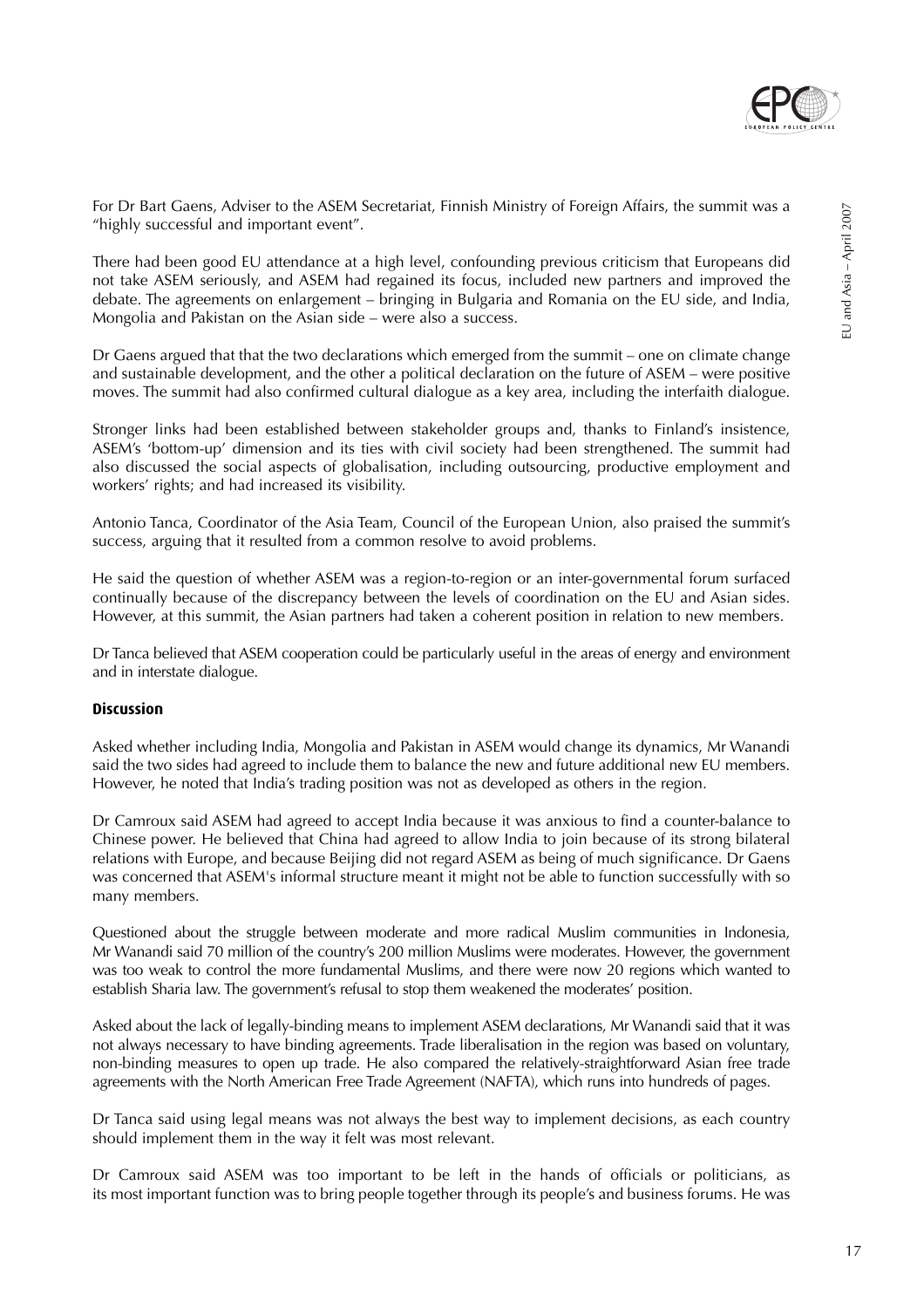

also encouraged by the growing dialogue between NGOs from Europe and governmental NGOs (GONGOs) from Asia.

## **Keynote speech: Challenges for Asia Europe Cooperation**

#### **By Jusuf Wanandi, Vice Chairman, Board of Trustees, Centre for Strategic and International Studies in Jakarta, Indonesia**

When ASEM was conceived 10 years ago, this was to create region-to-region cooperation between Asia and Europe. APEC had been established in 1989, and in the mid-90s seemed to have a bright future. European-North American cooperation was already well-advanced, and there did not seem to be any possible friction between the two continents in the early 21<sup>st</sup> century. However Asia-Europe cooperation was missing.

We were then just entering the post-Cold War era, when a new system of international relations had not yet been established and attention was on increasing domestic expenditures as a peace dividend. Some regional issues such as the Balkans and those involving some regions of the former USSR, such as the Caucasus, were having real problems, but they did not affect the general atmosphere of victory for liberal democracies and capitalism (Francis Fukuyama's "end of history" proposition).

Problems in East Asia, such as North Korea's nuclear proliferation and the cross-Straits relations between China and Taiwan were already surfacing, but were seen as manageable within the Framework Agreement on North Korea's proliferation of 1994 and the China-Taiwan Dialogue series in early 90s. Since then, however, there have been a number of strategic developments: the ugly side-effects of globalisation, such as, among other things, the Asian financial crisis of 1997 and the threat of international terrorism, which have put a considerable pressure on the whole international system. The US has shown strong tendencies to be unilateralist in its response to these problems, which has weakened international institutions and norms, and in turn created greater uncertainties for the future.

These new developments have put considerable burdens on Asia-Europe relations and the ASEM (Asia Europe Meeting) process. A major challenge now facing the world is how to strengthen multilateralism and global institutions as the mainstay of world order.

#### **Creating a new world order**

It was the far-sighted visions of US Presidents Roosevelt and Truman, with the support from such brilliant people as George Marshall, Dean Acheson, George Ball, and George Kennan, who before and after the end of World War II envisaged a new world order, sustained and supported by norms and institutions to achieve peace and security for the future, mainly through the UN system and in particular the Security Council. They also paid attention to economic growth and development, a critical factor for world order which had been neglected in the aftermath of World War I and the deep depression of 1931. The crisis that followed gave rise to extremism in the form of fascism, nazism and communism. To combat this, the IMF the World Bank, and somewhat later the GATT, were established.

Unfortunately after the Cold War, there was no new thinking about a New World Order. US President George Bush Sr. had given some thought about this, and had he been re-elected for a second term, might have moved this forward. At the beginning of his term of office, his successor, President Clinton lacked any Cold War strategy, as he preferred to focus on the economy and health care, partly to create a 'peace dividend' after 40 years of the Cold War and high defence expenditures. When he realised the need for this in his second term, he was too weakened by his own scandals to be able to carry this through. The next President, George W. Bush also paid attention to tax cuts and education, while also building up a formidable security team.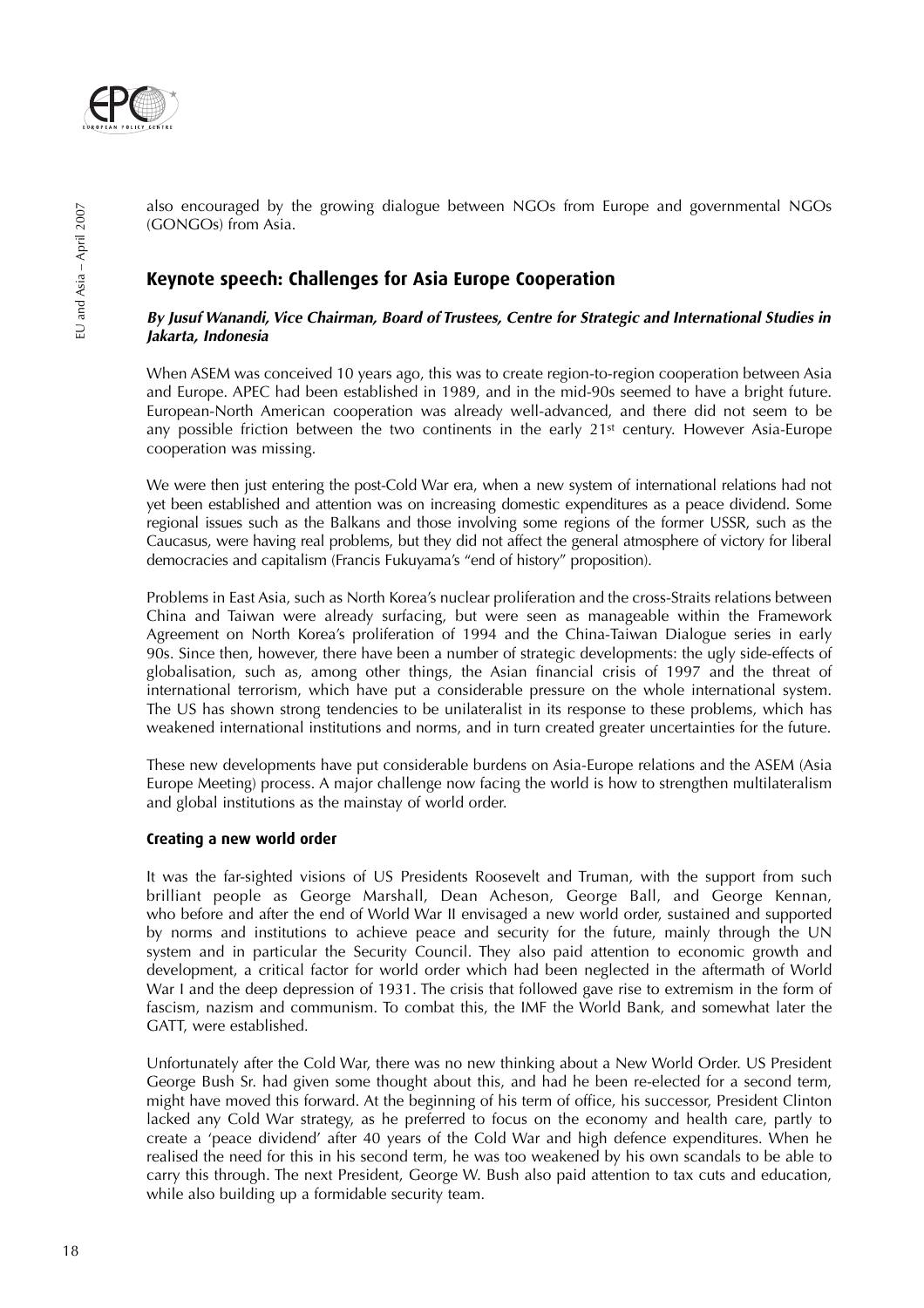

However, the US was still mesmerised by its military might that made Washington the single super power. US economic power was great but not all that powerful, and the administration failed to give attention to its 'soft power', namely the importance that political, economic and cultural influences can bring to the imagination and hope of peoples across the globe. An early President – Ronald Reagan had been more conscious of the importance of this as can be seen from his 'light on the hill' metaphor.

While we must appreciate the shock of 9/11 to the American body politic and its over-reaction to that tragedy, we also have to assist the US, which is currently the guarantor of the international system, to overcome the asymmetric threat from international terrorism. This is also in our interest, because all of us could become its victims – as Indonesia has found out. That means that together, we, Asia and Europe, must attempt to sustain a multilateral system as the only way to overcome the long-term threat of global terrorism. The crises in Iraq and Lebanon and Palestine have shown that military means alone, especially if used unilaterally, will not work.

However, we accept that military means are important and should be used when needed, especially as global terrorism could use Weapons of Mass Destruction against the US or any other country. However, this should only be undertaken in the company of allies and friends. To overcome immediate threats, it is important to give legitimacy and support to efforts such as nation building, particularly in the aftermath of military actions. Unfortunately the way the US is going about this at this stage does not ensure a successful outcome.

#### **ASEM – promoting Asia-Europe cooperation**

The importance of ASEM is to promote cooperation in concrete and realistic ways in order to shore up multilateralism. The US is still the leader and the guarantor of the international system, including global institutions, but needs the support of others if it is to succeed. Her failure will damage the system as a whole and this could bring about anarchy in the international community. Asia-Europe cooperation should encourage the US to be willing to listen and to lead again in a more constructive manner.

For Asia-Europe to be able to achieve this new ways have to be found. This should begin with a debate about what changes are needed and how to change the system to make it relevant and effective again. From the outset, this exercise should be done together with the Americans, but it is unlikely that this administration will change its main policies. Maybe in the next two years they have enough time to keep their policies on Iraq and the Middle East in place and without major calamities, and the 'second track' can take the lead in debating and formulating new ideas, possible programmes and actions.

A minimum target is to ensure that the US will not be de-legitimised as the main guarantor of the international system. Together, Asia and Europe should suggest the policy changes the US needs to take, and the two continents should work more positively with the next US administration to improve the international system. In the end the fight against international terrorism will be a long one, and will require a lot of international cooperation, encompassing many fields (immigration, intelligence, police, law-enforcements, finance and also military if needed). It will also need to consider development issues such as poverty alleviation, education and employment.

In the longer term a critical factor will be the struggle within the Muslim community about giving the correct interpretation of Islam. In international relations, serious attention should be given to ensuring social justice and fairness for those Muslims, who feel they are oppressed, especially the Palestinians. Muslims should be assisted in their efforts to establish democratic states that deliver economic growth and social justice so that they can show that there is no need to establish a Khalifah (Muslim theocratic state) of the type that existed ten centuries ago.

ASEM's modality for cooperation uses dialogue, such as on civilisations and cultures, to build up mutual understanding and appreciation, and this has been a very positive step in the right direction, and one which can contribute to overcoming the threat of international terrorism.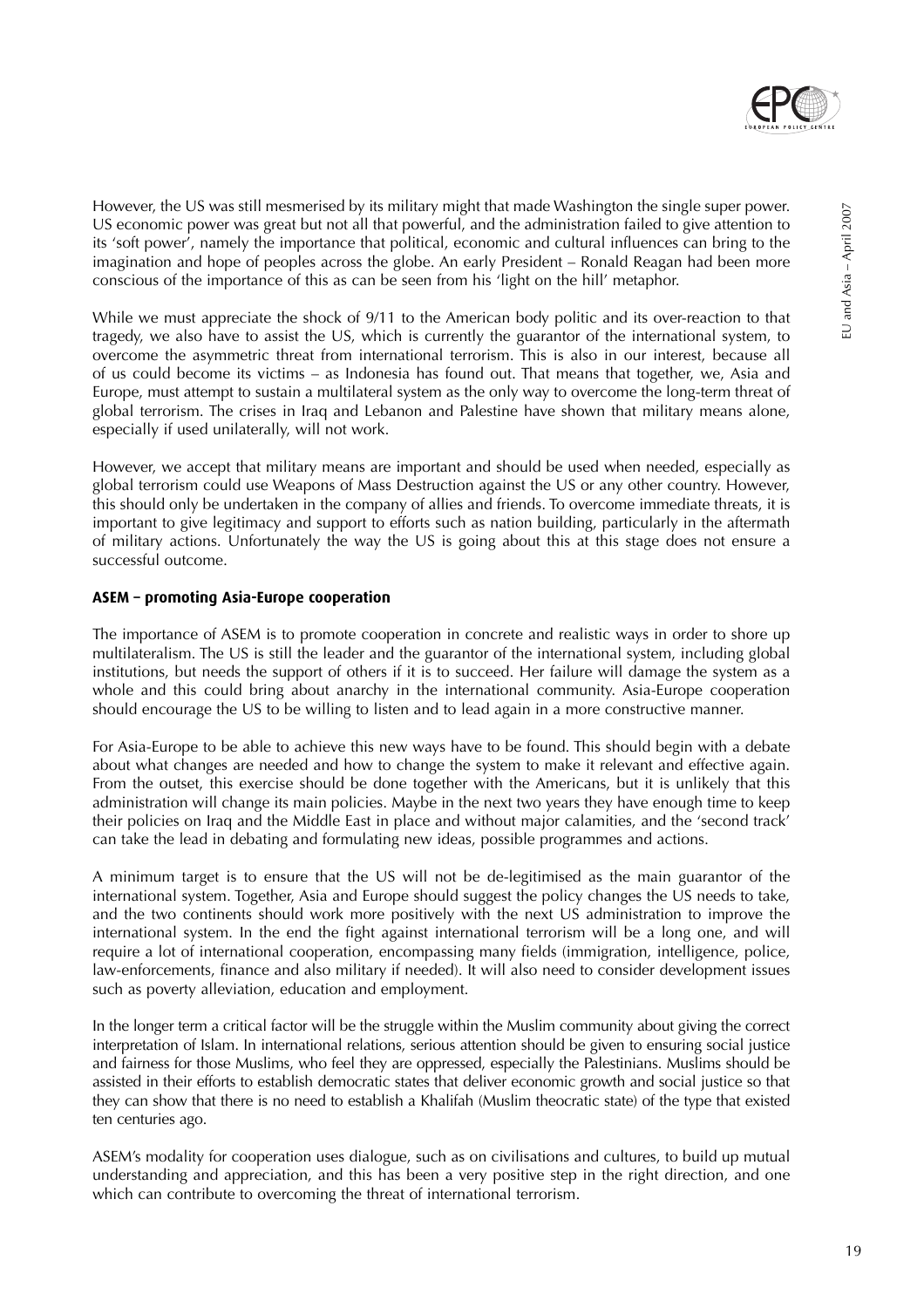

#### **ASEM – restoring global norms**

Asia-Europe cooperation should focus on restoring global norms, such as on the possible criteria for using pre-emptive force in self defense. International institutions such as the UN, IMF and the World Bank should be reformed and strengthened. The WTO's Doha Round should be revived and helped to reach a successful outcome. The efforts at the ASEM Helsinki Summit 2006 to promote sustainable development and climate change are examples of how future Asia-Europe cooperation should evolve.

As I mentioned, it is not clear whether the EU can achieve unanimity on all matters of reform and the best methods to achieve this. In East Asia, the biggest constraint on developing relations is the strained relationship between China and Korea versus Japan. Improving these relationships needs time, but serious efforts in that direction should begin. That is why the 'second track' should initiate a serious dialogue and come up with proposals for serious consideration by the governments concerned. ASEM has been exceptional among regional institutions in taking up political-security matters in its agenda and deliberations, but more concrete efforts should be taken to make it more credible and useful.

In the economic field, ASEM's original driving force and current priority is to concentrate on successfully concluding the Doha Round. EU members only appear to be paying attention to China and its spectacular rise, at the expense of becoming involved in region-to-region economic relations. If Europe believes in the importance of the region-to-region relationship, this should be rectified in the future, and it is rewarding to note that Foreign Direct Investment into the ASEAN region in the first half of 2006 reached over \$30 billion – a little over half of China's during the same period.

The economic underpinning of the relationship remains the critical factor, and ASEM should create an environment which will strengthen private sector involvement in promoting this. People-to-people relations and cooperation in the socio-cultural fields should be expanded and deepened, and here public information and outreach programmes can play an important role.

The idea of ASEM as region-to-region cooperation has evolved from a state-to-state relationship. It began as government-to-government cooperation, gradually evolved into society-to-society relations, and then developed into region-to-region relations. However, these remain weak, suggesting that ASEM's programme and its institutions need to be improved.

#### **Strengthening ASEM's institutions**

On the institutional side, the Asian partners need to establish their own mechanism as well as a secretariat to assist in coordinating the Asian side. From the European viewpoint, the EU has to strengthen the Commission's coordination role and to incorporate ASEM into its standard external mechanism, which could be carried out by the special unit for ASEAN  $+3$  at the ASEAN Secretariat. At a later stage the Asians and European could entertain the idea of establishing a bilateral secretariat.

It is important that Europe understands the characteristics of East Asian regionalism. This is different from the European model, which is based on rules and institutions, as in East Asia it is basically a "talking-shop", although it also makes commitments and decisions that its members have to live up to.

This might be confusing: until now economic integration in East Asia has been largely market driven, but today it is felt that some government intervention and support may be needed. For instance, the Chiang Mai Initiative in the financial sector will be enlarged to create reserves worth \$200 billion for the ASEAN + 3 members to tap into, in case of future financial crises. The bilateral FTAs between ASEAN-China, ASEAN-Japan and ASEAN-Korea can become building blocks for a region-wide FTA.

Other fields of cooperation are being worked out. These include that in the Mekong Delta as well as that on non-traditional security issues such as avian flu. People-to-people cooperation has also improved tremendously.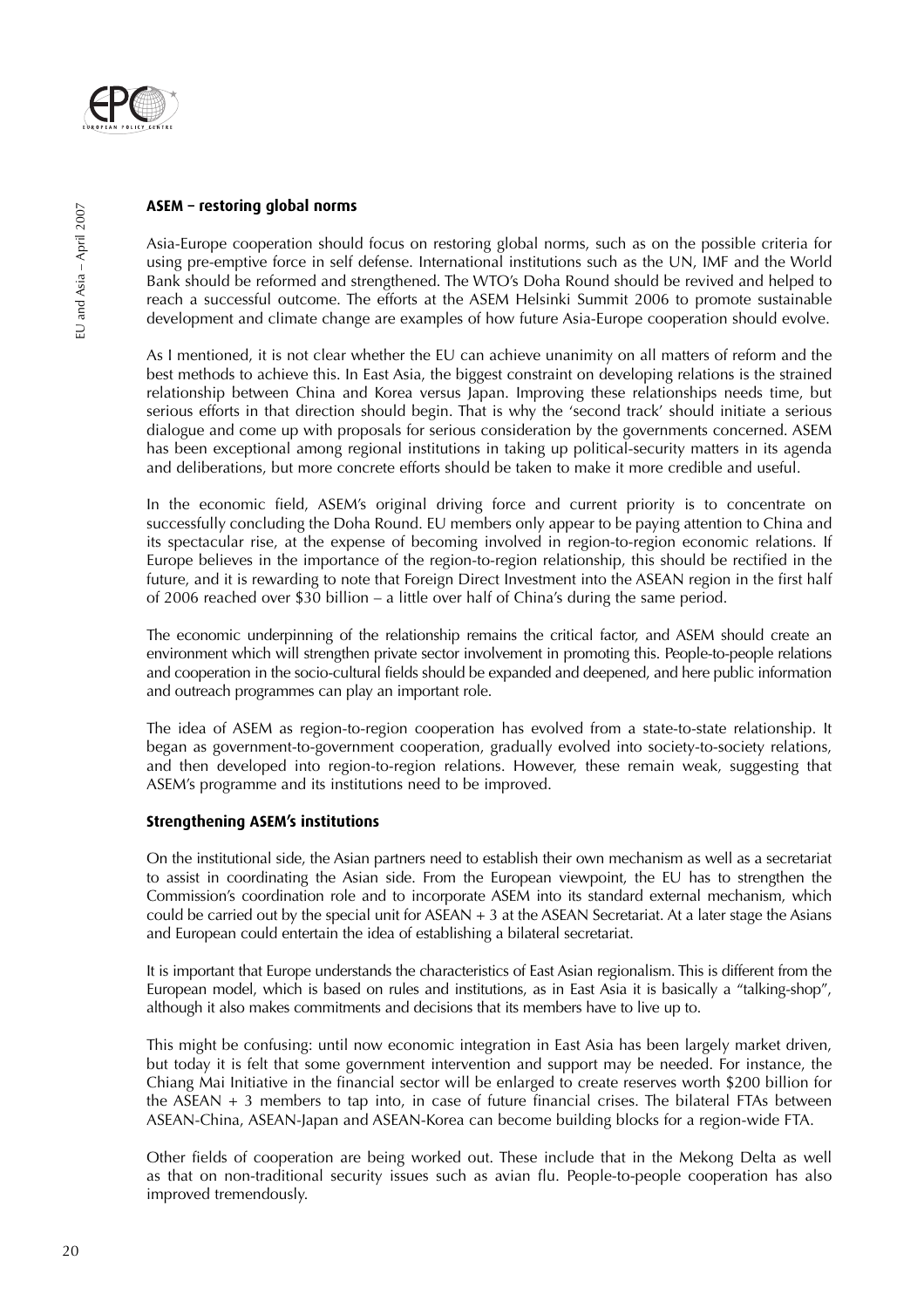

#### **Promoting people-to-people relations**

So far the people-to-people relations promoted through ASEF (Asia Europe Foundation) and other initiatives have been the most rewarding means of cooperation. After the end of the colonial period, relations between several European countries and their former colonies remained largely bilateral and with limited scope, because they focused mainly on trade and investment.

Today, relations have been broadened to include parliaments, youth and students, NGOs, intellectuals, academia and think tanks, the media and business, all of which are important in the relationship. The relationship needs to be deepened if it is to be really effective in shaping common ideals and purposes. This means that concrete programmes should also be established to get general recognition, support and participation.

So far relations between business groups have not been productive, which may be because of the existence of bilateral chambers between member countries, so new ways have to be found to develop region-to-region business groups, as well as the existing bilateral ones. In fact, total trade and investment flows between Asia and Europe are now lower than a decade ago when ASEM was established.

EU-ASEAN cooperation has been the model for ASEM, and has acted as a catalyst for Asia-Europe cooperation. As in the case of ASEAN-EU cooperation a lower form of representation for Myanmar could be an acceptable compromise for both sides.

The EU insisted that all of its new Member States should automatically become ASEM members, and while this is understandable, some balance and symmetry needs to be maintained. Therefore, the EU should also agree with East Asia's proposal to include India, Pakistan and Mongolia as members of ASEM.

Above all, cooperation and relationships between think tanks to examine all these problems are critical to ASEM's future. They can help make a difference to what ASEM has been able to achieve in its first decade.

#### **Concluding Remarks**

One thing is certain. Both sides are convinced that the Asia-Europe relationship will become more important for the future, so ASEM's role and efforts will be vital.

The Helsinki Summit and the corresponding meetings among the various stakeholders have been very positive, and the Finish Government's efforts and enthusiasm have to be lauded. All participants hope that with Germany's leadership of the EU next year, more will be achieved in building up ASEM.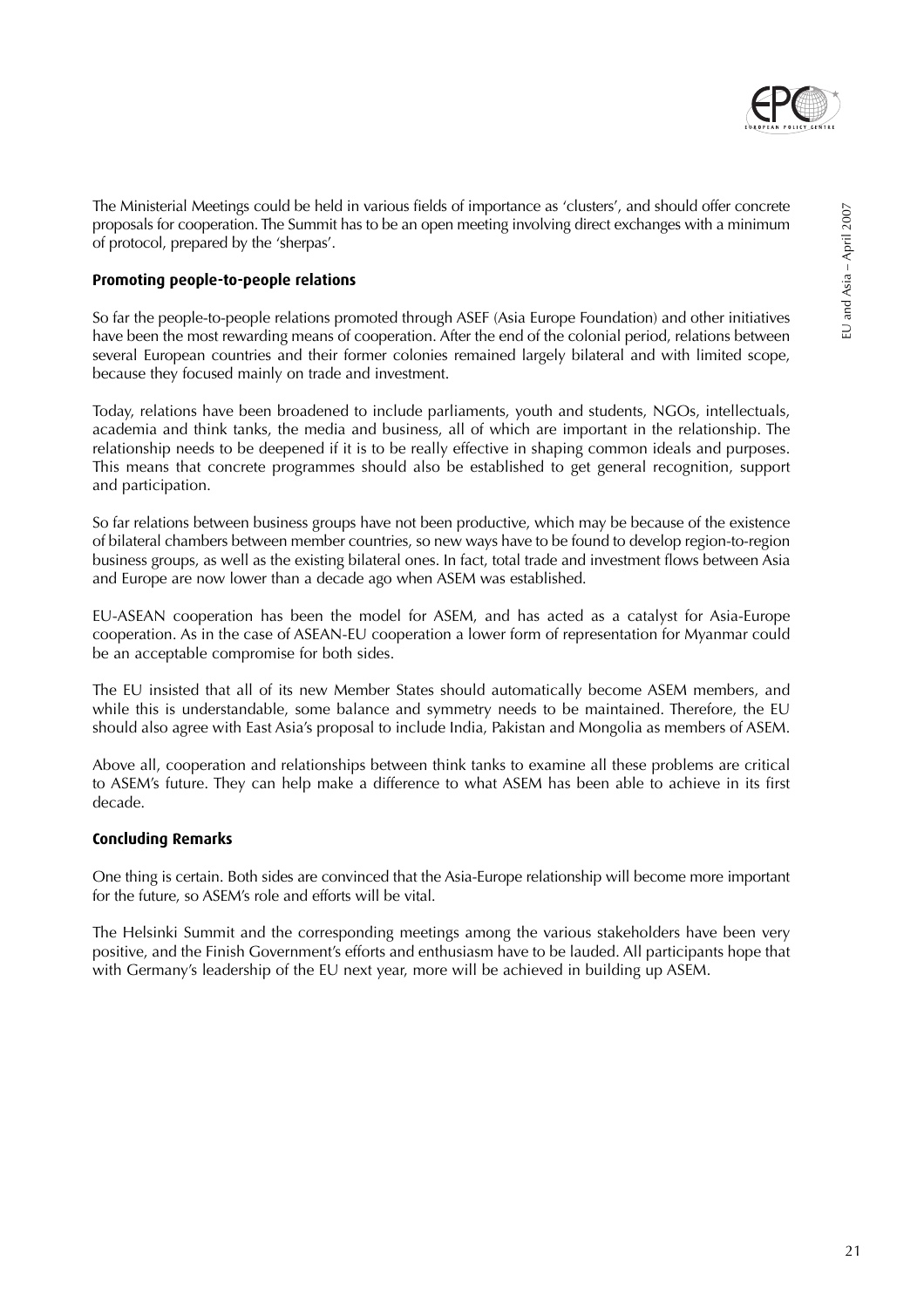

## **III. Japan post-Koizumi: foreign policy prospects**

**October 16 2006: North Korea's recent nuclear test poses a serious threat to stability in East Asia and international solidarity is vital to tackle the problem. Countries in the region must also make contingency plans to respond if Pyongyang refuses to halt the testing. In Japan, the early signals from the new Prime Minister Shinzo Abe on a range of issues are to be welcomed, while for its part, the European Union should raise its profile in the region.**

### **Event report**

Hitoshi Tanaka, former Japanese Deputy Minister for Foreign Affairs and Senior Fellow, Japan Centre for International Exchange, described the international community's "sense of defeat" in the face of the North Korean nuclear tests, despite 15 years of intense international diplomacy.

"All our efforts failed," he said, attributing this to the lack of international solidarity in dealing with the regime and warning that Pyongyang's actions would undermine the Nuclear Non-Proliferation Treaty (NPT) as well as having implications for efforts to rein in Iran's nuclear ambitions.

#### **The need for international solidarity**

Mr Tanaka stressed the importance of international solidarity, in particular among the five countries in the Six-Party Talks (China, South Korea, the US, Russia and Japan). Emphasising that the region could not coexist with a nuclear North Korea, he said its neighbours must make contingency plans to respond if the regime ignores requests not to carry out any more tests. These could include regional sanctions, measures to cope with North Korean refugees and the need for a military build-up in the region. Mr Tanaka also warned Pyongyang not to underestimate the strength of the reaction from either the US or countries in the region.

The international community – in particular the US – must be prepared to enter into "serious negotiations" with Pyongyang to resolve the problem. Mr Tanaka accepted that this would be "a long and painful process" which, given Pyongyang's attitude to the outside world, could take many years, but added: "The stakes are high for us and for the region as a whole."

He said a "comprehensive settlement policy" was needed, adding that he was confident that the new Japanese Prime Minister Shinzo Abe would take a tough, but balanced stance.

#### **Chinese-Japanese relations**

Mr Tanaka said Chinese-Japanese relations were going through a "fundamental change", and China will be the world's second largest economy in the next ten years. Its rapid rise has so far been based on trade, but its energy resources are scarce and it will therefore need to find external sources to maintain its current growth.

While China has astounded the world with this unprecedented growth, three issues still need to be addressed: giving the population greater political freedom, dealing with income disparity throughout the country and making Chinese production more energy-efficient.

Japan's situation is also changing. It is going through a "psychological change", with a new pride in its activities, ridding itself of its guilt about its past. Party politics in Japan are also changing and it is forging new relationships with countries in the region.

While it is important to create a "big-power relationship" between China and Japan, this can only happen once Japan revises its approach to its own history, China makes its security policy more transparent, and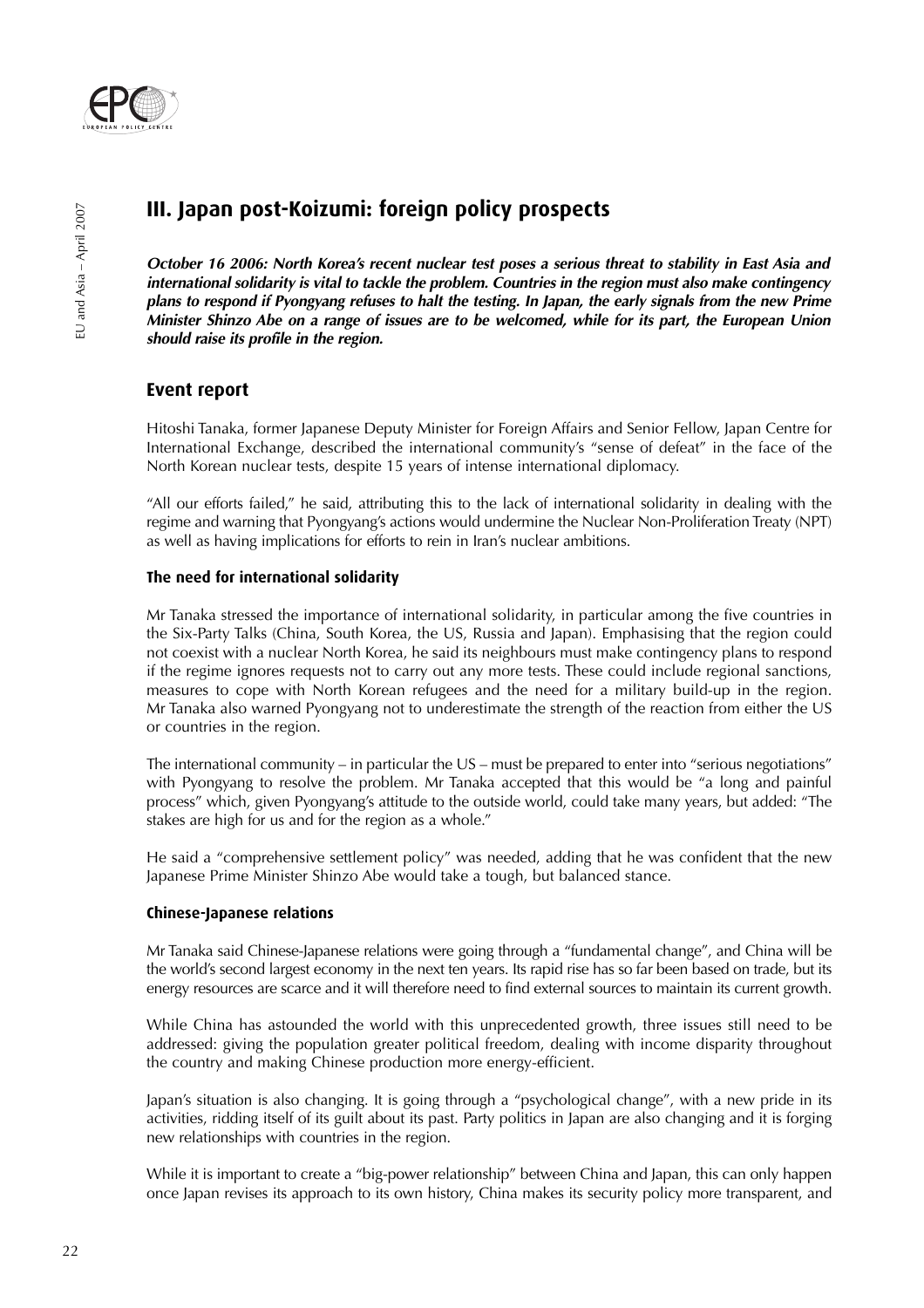

Mr Tanaka said Japan was in a strong position to play a leading role in the region, given its good record on governance, income redistribution, fostering energy and protecting the environment.

#### **EU-Japan relations**

Chris Holtby, Policy Adviser on Asia-Pacific Issues to the EU High Representative Javier Solana, said there were many similarities between the EU and Japan, and the two sides were developing a strategic partnership. The EU had already used "careful policy and careful pragmatism" to establish a strategic dialogue with Japan and China, but individual EU Member States needed to engage "more effectively" in East Asian security as well.

Japanese foreign relations policy is also changing. Prime Minister Abe's "beautiful Japan" speech laid out a vision for pro-active Japanese diplomacy in the region and a strategic dialogue with countries which shared key interests and fundamental values, such as US and Australia. Mr Holtby regretted that the EU was not mentioned in this context, stressing that the Union needed to raise its profile by boosting its "soft-security" contribution to the region.

Mr Holtby said Prime Minister Abe's visit to China and the resulting joint *communiqué*, stating that the two countries "faced history squarely and looked to the future" marked a change in Sino-Japanese relationships. This would be further strengthened by cooperation and dialogue on energy, the environment, finance, security talks, defence cooperation and youth exchanges.

#### **The need for leadership**

After the North Korean nuclear test, the region had looked to Japan and China to show leadership, and Prime Minister Abe had provided it in a speech to the Japanese Diet (parliament) signaling that nuclear proliferation was not an option for Japan.

Countries in the region also looked to Tokyo to foster regional cooperation and lower tensions. The Japanese Prime Minister's first three weeks in office gave some positive pointers and this, coupled with the Americans' desire to work closely with its partners in the region, boded well for the future.

David Kerr, Lecturer at the School of Government and International Relations, Durham University, provided a "Chinese perspective" on regional issues. Following North Korea's "nuclear breakout", China was genuinely angry, as this was a huge "loss of face" for its regional strategy.

Beijing is not prepared to coexist with a nuclear North Korea and is considering several options: regime change, military punishment and a negotiated settlement. The chances of a settlement depend on how much influence Beijing can exert over Pyongyang. While regime change – or a change of leadership – is a strong possibility, this depends on how much duress Beijing can place on the regime without destabilising it totally.

As for Sino-Japanese relations, Dr Kerr believed that structural changes in the relationship were now in China's favour as "history is moving in its direction". Japanese atrocities during the war are still a matter of deep concern in China, so future relations could be significantly affected by the new Prime Minister's possible controversial visit to the Yasukuni Shrine in August 2007.

Axel Berkofsky, EPC Associate Policy Analyst, suggested that the lack of solidarity and the diplomatic failures following North Korea's nuclear tests resulted from Chinese failure to put pressure on Pyongyang. He also questioned whether it was too late to refuse to coexist with a nuclear North Korea, and explained that North Korea now insists that any future negotiations must be held on a bilateral basis with the US.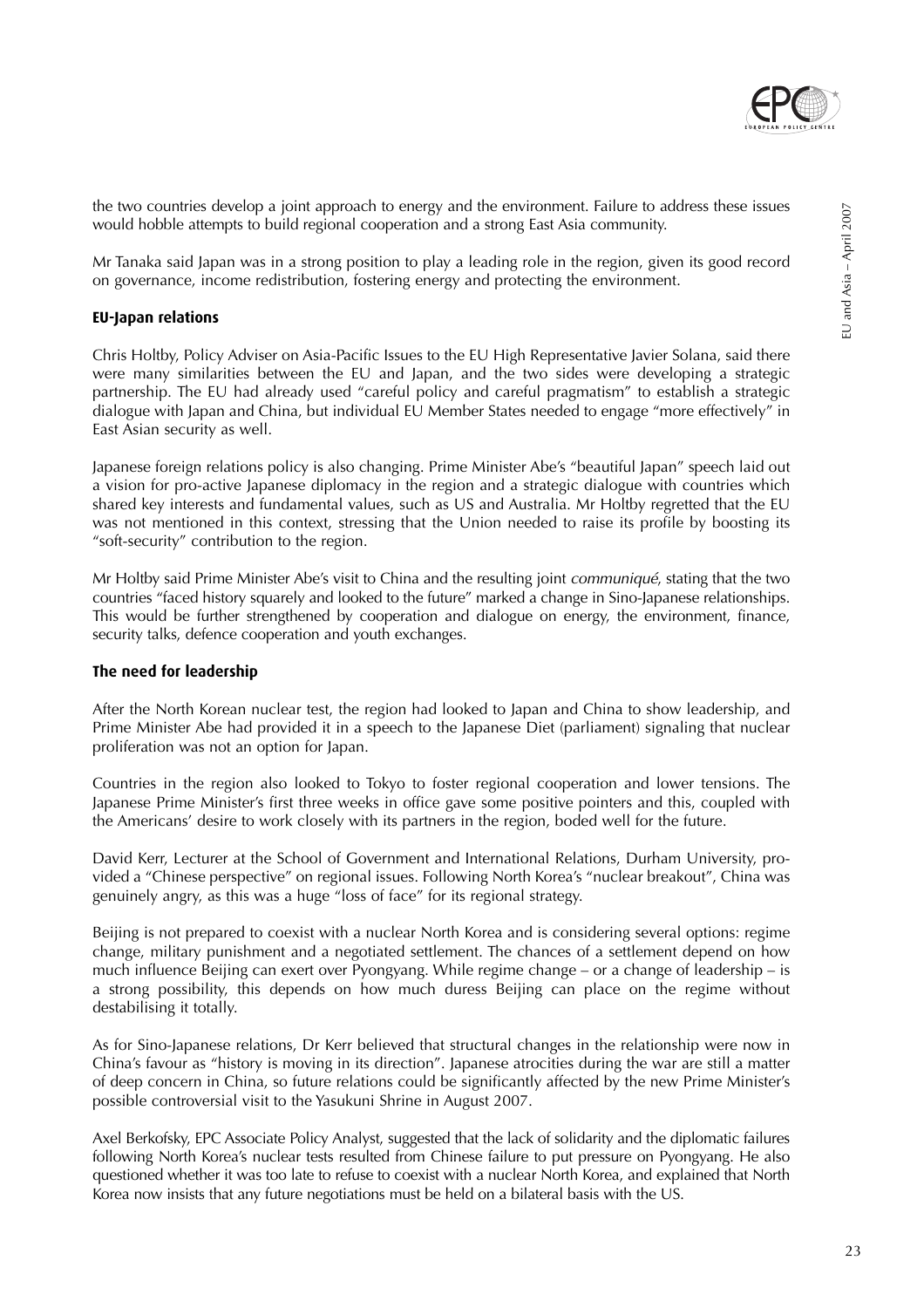

Commenting on Mr Tanaka's optimistic view of Sino-Japanese relations, Mr Berkofsky pointed out that Japan was an important economic partner for China, a large trading partner and the country's biggest foreign direct investor.

#### **Discussion**

Asked about the pressure now being put on North Korea, Dr Kerr said the Chinese could not tolerate a collapse of the current regime, particularly given the potential number of refugees this might generate. He also believed that the South Korean government should play a larger role. Mr Berkofsky argued that China should work with the international community to bring about a change in the current regime.

Questioned about the possibility of negotiating with Pyongyang, Mr Tanaka said the North Korean government wanted a diplomatic solution and the prospect of future economic cooperation. However, he warned that international negotiators must be prepared for an aggressive reaction from the North Koreans, stressing the need for countries in the region to make preparations to deal with any retaliation by Pyongyang.

Asked about possibility of a Chinese blockage of North Korea, Dr Kerr agreed that Beijing might mobilise its forces along the country's border. He suggested that North Korea's nuclear ambitions were partly motivated by a desire to "push Beijing back", as it was concerned about Chinese intervention in the country.

Responding to a question about the possibility of community-building in the region, Mr Tanaka believed that while nationalism was still strong in both Japan and China, a regional Asian consciousness was needed. Although there are moves to build an East Asian economic community, there is currently no prospect of creating a regional security community, although it might be possible to establish some regional anti-terrorism agreements with support from the EU and the US.

Asked why the EU was not playing a bigger role in resolving the North Korean problem, Mr Holtby responded by saying that, when dealing with regional problems, countries in the region should be most closely involved. Including the EU in the Six-Party Talks would make them larger and less effective, so the EU approach should be to support regional frameworks.

He also supported a strong Japanese military role in international stability and peace-keeping, and raised the possibility of Japan removing the constraints in its constitution on using military force. However, Mr Tanaka pointed out that Japan had a unique approach to a security policy, although there might be a change in the interpretation of its constitution – but this would be a long process.

## **Keynote speech: Prospects for Japan's foreign policy after Prime Minister Koizumi**

#### **By Hitoshi Tanaka, former Japanese Deputy Minister for Foreign Affairs and Senior Fellow, Japan Centre for International Exchange**

When I visited Ireland, I spoke about North Korea, and the Irish Times carried a headline the following day reporting that I felt a sense of defeat. In fact, I think the international community as a whole should share the same sense of defeat.

If you look back, North Korean has had nuclear ambitions for over 15 years. In 1989, US intelligence agencies and others became worried about its nuclear ambitions, and efforts were made to involve North Korea in nuclear talks. All of the countries tried very hard to stop North Korea from going nuclear, and in 1994, North Korea accepted the Agreed Framework with the United States along with the creation of a new organisation, the Korean Energy Development Organization (KEDO). South Korea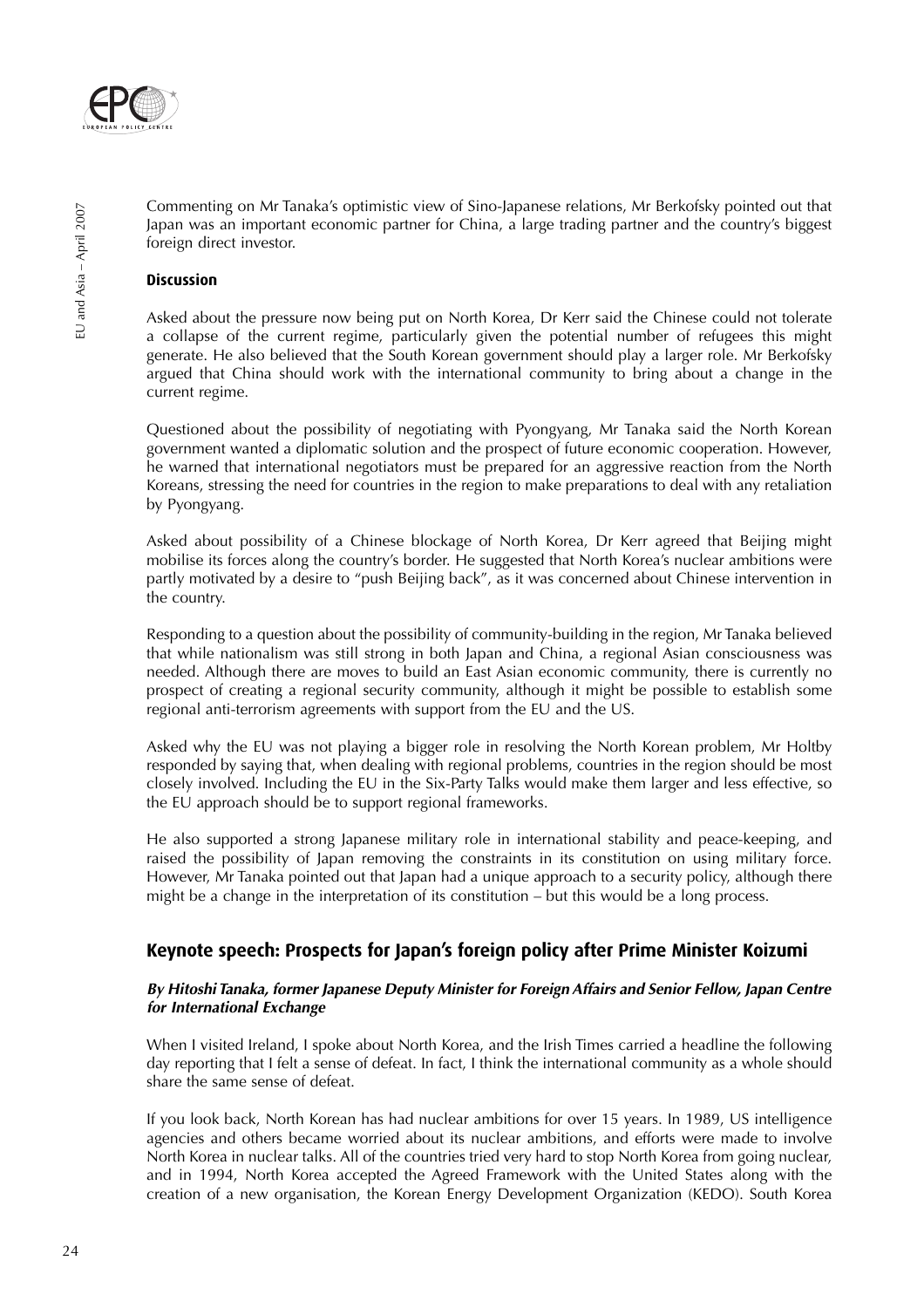

began to pursue the Sunshine Policy, and by the end of the 1990s, President Bill Clinton almost went to Pyongyang.

In September 2002, Prime Minister Junichiro Koizumi went to Pyongyang and both countries issued the Pyongyang Declaration. I prepared for the visit, secretly negotiating with North Koreans face-to-face through 25 weekend meetings in a year, almost twice a month. I spent the whole year face-to-face with North Koreans trying to get the abductees back to Japan.

Before I initiated the negotiations, I talked with Mr Koizumi for over an hour, and we focused on how we could create the possibility of future peace in the region by dealing with various issues, including the abductions, missiles and the nuclear issue.

At that time, North Korea more or less agreed to the formation of the Six-Party Talks. The actual agreement came later, but we were almost in agreement on establishing a multilateral consensus to deal with the question of nuclear weapons. Then, in September 2005, the Six-Party Talks produced a joint statement on North Korea abandoning its nuclear weapons programme. But now we have had a nuclear test.

#### **Reaching a deal over North Korea**

Over the past 15 years, we have done a great deal to stop North Korea from obtaining a nuclear capability, but all our efforts failed. It is increasingly recognised that this will cause grave damage to the international community. This will undermine the Nuclear Non-Proliferation Treaty (NPT) system as a whole, and Europe must be aware of this. This is not just a question for Asia; it is an issue of great concern to the European Union as a whole. This is not just the failure of the NPT system; it will clearly have an impact on the question of Iran.

Why have we failed? The answer is quite clear in my mind. It is because of a lack of solidarity on the part of the international community. There were diverging interests and considerable differences between countries in the region, both among the countries concerned and within the countries concerned – the United States, Japan, South Korea, China and Russia. That benefited North Korea and permitted it to pursue various options. Therefore, what we need to be doing in the future is also quite clear.

I would like to talk about four essential policies to deal with North Korea. The first is solidarity among the international community. There are still differences within and among countries, but now there needs to be absolute solidarity among the nations concerned, particularly the other five countries in the Six-Party Talks. So far, solidarity has been maintained and it is good to see the strong United Nations' resolutions on the missile launch and on the nuclear test.

The second point is that we must make it clear that we cannot coexist with a nuclear North Korea. People speculate that there might be differences between the countries concerned on this point. They speculate that the US is concerned with one thing: the transfer of nuclear materials outside of North Korea to terrorists. They say that such a transfer might be the American 'red line'.

Some people argue that the South Koreans think that the Korean Peninsula will ultimately be unified and, in this context, nuclear weapons may make sense. Some argue that China should prefer a nuclear North Korea to the collapse of the North Korean regime. Some even argue that with a nuclear North Korea, Japan can find a good excuse to go nuclear itself.

#### **Maintaining regional stability**

All of these are wrong. There is a need for a clear consensus in the region that a North Korean nuclear capability will seriously damage the stability in East Asia given the nature of the North Korean regime. Also, this will be very harmful to the NPT regime as a whole; therefore there needs to be a very clear bottom line that we cannot coexist with a nuclear North Korea.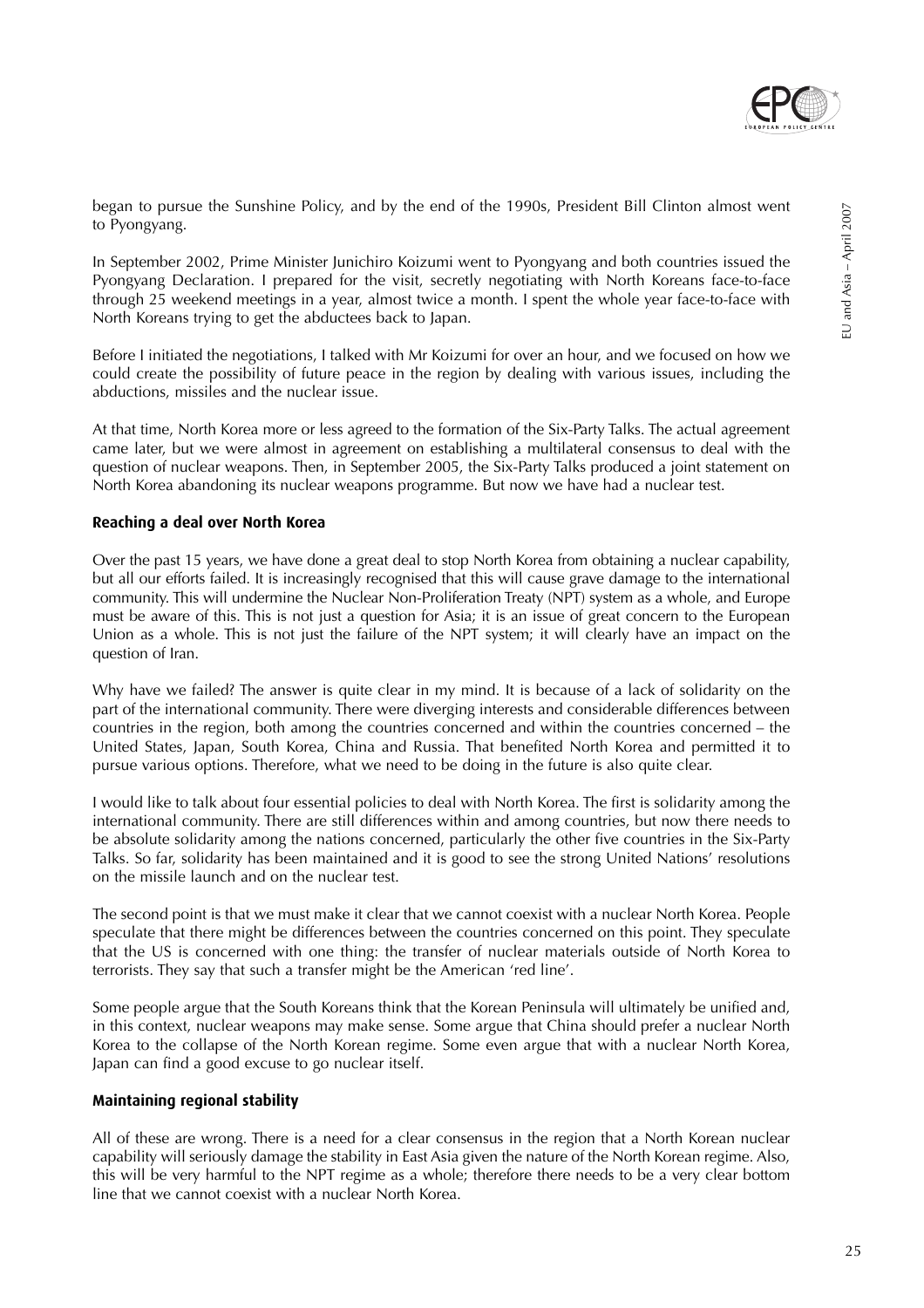

Third, we must be prepared for a regional contingency. Having negotiated with North Korea for one year prior to the prime minister's trip to the country in 2002, and having observed the North Koreans for the past 20 years, I do not believe we can be too optimistic.

North Korean government leaders make all of their decisions by resorting to battlefield tactics and they make many miscalculations. They do not fit in well – they are isolated, they are terribly suspicious of the outside world and they feel that everything comes down to power. Preparation for contingencies does create deterrence.

In the first nuclear crisis of 1994, I was involved in contingency planning in the Japanese foreign ministry. We were working closely with the United Nations in designing sanctions to apply to North Korea. The North Koreans immediately declared that the implementation of sanctions would be tantamount to a declaration of war, so we started preparing to bring US fighter aircraft to Japan and we searched for places where they could be stationed.

At that time, we estimated that 250,000 North Korean refugees were likely to come to Japan and through this whole process, we found that there was no legal basis in Japan to prepare for this. This is the reason why we later worked so hard for the revision of the US-Japan Defence Cooperation Guidelines and enacted various laws. So now, it is important that we do not let North Koreans underestimate the strength of Japan, of the US and of the other countries in the region. We must be prepared for a regional contingency.

#### **The need for concrete negotiations**

Fourth, we need negotiations. We talk about dialogue and pressure in foreign policy all the time and, in this case, the US must be prepared to pursue very serious negotiations with North Korea. The American policy-making process is very competitive, and in the US there are too many differences in terms of policy towards North Korea. One side says: "Why should we negotiate with a rogue state?" and the other side says that a war on the Korean peninsula is too costly and therefore there is no option left but to negotiate with North Korea.

There is no clear policy because the US priority is somewhere else: the Middle East. Only when Washington prioritises North Korea will it come up with a unified policy; a strong policy. We will have to make sure that very serious negotiations take place under the umbrella of the Six-Party Talks.

So these are all key: 1) solidarity; 2) the bottom line being that we cannot tolerate nuclear weapons; 3) preparations for regional contingencies; and 4) negotiations. This is the only way for us to reach a satisfactory solution to the current situation.

And this is going to be a very long and painful process, what with the sanctions issue, with the Six-Party Talks and with serious negotiations. This is not going to be something we can solve in a year or two. So we cannot be too optimistic, but we may be able to find a way to resolve this, if all of the countries involved make serious efforts on these points.

Prime Minister Abe is known for his hawkish policy toward North Korea. Prime Minister Koizumi pursued what we called a "comprehensive settlement" policy, which sought to resolve a variety of issues such as nuclear weapons, missiles and abductions in a comprehensive way, not in a piecemeal fashion. Prime Minister Abe used to argue for a much tougher policy and much stronger pressure on North Korea, while I was painted as the person who was pursuing an appeasement policy. He has ended up as prime minister; I ended up having a time bomb planted at my house. (Luckily, it did not explode and that is why I am here.)

All the same, he is now the prime minister of Japan and I am sure he understands the complex background to this and is committed to pursuing a viable policy.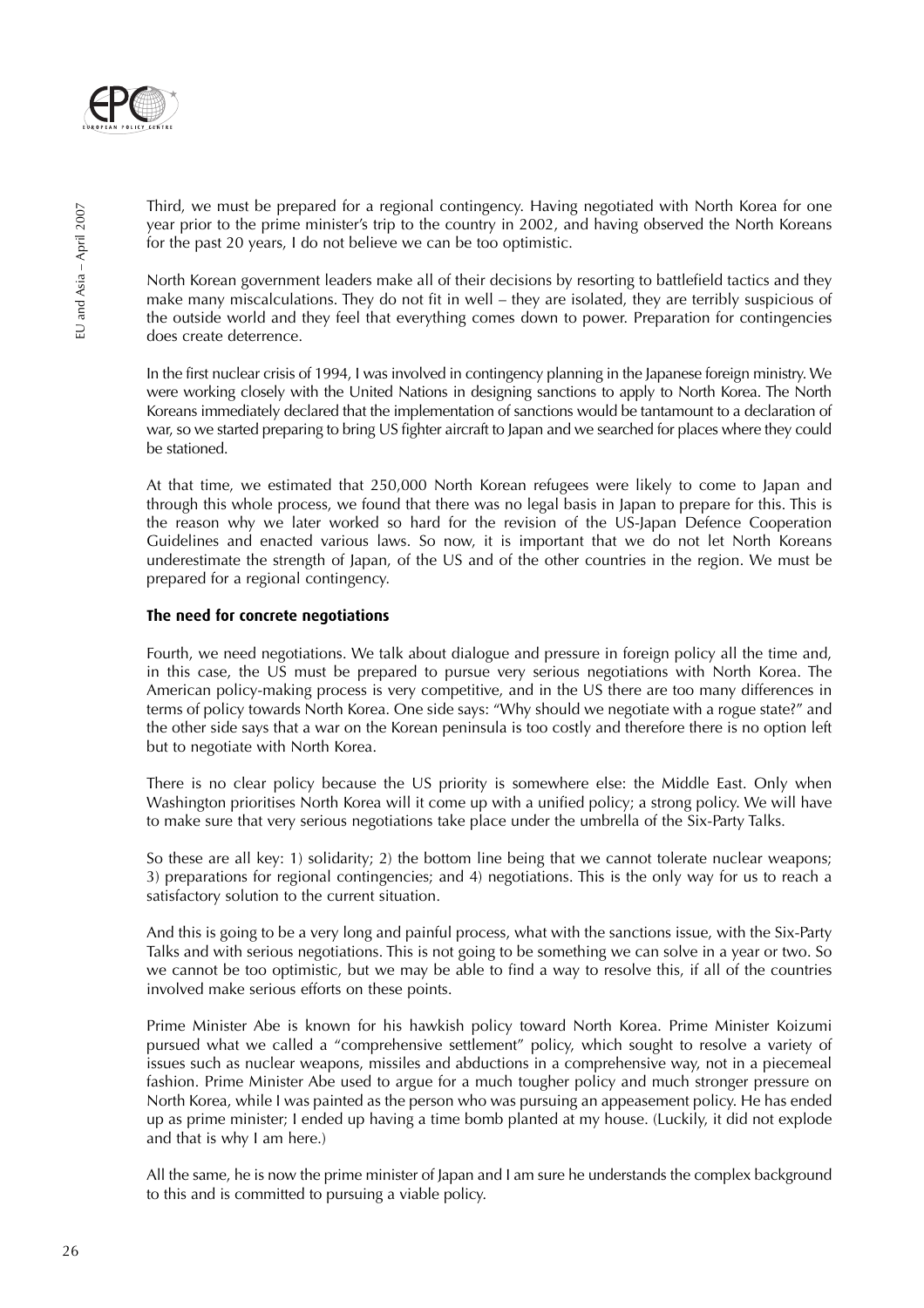

## **Chinese-Japanese relations**

Now, let me talk about China, which is a long-term issue. People say that the Japan-China relationship is deteriorating just because the prime minister has been going to the Yasukuni Shrine. My answer is that: "No, it is not just the question of Yasukuni, but we are going through a fundamental structural change in our relationship."

Nobody had expected that China would grow by an average of 9.5% annually over the last 25 years: the World Bank predicted 5-6% growth. China will become the world's second largest economy in ten years.

But remember this: Chinese growth is unprecedented in two ways. First, when Japan or the US grew rapidly, their respective populations were under 100 million people. And we did this while energy was relatively plentiful. Now, China is growing with a massive population and at a time when energy is becoming increasingly scarce. This is unprecedented.

Second, China's growth is coming in the context of the international community. Trade and foreign investment contributes a great deal to its growth, so we are all benefiting from Chinese growth.

Having said that, we should remember that China will face huge problems. Three points in particular are important.

One is political freedom. Ten years ago, we argued that GDP growth has to bring political freedom, and there are now signs of this. In April 2005, there were huge demonstrations against Japan in China. These started with 500 people, but within two hours had reached 50,000.

Why did this happen? Because mobile telephones and the Internet have now made it very easy for the Chinese to engage in mass movements. The Chinese government is faced with a huge increase in the number of demonstrations, and this is very dangerous for it because anti-Japanese demonstrations can lead to anti-government demonstrations. This is why the central government has sent officials to the provinces to explain the importance of Sino-Japanese relations.

This is a double-edged sword, and this political freedom is going to be something that the Chinese government has to think about very carefully.

The second is the issue of income disparities. There is a 1:3 disparity between rural and urban areas, and there is a 1:10 disparity between inland and coastal regions. These huge income disparities can lead to a problem.

The third is the question of energy and the environment. Chinese energy efficiency is only one-tenth of Japan's, at a time when energy is very scarce and as there are growing environmental problems in China.

This is the background against which the political relationship between Japan and China is developing. It has been over 60 years since Japan and China were at war, and there are critical structural changes taking place in the relationship. There are three basic elements to this.

The first element involves economic issues. In the 1970s and the 1980s – and even into the 1990s – we felt that Japan was the world's second largest economy and that China was a poor developing country. But now we see, on our doorstep, huge growth in China. At the same time, the Japanese economy has experienced setbacks and, to some extent, is dependent upon China. Now, the Japanese trade relationship with China is our most extensive trade relationship, surpassing that with the US.

## **A 'psychological shift'**

The second involves the psychological changes that have been taking place. For the past decade, Japan has been somehow moving towards becoming a more 'normal country'. With the transformation of the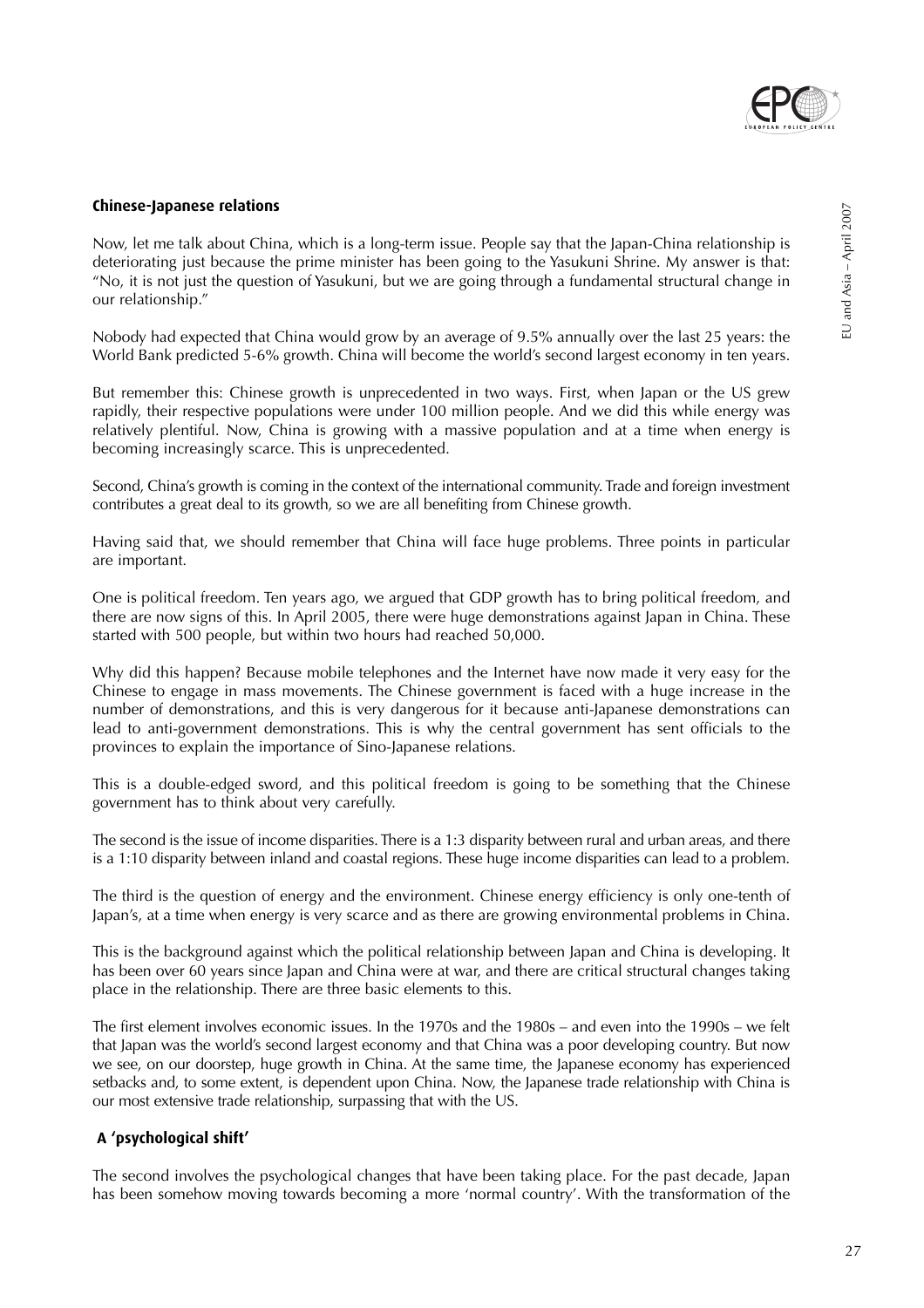

defence guidelines, we substantiated a new security policy. We have seen the Japanese contribution to counter-terrorism and the dispatch of Self Defence Forces to the Indian Ocean and to Iraq. So people have started to wonder: "Why should we be haunted by the past?"

This does not mean we can forget the Japanese atrocities that were carried out in China or in Korea. But after all these years, we have come to feel that we want to talk about the future and how Japan can make a contribution to the world. Japan has had significant achievements, as a fully-fledged democracy and a peace-loving nation. So some people are asking: "Why should we constantly face criticism from China and Korea?" It is crucial to understand that there is a psychological change taking place.

I was born in 1947. None of the people who are at the core of the Japanese government – Prime Minister Abe is now 52 years old – have first-hand knowledge of the war, and they are much more future-oriented.

Indeed, Prime Minister Koizumi himself was very instrumental in promoting this sort of psychological shift. I sat in on all of the bilateral summits he had with President Bush, and I never heard Mr Bush put any pressure on us. Prime Minister Koizumi always said: "Don't talk about the Self Defence Forces. I am the one to make that decision."

The third element is political change within Japan. Prime Minister Koizumi was determined to pursue political and economic reform, and when you do this you cannot rely on the vested interest groups. The interest groups in the governing Liberal Democratic Party (LDP) were continually demanding the maintenance of vested interests, so Koizumi realised that he could not rely on party politics to advance reform. Instead, he decided to rely upon public opinion.

But his strength was not in following public opinion; his strength was in changing public opinion and being able to win elections. All of the LDP faction members felt that Koizumi could defeat them in any election. Even in the debate over postal reform, the people who were dependent on the support of the postal union had to change their positions and follow the prime minister.

Koizumi was not a populist. Rather, he demonstrated his strength through his ability to change public opinion. I am not entirely sure that Japanese politics will follow suit in the future, although some politicians have misunderstood what he did and are becoming more populist.

These are some of the elements shaping the Japan-China relationship. In the past, in Japan, Japan-China relations were run by the Tanaka faction, the main faction in the LDP. Prime Minister Kakuei Tanaka was the one who formalised the relationship with China, and his faction continued to strongly advocate friendship between Japan and China.

#### **Japan – political changes**

However, Prime Minister Koizumi destroyed the old 'faction' politics. Now, there is no major faction or politician in the Japanese political scene who prominently advocates Japan-China friendship.

So with all of these structural challenges, what should we be doing? We need to create a great power relationship, not the relationship between an advanced nation and a poor developing nation, with China focusing on the real issues.

Forging a great power relationship between Japan and China will benefit the relationship as a whole. We need to begin by dealing with three basic issues.

One is the question of history. The Japanese committed atrocities and there is no question about this. We waged war against China, and we colonised the Korean Peninsula for 36 years. We should not forget this, but we cannot be haunted by it forever.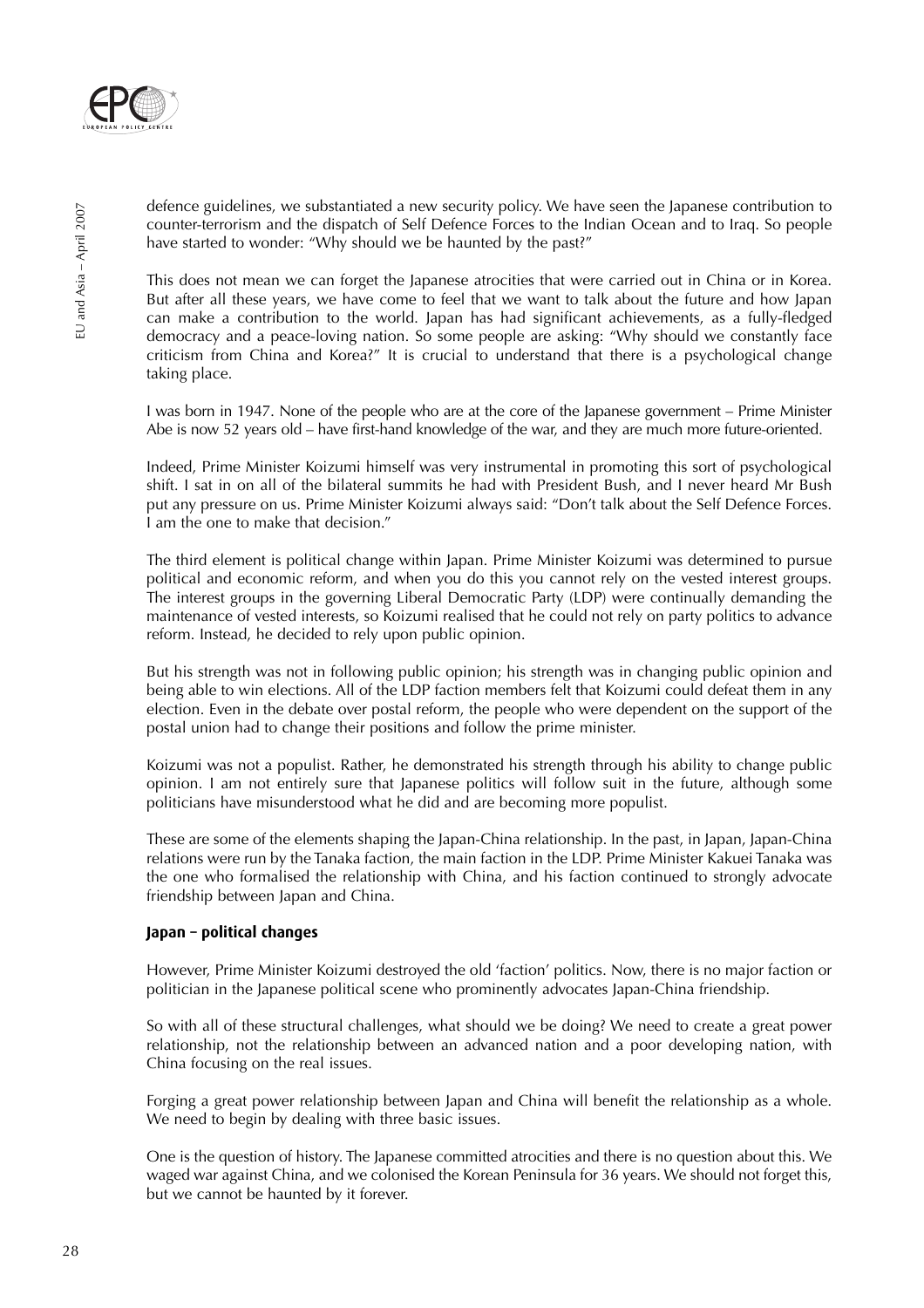

The second point is about security policy. China will become the second largest economy in the world, and there will need to be more transparency in China's security policy. China maintains that Japan's security policy is not transparent either. Therefore, we should establish some way of creating mutual transparency.

Third, we need real, straightforward cooperation between Japan and China on energy and the environment.

These are the real issues and, if we fail to address them, both China and Japan will regret this. We are dependent upon China, China is dependent upon Japan and regional cooperation is needed.

East Asia community building cannot be advanced with the China-Japan relationship in its current state, so Prime Minister Abe will have to push for the betterment of the relationship, addressing long-term issues with China and talking about these questions in a comprehensive way. This will undoubtedly pave the way for much stronger cooperation in Asia in the form of an East Asia community.

Japan can be a leader, but to be a leader it has to talk about a vision. Japan can demonstrate 50 years of past achievement: it does not have much income disparity and it has been successful in its energy policy. It can be a model in East Asia. I very much hope that the prime minister will consider all of this in a strategic fashion and pursue this type of policy.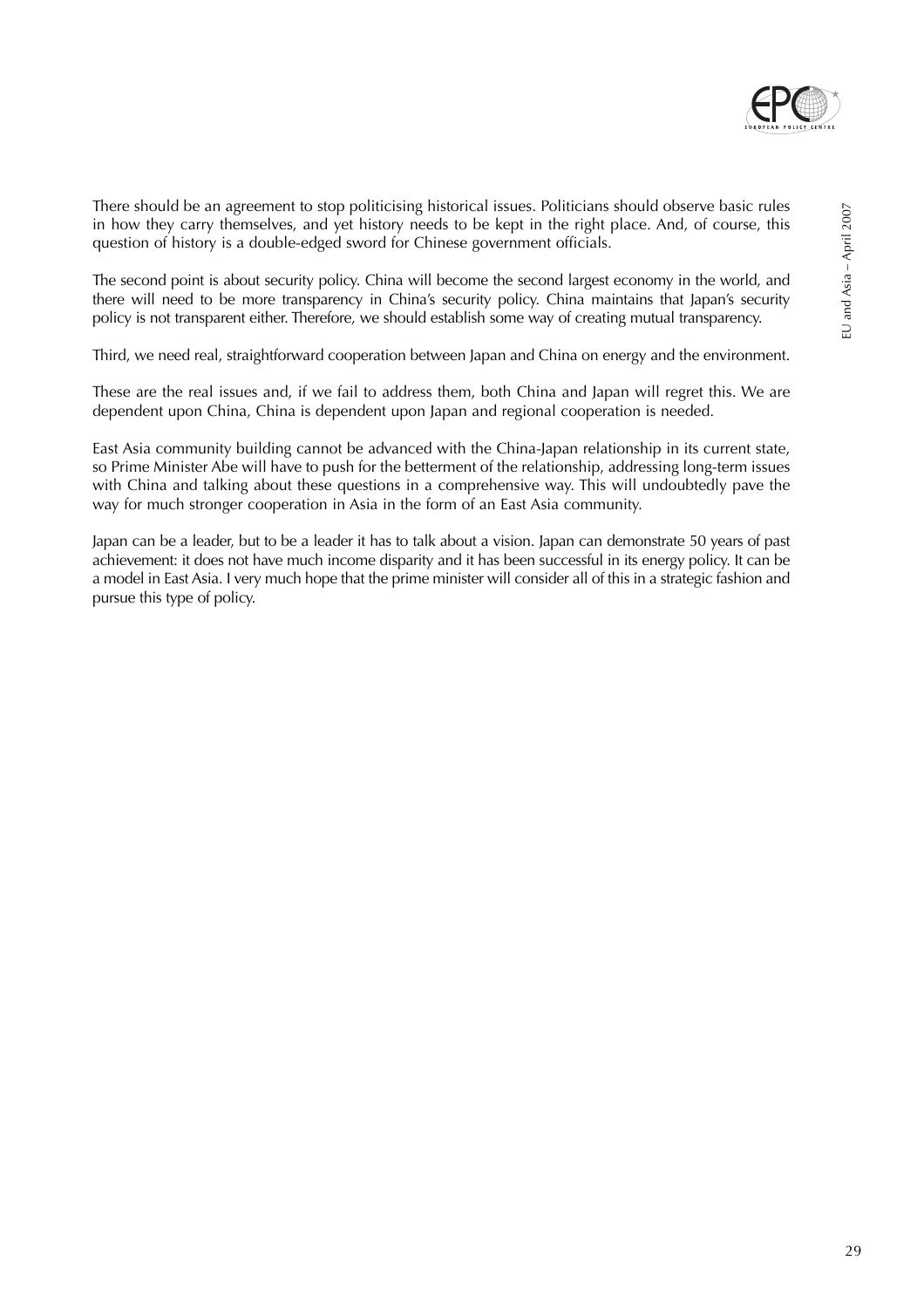

## **IV. Life after Thaksin: is Thailand lost in transition?**

**December 12 2006: While 'a coup is always a coup' the political situation in Thailand had made one inevitable, and it had been warmly welcomed by most of the Thai population. Despite positives steps to restore democracy within a year, there is concern that the coup could provide other regimes in the region with a justification for military might, particularly as parts of the country are still under military law.**

## **Event report**

Dr Surin Pitsuwan, former Thai Minister of Foreign Affairs, member of the National Legislative Assembly and Deputy Leader of the Democratic Party, argued that while democracy in Thailand had not been "lost in transition", it had certainly been "taking a break", since the country had recently been "hijacked in the wrong direction".

During the coup, the media accused Dr Pitsuwan of failing to live up to his reputation as a "small d" democrat, because of his support for the coup. While he acknowledged that "a coup is always a coup", he justified his stance on a number of grounds.

Over the last six years, democracy in Thailand had been centralised round one person, and one clique. Civil liberties had been contained, the media intimidated and the government bureaucracy politicised. The system of checks and balances had disappeared as the constitutional body was filled with people who toed the line, so by 19 September 2006 (the date of the coup), little democracy was left in the country.

Unfortunately, he said, Thailand had taken the path of other emerging democracies such as Venezuela, Nicaragua or Russia, where the population felt under pressure from globalisation and believed that strong leadership would protect them and their livelihoods.

Thaksin's government had played on this fear, using a strong "dose of nationalism", and popularism, sustaining its support through corruption and taking a very authoritarian line, stamping out opposition in parliament, sidelining environmentalists and silencing journalists.

#### **Strong national support for the coup**

For all these reasons, 85-90% of the Thai people had supported the coup. Now there was domestic and international agreement that the country must return to democracy within a year.

Dr Pitsuwan admitted that the road to democracy would not be easy, but pointed out that a new Constitution was being drawn up to ensure parliamentary democracy and keep the monarchy secure.

The approach to politics over the last six years had been authoritarian, popularist, materialist, noisy and aggressive, supporting those who wanted to make money. This contrasted with the normal Thai approach, as embodied by "their idol" – the king – which encouraged people to live within their means and to be very "Buddhist, Eastern, moral and ethical".

The battle for Thailand over the last two years, had not taken place in the streets, but in the psyche of the Thai people. In the end, the people chose the style symbolised by their king, who had "led from behind" for the last 60 years.

Turning to the violence in southern Thailand, the former Foreign Minister acknowledged that more than 2,000 people had been killed since 2004 amid ethnic tension, suspected drug trafficking, and the breakdown of law and order. Dr Pitsuwan believed that the centralisation of power was partly to blame for the police's freedom to act with impunity.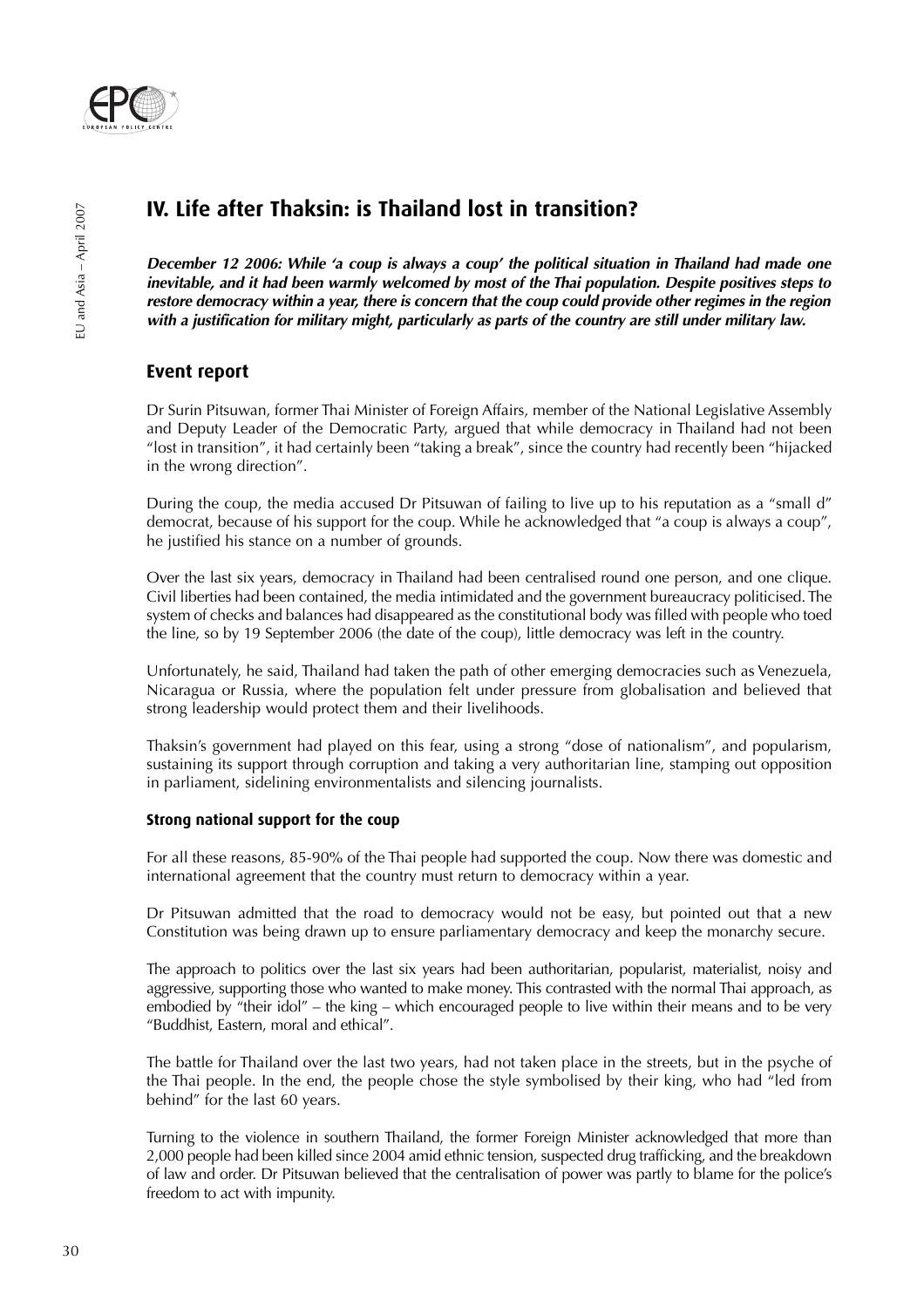

To the outside world, it might seem that Thailand was lost in transition, but from the Thai viewpoint, it was a necessary and corrective coup. There had been "no other way to stop the train running at high speed that was going to wreck everything", he said.

The country was now working on its Constitution, and opening up to democracy, and although this was a struggle, it was still way ahead of many other countries in the region.

#### **Moving towards democracy**

H.E. Don Pramudwinai, Ambassador of the Kingdom of Thailand to Belgium, Luxembourg and the European Communities, supported Dr Pitsuwan's view that the coup had been the only way out of the situation.

He said that people's support for the coup had been reflected in their reaction to the soldiers a day afterwards, when they gave them flowers and food. Independent polls also indicated that people supported the coup.

Thailand was asking for understanding from people in Europe, said the Ambassador. The coup leaders had agreed that they would return the country to democracy within a year and had kept to the schedule so far: they have appointed a Prime Minister, a Cabinet, a national legislative assembly and the people's national assembly. They are taking steps to draft the Constitution, and still have 108 days left to finish the job. The Ambassador said that while there may be many different forms of democracy, the Thai people were working towards parliamentary democracy.

Tomas Gnocchi, Desk Officer for Thailand, Cambodia and Uprooted People in Asia, South East Asia Unit, DG External Relations, European Commission, said his department had been monitoring developments closely since the coup and hoped that the period of transition would be used to correct some of the deficiencies in the previous system.

The ultimate goal was to embark on a new level of democracy with stable institutions. While Mr Gnocchi welcomed the lifting of martial law in some parts of the country, he believed that if it were lifted entirely, this would send a signal that the rule of law had returned to the country, help to build a strong economy and encourage investors.

Turning to EU-Thai relations, Mr Gnocchi said that as a "heavyweight" in the Association of Southeast Asian Nations (ASEAN), Thailand was an important political partner for the EU.

It is also an important EU trading partner. Two years ago, the EU and Thailand embarked on a Partnership and Cooperation Agreement (PCA), which would strengthen relations. However, it would not be possible to conclude this agreement until Thailand had a democratically-elected government in place, but the EU looked forward to doing "serious business" with Thailand.

Mr Gnocchi said the Commission was "quite concerned" about events in southern Thailand, where it was appropriate to describe the situation as "out of control", and welcomed the less confrontational approach taken by the new government. He said the EU was willing to offer assistance to the Thai authorities in the region.

#### **The coup – setting a bad example?**

David Fouquet, Director, Asia-Europe Project, said there was not much tolerance for the military government and agreed that the country's problems should be solved by the Thai people themselves.

Mr Fouquet said the military dictatorship in Burma (Myanmar) had initially cited the Thai coup as evidence of an evolution of the government process in the region. While the Burmese junta had later abandoned this approach, he felt that the coup gave an unfortunate example to other countries, such as the Philippines and Indonesia, which are going through a transition process. He also saw the fact that the Thai military budget had been increased by over 30% last week as an "unfortunate sign".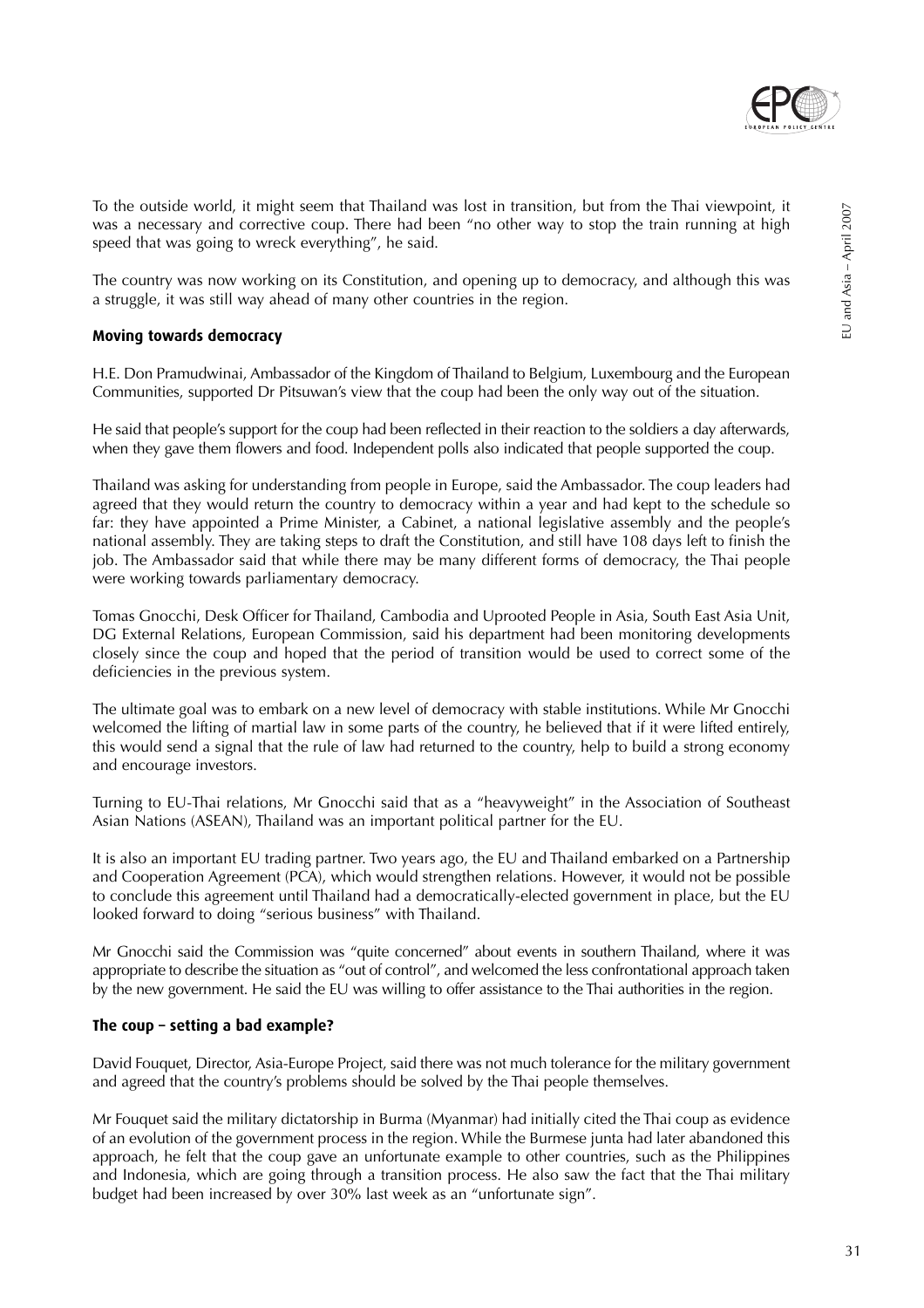

Mr Fouquet said he was "watchful" of the Constitutional drafting process, and the evolution of institutional relationships within Thailand because of the example it gives to other countries in the region. Here, he noted that the press continues to be outspoken, commenting on the dissent within the country.

Mr Fouquet concluded by saying there were many lessons to be drawn from what was happening in Thailand.

### **Discussion**

Asked what previous governments had done to help the rural poor, Dr Pitsuwan said that when the democratic parties were in power between 1997 and 2001, the country had been in a "shambles" and they had had to deal with the aftermath of the Asian financial crisis. Nevertheless, they had given money to rural areas. He was critical of Thaksin's popularist policies, warning that they could lead the country to ruin, with 300,000 small farmers now unable to repay loans from the previous government.

Responding to a question about EU-Thailand trade relations, Mr Gnocchi said the Council would adopt a mandate to start negotiations on a free trade agreement in the next few months. However, the precursor for this is the Partnership and Cooperation Agreement, which contains democracy and human rights clauses, and cannot be signed until Thailand has a democratically elected government.

Nevertheless, because of the time-scale for establishing a trade agreement, it is likely that democracy will have been restored by the time that the trade agreement is completed.

Ambassador Pramudwinai stressed that democracy was "not a text book theory" and could not be disassociated from reality. He also pointed out that martial law had been lifted in some provinces and the media now enjoyed more freedom.

Asked about Thailand's trade exports, Dr Pitsuwan said it was moving into producing higher-quality goods, such as high fashion in textiles and motor and computer parts.

Pressed on how Thaksin had managed to win such an overwhelming victory at the last elections, Dr Pitsuwan said Thaksin had paid bribes and controlled much of the media, including giving a weekly television broadcast.

## **Keynote speech: Democracy under siege in Thailand and its implications for emerging democracies under pressure of globalisation**

**By Surin Pitsuwan, former Thai Minister of Foreign Affairs, member of the National Legislative Assembly and Deputy Leader of the Democratic Party**

#### **Introduction**

Thank you for your concern about the fate of democracy in Thailand. I want to assure you that we are doing everything possible to make sure that the country will return to the democratic path as soon as possible, and that the interim period will be as short and as painless as possible.

As you are all aware, Thailand was struggling to climb out of the depths of the 1997 Financial Crisis when Mr Shinawatra Thaksin emerged on the scene as a formidable political choice for the beleaguered Thais. It was a time when the nation had lost its self-confidence, unsure of its own place in the world and uncertain about its future. Under such circumstances, the people were very attracted to a visionary, strong and populist form of leadership.

Thailand's ongoing political process can be placed within the broader understanding of globalisation and its interactions with emerging polities. I would like to argue that newly emerging democracies like Thailand, the Philippines and Indonesia are increasingly challenged and shaped by processes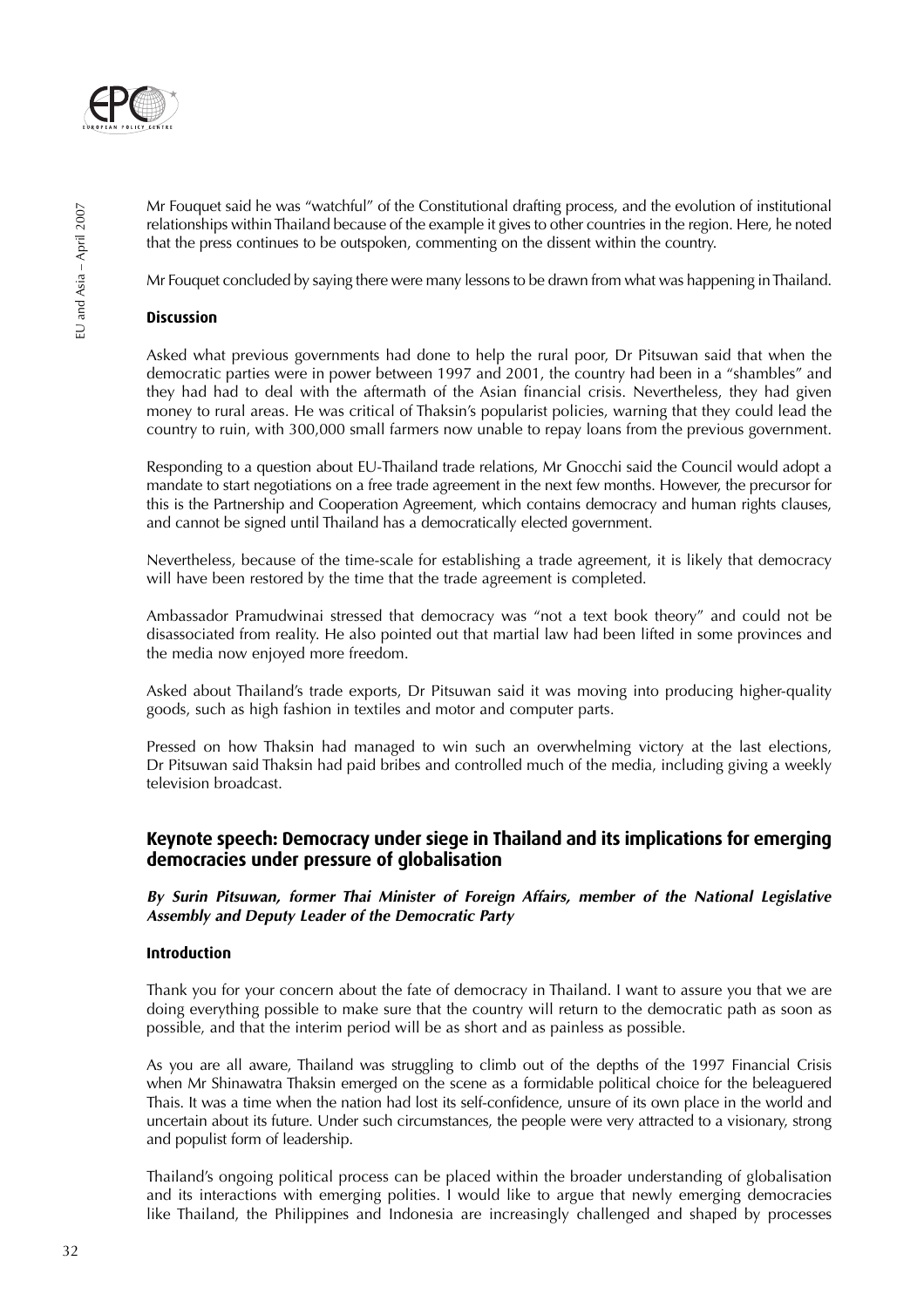

beyond their borders, and by factors that are beyond the control of their own institutions, regardless of how effective or institutionalised they are. It is this complex interplay of influences through globalisation that informs the politics of countries in the region, raising questions about the nature of democracy itself.

#### **Emerging democracies and globalisation**

I would like to posit that the forces of globalisation have challenged and had an impact on emerging democracies. As a concept, democracy was developed centuries ago and its earliest proponents conceived it within the framework of the nation state and its various levels. However, with globalisation the nation state is no longer the final level of analysis, as processes outside increasingly impact on the people themselves within these nation states.

Numerous pressures: rising competition, insecurity, alienation and anxiety are having an impact on societies at both the individual and institutional level. Responses to these pressures have been varied. The Middle East, for instance, has moved towards greater conservatism with religion claiming more cultural and political space. In emerging democracies, on the other hand, the reaction so far has been marked by a sense of confusion and uncertainty. The ongoing political process in Thailand, I would argue, brings out the complexity of this situation.

#### **The Thai experiences in dealing with globalisation**

The rise of Shinawatra Thaksin, it must be observed, had much to do with the context in which it occurred: the Asian financial Crisis had cast its gloom over the country, with people exposed to the vulnerabilities of a globalised economy, uncertain if the democratic system would truly address their problems. The context was ripe for the rise of a strong personality who could claim leadership, confidence, vision and charisma. The coming together of these factors helped the rise of Thaksin as Thailand's leading political figure.

Accompanying the rise of this leadership was the rise of populism. The pressing need for immediate solutions for ordinary Thai citizens meant that the more abstract ideas of freedom, rights, and civic virtues were no longer their clear priority. The government thus undertook a range of populist policies and programmes, such as the 'One million baht per village', the 'Thirty baht per visit stipend for hospital visits' and easy credit, among others. Populism appealed to the masses, while strengthening the position of the leader at the same time.

The campaign against drug use, known popularly and approvingly as 'The War on Drugs', which left over 2,500 people dead or missing, was part of this move towards populism. The campaign has been marked by an excessive abuse of power by authorities and a disregard for rights and civil liberties and the due process of law.

The abuses extended to the southern provinces where between 300 and 400 people were killed during the anti-drugs campaign, and this only exacerbated existing problems. There were already other problems in the South: injustices at the hand of the government officials abound, endemic economic deprivation and the force of separatism. The abuse of power in the form of 'extra-judicial killings', that occurred during the war on drugs led to the explosion of violence during an ethnic insurgence against the government in Bangkok. The on-going violent conflict in the South is another consequence of misplaced, misdirected populism.

In fact, the abuse was at a sufficiently high level to lead the King to admonish the government for the campaign, which, despite this, remained very popular among the masses. Neither most members of the population nor the media paid any attention when they were reminded that the country was losing the principle of the rule of law, as they preferred to see their problems fixed, by all necessary means, including extra-judicial and extra-constitutional ones.

Thaksin's government had used populism very effectively to win support in the countryside, but his curtailing of civil liberties lost him credibility among the urban middle classes who felt deprived of their 'non-material'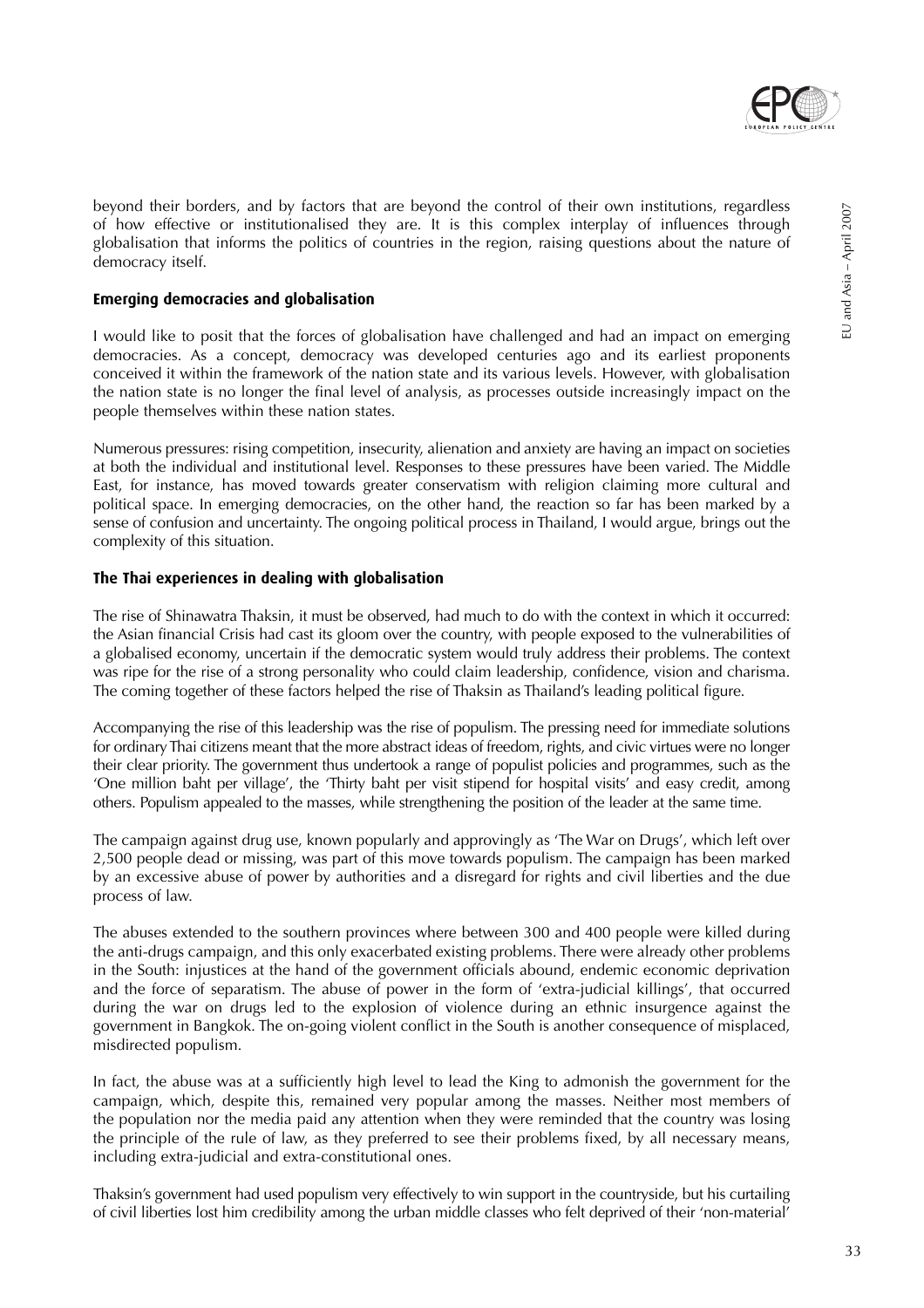

needs of recognition and participation. Thaksin's claim that he had the support of 16 million votes rang hollow with this section of the population which was unhappy with his autocratic style.

Further, this political impasse could not be solved by political and constitutional mechanisms as several institutions had been corrupted under this government. On the eve of the coup there was only a veneer of democracy left in Thailand, and the depth of dissatisfaction explains why the urban population in Bangkok consented to the coup.

This is definitely not an effort to justify the coup in Thailand, or to defend it. It is unjustifiable and indefensible. My purpose here is to explain all the reasons that had led us to this political impasse in Thailand.

Thailand's experience demonstrates the complications facing an emerging democracy where globalisation has bombarded democratic intuitions with various pressures from the outside.

Thaksin's leadership had reached such a great level of power that it soon began to expose its weaknesses through deep corruption, conflict of interests, controversial deals and the failure of its unsustainable populist programmes and schemes. Institutions and norms had been subverted to the extent that they challenged the very traditional values and institutions of society.

#### **Thailand today and the democratic challenge**

Pressures from globalisation will continue to impact on the emerging post-coup political process in Thailand. Problems inherited from previous governments persist: growing competition, interference from outside economic forces and investments, vulnerability of livelihoods, among others.

How the new leadership will deal with these challenges is a major problem for the country. The political foundation, institutions and values have been shaken to the core so it will take a lot of time to nurture those values and rebuild those institutions and to restore confidence in the system.

It remains to be seen whether the new Constitution can answer these problems more effectively than the one that has been abolished. The rising 'political undercurrents' that defied the power of the junta-installed government may result in further instability. Now that the coup has completed more than two months of its promised twelve-month life span, the Thai people are beginning to wonder about the speed and the direction of the democratic development. The 'unique' nature of the coup – both 'smooth' and widely supported – meant that it would have to realise the middle classes' numerous expectations.

#### **Thailand will not be the last**

Thailand is not an isolated case as other countries in the developing world are also encountering similar pressures and are responding in varied ways to globalisation. We should observe the ongoing politics in Russia, Venezuela and Nicaragua, among others. Most emerging democracies facing pressures from globalisation will remain attracted to strong and visionary leadership, and this throws open the possibility of autocrats consolidating power by subverting democratic institutions and establishing illiberal democracies.

#### **The larger lessons**

Let us then examine the possible 'lessons' that could be derived from Thailand's experience of mediating globalisation. First, new developing democracies must be careful about using populism to deal with problems. Once unleashed, populism is very difficult to hold back and indeed, the ultimate victims of its effects are those it claims to serve.

Second, governments should be careful not to ignore the needs of different sections of the population as they could become a formidable force in the political process, as the behaviour of the urban and rural population in Thailand has shown. Each exerted its own pressure on the political system and the result was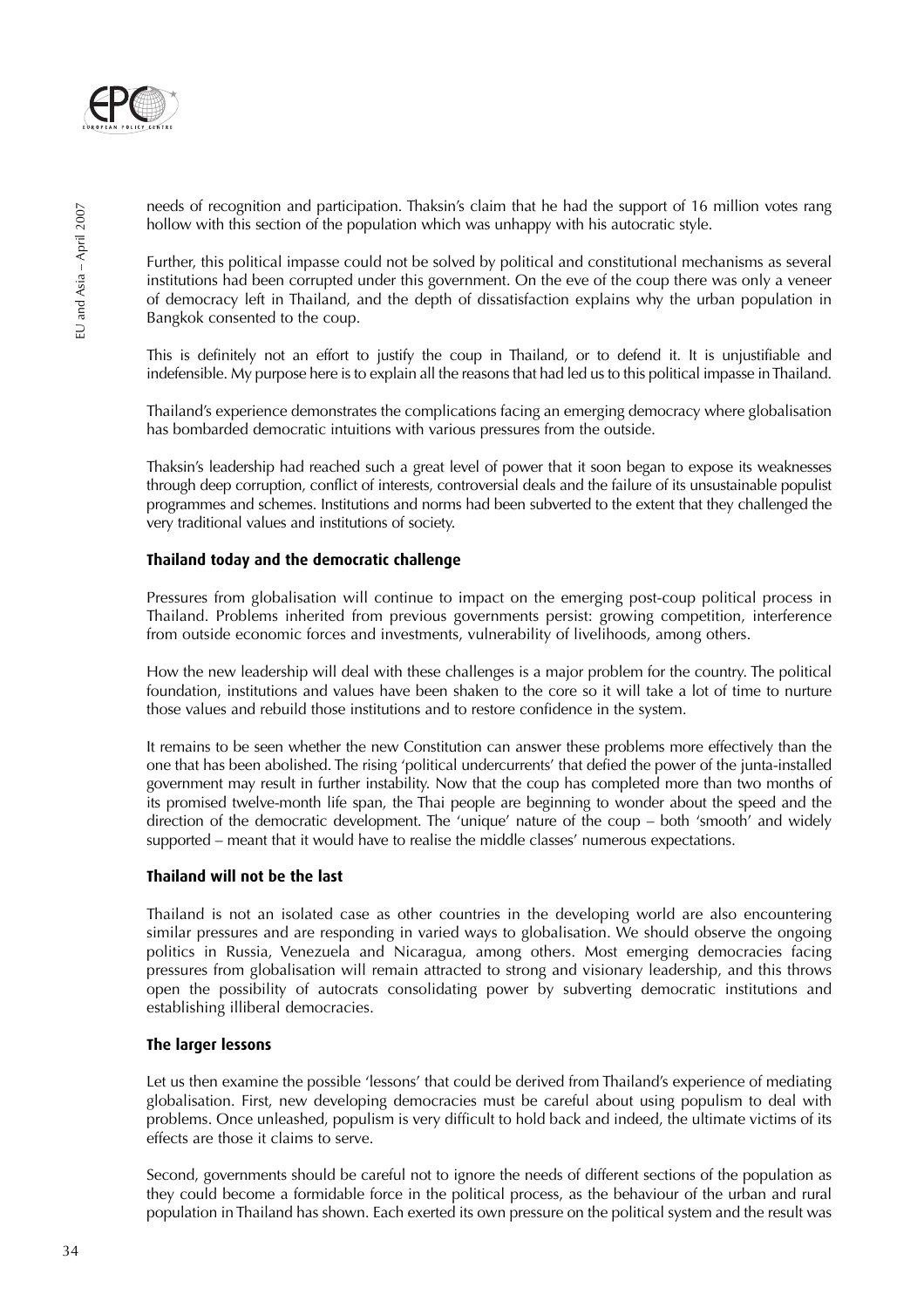

a divided polity. An agitated rural poor fell prey to populism and ushered in an authoritarian government bent on serving the rural power base to the point of alienating the urban middle class. Eventually the system broke down and democracy was interrupted.

Third, there should be a check on the growth of the politics of money as this can lead to corruption in the political system. This type of politics results in cronyism, populism, profiteering, and self-aggrandisement of the incumbent. It can survive only with greater corruption. It is ultimately unsustainable.

Fourth, strong leadership, populism, cronyism, conflict of interests, corruption and authoritarianism come in a package. A weakened democracy would not be able to sustain the attractions and the pressure of populism, which would eventually weaken the system of checks and balances and the constitutional curbs on the likely concentration of power. Eventually, the democratic system would lose its balance and would break down.

Finally, we must guard against the negative impact of globalisation on emerging democracies worldwide. Too much pressure to open up, to compete, to reorganise internal structures for the purpose of creating a 'level playing field' for multinational corporations would lead to a breakdown of the system. Care must be taken not to tip the democratic balance which is unique in every political system.

This is not to say that democracy is culture-specific, but its universal values manifest themselves in different ways in different societies. To nurture them, we must allow time and be willing to lend support when they falter, as in the case of Thailand.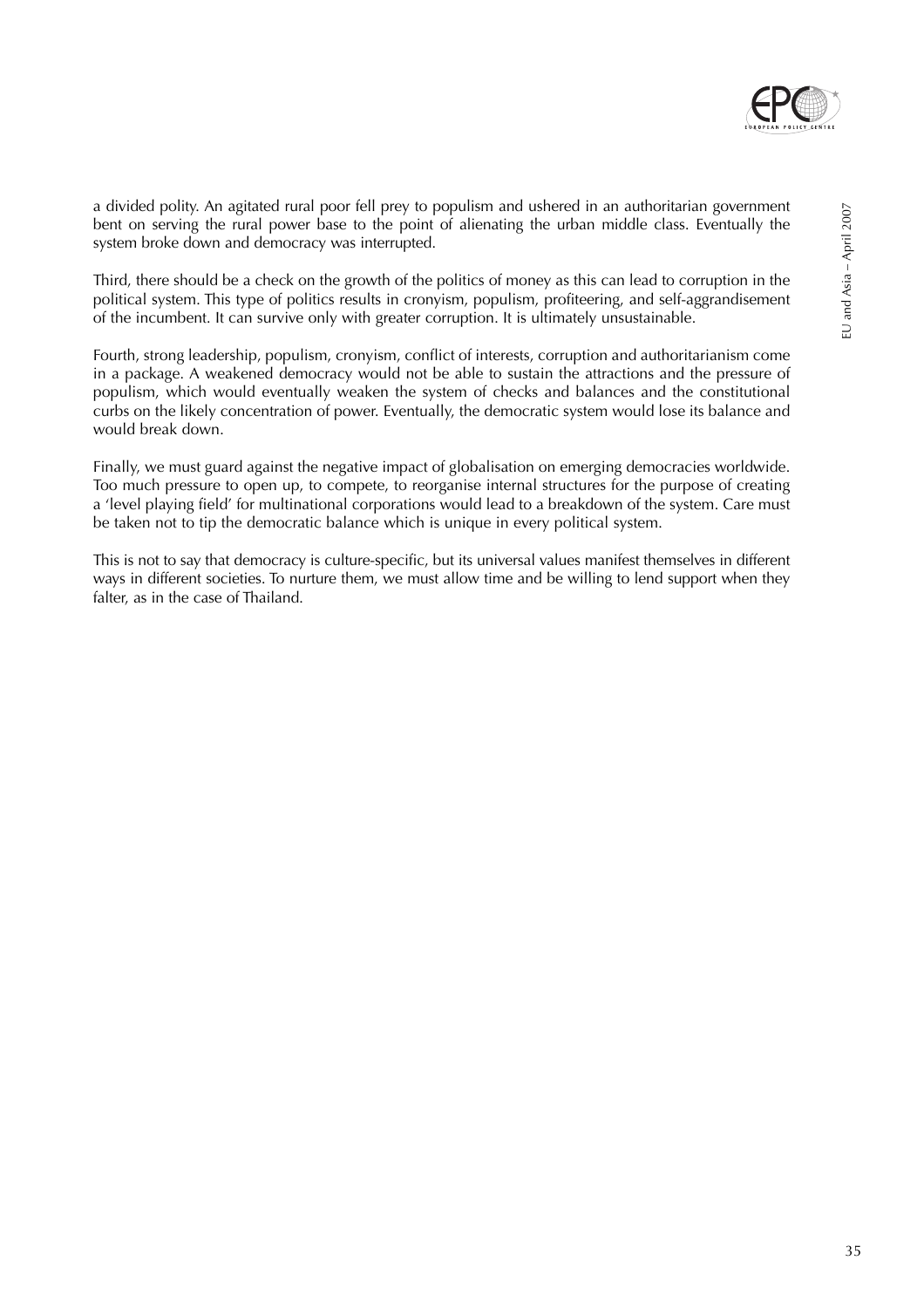

## **V. China's 'rise': economic and social challenges**

**March 7 2007: China's rapid economic growth has prompted predictions that it will collapse or fears that it poses a threat to others. The level of mutual understanding between Europe and China is lagging behind the overall relationship, and Europeans should abandon their 'Europe-centric' mentality and take <sup>a</sup>'calm attitude' towards competition from China. Outside pressure to speed up the process of political reform in China could also have disastrous consequences.**

## **Event report**

Zhaorong Mei, President of the Development Research Centre at the State Council of China and former Chinese Ambassador to Germany, stressed the importance of enhancing mutual understanding between the Chinese and Europeans, saying the current level of mutual understanding was "lagging behind" the overall relationship.

Ambassador Mei said China had sustained rapid growth for the last 25 years. Now its critics either predicted that the country would "collapse" or perceived it as a "threat". Beijing, however, describes its growth as "peaceful development".

He noted that many scholars referred to China's recent development as "national revitalisation" because, until the 1840s, the country had one of the world's strongest economies. At the end of 1978, Deng Xiaoping took the "historical decision" to introduce domestic reforms, cast aside the rigid system of the planned economy and open China up to the world.

Ambassador Mei said the national economy is growing at 9.6% per annum, and in 2006 China's GDP was \$2.6 trillion: the world's fourth largest. It is also the third largest economy in terms of the volume of imports and exports, and more than 550,000 foreign enterprises are operating in the country.

The standard of living rose by over 500% between 1978 and 2005, life expectancy has risen to 72, the number of people living in poverty has been reduced from 250 million to 23.65 million and an embryonic social security system is being set up.

The country's economy has been opened up, as it is now a member of the World Trade Organization, and Beijing has lowered the duty on industrial goods from 42% to 9%, and amended more than 3,000 laws and regulations.

#### **China's path of political reform**

The country is on a path of political reform, but this requires time, said Mr Mei, adding that China could not achieve in 30 years what took the West 300 years. China does not wish to duplicate Western models, and outside pressure to speed up its development could have disastrous consequences.

Despite its rapid development, China still has problems. It has a huge population, a weak economic foundation and, given the imbalance between urban and rural areas, 300 million peasants will migrate to the towns and cities in the next 20 years. China's per capita GDP is only \$2,000, and according to World Bank standards, 150 million people continue to live in poverty.

Mr Mei acknowledged that rapid economic growth had a high environmental cost. The government is therefore working to save energy, reduce consumption by 20%, and cut greenhouse gas emissions by 10% by 2010.

The government needed to improve agriculture and rural areas, and boost farmers' incomes, and enhance innovation to ensure that ordinary people benefit from China's economic growth. It is also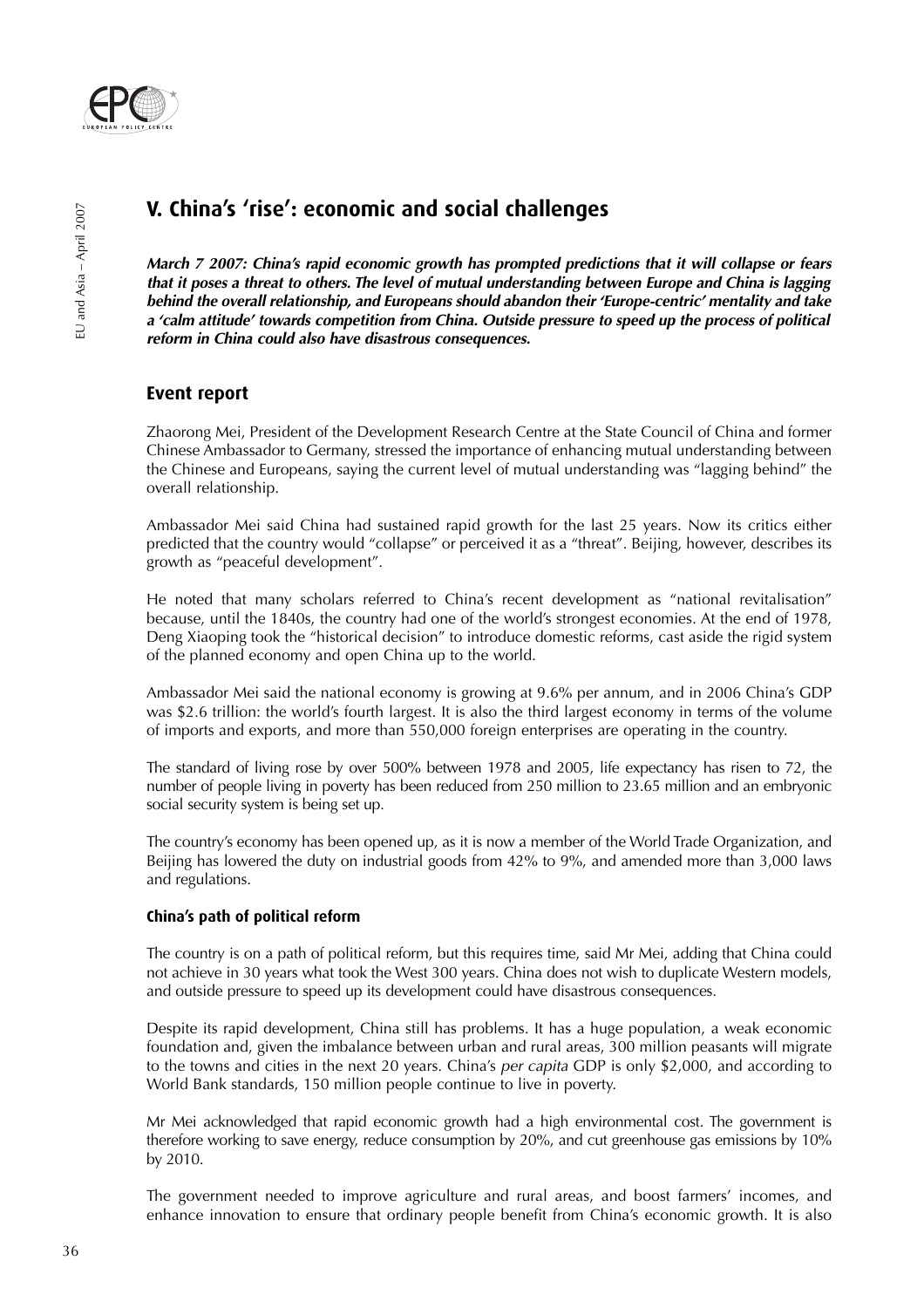

developing the small- and medium-sized enterprise sector, promoting a proactive employment policy, focusing on vocational education and training, and encouraging people to set up their own businesses.

The change to a market economy has placed additional burdens on people's ability to pay for education, healthcare and housing, so China plans to enhance the country's public services and promote social fairness and justice to build a "harmonious" society.

Mr Mei said China was now playing an increasingly global role. It wants the United Nations to have a stronger role, and has contributed to defusing the North Korea and Iran nuclear issues. In Africa, it has relieved the debt of a number of countries, particularly those with which it has diplomatic relations.

China's aim is to create a "harmonious" world with lasting peace and common prosperity and "win-win cooperation and coexistence", said Ambassador Mei, while the West now identifies the country as an economic 'competitor'.

Europeans should abandon their "Europe-centric" mentality and "adopt a calm attitude towards the competition from a developing country", as well as making themselves more competitive. Europe should avoid "countering competition with protectionism" because this approach goes nowhere.

Mr Mei said EU-China relations were generally in good shape, but he accepted that future relations would inevitably be accompanied by "frictions of interest". China hopes to build a partnership with Europe that will benefit them both.

Jan-Willem Blankert, Directorate-General for External Relations, Relations with China, European Commission, said descriptions of China today were similar to those of Charles Dickens' 19th century Britain. However, he believed that China's development would be much faster than in the West.

While he agreed that Chinese import tariffs had decreased after the country joined the WTO, non-tariff barriers were creeping in, costing EU business €21 billion in lost opportunities. While China has complained about EU trade barriers, it has a large trade surplus with the Union.

He wondered whether officials within the Commission and in the EU Member States had a more "rosy view" of the benefits of China's rise than ordinary people did. While the public had benefited from cheap Chinese goods and Western economies were better off thanks to the "China effect", there could be a backlash when people lost their jobs or their salaries were reduced because of Chinese competition.

The EU wants to engage with China, and this has already resulted in considerable EU-Chinese technical cooperation.

#### **China's 'return'**

Gudrun Wacker, Head of Asia Research at Stiftung Wissenschaft und Politik (SWP), believed the media overestimated China's strength. However, she agreed that Chinese growth was a return to the 1820s, when China and India had generated 50% of the global economy.

Looking at the issue of US-Chinese trade relations, she said the trade flows from Asia-Pacific to the US had actually remained the same, but there had been adjustments within the Asia-Pacific region, so these countries now export goods to China, which passed them on to the US. In addition, 60% of Chinese exports are generated by foreign companies and intra-company exchanges, particularly between China and Japan, are on the increase.

Turning to China's social problems, Dr Wacker there was a conflict between economic growth and maintaining social and environmental standards, as there was in many developing countries where growth was important. Although China introduced good legislation, public officials had no incentive to implement it, given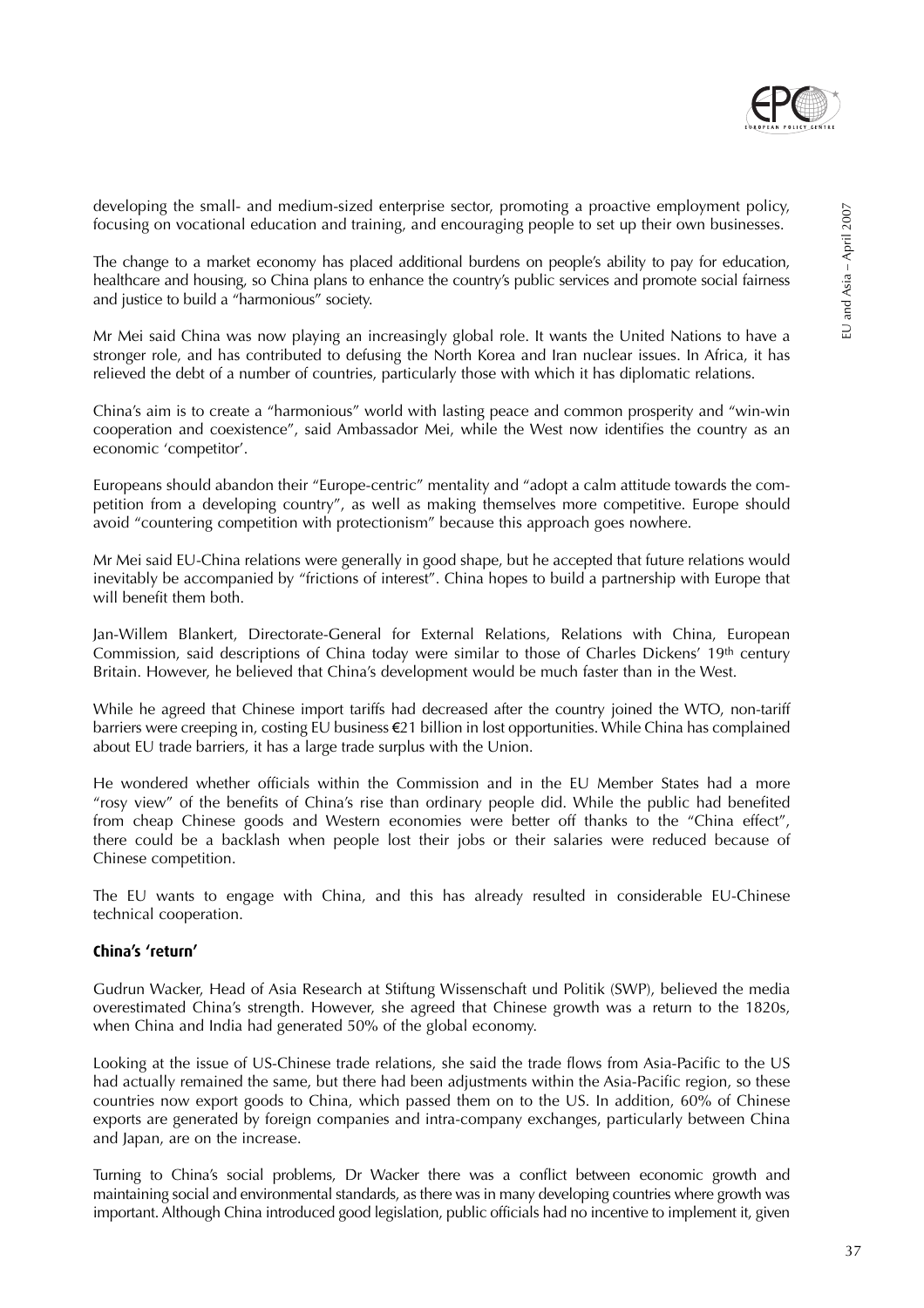

the emphasis placed on stimulating growth. The leadership had set environmental, health and education targets, but these were not being implemented.

On China's foreign policies, Dr Wacker said that many countries, particularly in Africa, welcome Chinese support as an alternative to the Western pattern of interfering in their development. While its policies on debt-relief were positive, China was also exporting some of its own problems – for example, the accidents in Chinese-run mines in Africa often mirrored the mining accidents in China itself.

While the Chinese leadership might be making efforts to achieve more sustainable development, these were not put into effect because of the pressure for growth and development.

#### **Discussion**

Asked how China was dealing with the problem of corrupt officials, Mr Mei said the leadership had prioritised the fight against corruption, and there were frequent media reports of officials being sacked. Unfortunately, the market economy had provided "grounds" for corruption, so fighting it was a long-term task.

Asked about cutting environmental pollution, Mr Mei said environmental pollution was a global issue and China wanted to cooperate with all countries, and the EU, to prevent climate change. China wanted to buy high technology products from the EU to help cut down pollution, provided the price was reasonable.

Europeans are used to judging Chinese problems from a European perspective, but they had had 300 years of industrialisation, and it takes time to solve these issues. Too much criticism in the European media would have a negative effect on the Chinese people.

Dr Wacker said there was a huge potential for energy efficiency and energy saving in China, and that there were some simple measures that would have an impact. China's current energy prices did not reflect the scarcity of resources.

Mr Blankert said the EU was discussing climate change with China, Russia and India, and he agreed that the Union should work more with China on this issue, as well as doing more itself to set environmental standards that matched its income level.

Asked about stimulating more domestic demand in China, Mr Mei said the central government was making efforts to encourage consumption, but this depended on buying Western technology to enable it to produce the consumer products. However, the US preferred to export its industrial products such as airplanes or "apples and beans" to China.

Dr Wacker said China had one of the highest savings rates in the world as people have to save money to pay for social security, health, their children's education and pensions. Without social safety nets, there would be no domestically-driven growth.

Asked about the Chinese political system, Mr Mei said China had a system of multi-party cooperation under the leadership of the Communist Party. In future, there might be greater democracy, but the system would be different from the European one.

## **Keynote speech: China's economic and social development: challenges and impacts**

#### **By Zhaorong Mei, President of the Development Research Centre at the State Council of China and former Chinese Ambassador to Germany**

I myself have been long engaged in European affairs and I used to live in the east and west part of Germany for 25 years. I know full well how big the differences are between China and Europe in social and political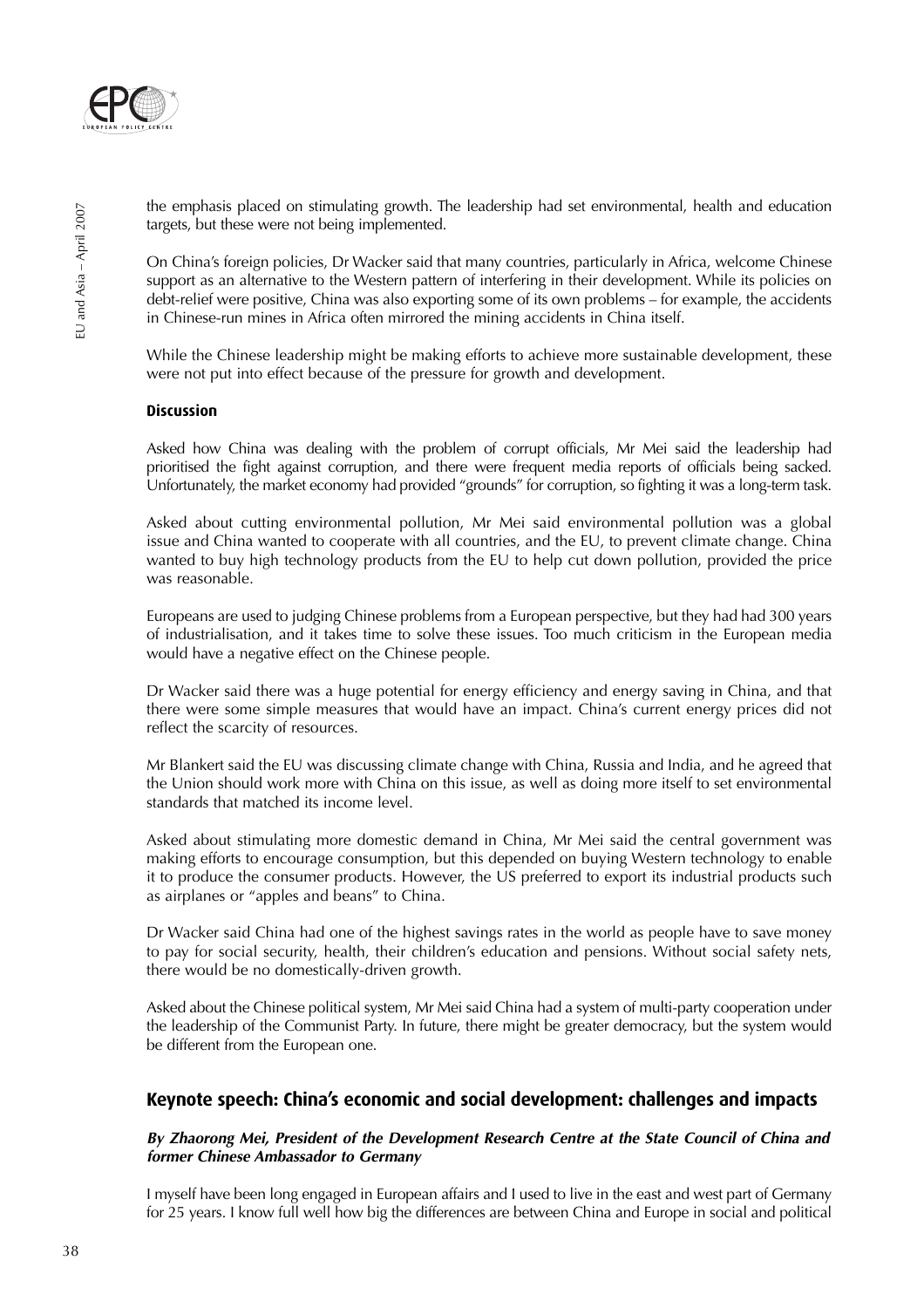

I know still more from my experience how important it is to enhance mutual understanding between the Chinese and European people. Since China and the European Economic Community established diplomatic relations in 1975, and in particular since China adopted the reform and opening-up policy, people-to-people exchange between China and Europe has become increasingly intensive, areas of bilateral cooperation have been constantly expanded, and both sides have come to know and understand each other much better. However, personally, I feel that the level of mutual understanding is still relatively low, compared to the depth of the overall relationship and its need for further development. Therefore I am most grateful that the European Policy Centre offers me this opportunity to talk about China.

Since early 1980s, China's economy has sustained rapid growth for 25 years on end. It has indeed attracted attention and now the whole world is talking about "the rise of China". More and more people have realised that China's development constitutes a positive contribution to the world economy and international peace, while there are also some people who have predicted that one day China might "collapse" due to so many problems that occur in the course of development. Still others have cooked up various arguments of a "China threat" based on their knowledge of historical conflicts triggered by the rise of big powers.

Most of us Chinese don't favour the use of the word "rise" to describe China's development. Rather, we believe it is more proper to use the phrase "peaceful development", because China's development is a long-term and progressive process. Even by the middle of this century, China will at best reach the level of a moderately developed country in per capita terms.

Quite a number of Chinese scholars describe China's development as "national revitalisation", because until the middle of the 18th Century, China's economic aggregate had always ranked among the highest in the world. China only began to decline sharply after the Opium War in 1840 because of the invasion of Western powers and the ludicrous conceit of the feudal rulers as well as the policy of closing China's door to the world.

History has taught Chinese people the lesson that once we lag behind we are vulnerable to attacks and bullies. At the end of 1978, the Chinese leadership represented by Deng Xiaoping summed up both positive and negative experience learned since the founding of the People's Republic of China, and made the historic decision to take up domestic reform and open up to the outside world, and resolutely cast away the rigid system of planned economy.

The leaders took reference, making use of Western experience on the basis of China's national conditions, steering the country along the path of achieving the four modernisations and building socialism with Chinese characteristics. For the past 27 years, China has made great achievements in reform, opening-up efforts and development.

#### **Chinese growth**

First, the national economy has been growing at an annual rate of 9.6%. In 2006 China's GDP amounted to 2.6 trillion US dollars, ranking the fourth in the world. National grain yield increased from 300 million tons in 1978 to 480 million tons in 2005. China has managed to keep 22% of world population with a mere 7% of world farmland.

In 2006 the volume of import and export trade was \$1.7 trillion and with that China leapt to the third place in the world. The structure of exported goods has enjoyed distinct improvement with manufactured products taking up 95% of the total volume of export. By the end of 2006, China had around \$700 billion of accumulated paid-in investment, standing in the first place among developing countries. More than 550,000 foreign enterprises have been attracted to start businesses in China.

Second, the level of people's material and cultural life has been raised considerably. From 1978 to 2005, the annual incomes for urban and rural residents have grown 5.1 and 5.2 times respectively and the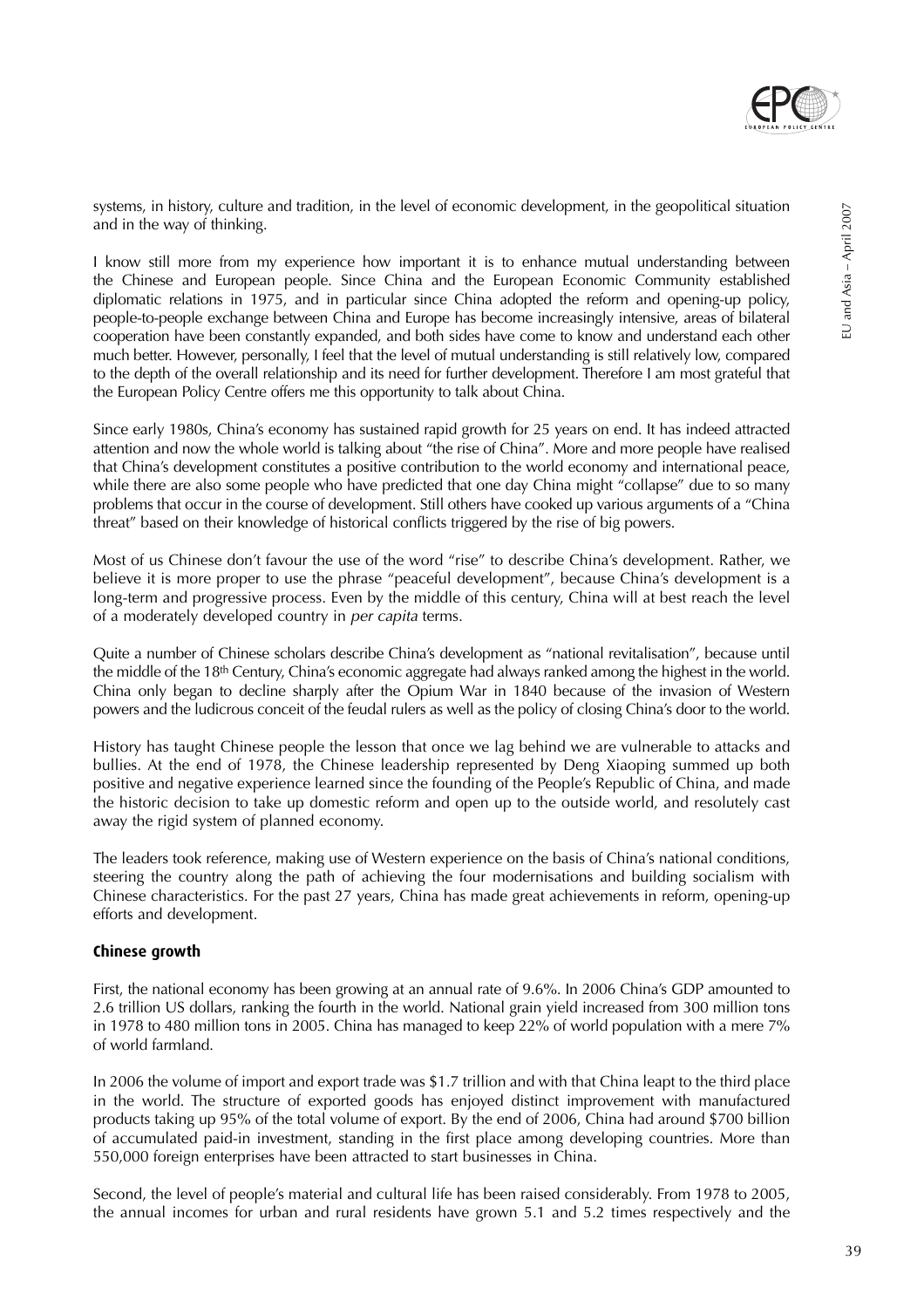

per capita housing areas have respectively increased from 6.7 to 25 square meters and 8.1 to 29.7 square meters.

The national average life-span is 72 years-old, a big rise from 35 years-old in 1949. The system of nine years of compulsory education has been widely spread. In particular, poor children in rural areas can now go to school free of charge. The number of people living in poverty has been reduced from 250 million to 23.65 million. According to the assessment by the World Bank, in the last 20 years, the number of people alleviated from poverty in China made up 75% of the total number in all developing countries.

In 2006 the agricultural tax which had lasted for more than 2,000 years was abrogated and farmers got tangible benefits. A social security system covering both urban and rural residents is gradually being set up. Since 2001, the annual growth rate of fiscal expenditure in social insurance has stayed at more than 15%.

Third, there have been great changes in all-round opening-up efforts. Upon entry into the WTO, China extended the traditional trade in goods to trade in services and has fulfilled its commitment earnestly. The duty for industrial goods was lowered to 9% in 2005 from 42.9% (before China became a WTO member). The duty for agricultural products was reduced from 54% to 15.3%. One hundred service sectors and sub-sectors have been opened. Around 3,000 pieces of law, regulations and department rules have been reviewed and amended.

Principles advocated by the WTO such as 'transparency' and 'non-discrimination' have become the principled basis for legislation in China. Conditions for market access have become more transparent and standardised. The ideas and consciousness of competition, development, rule of law and intellectual property have become more and more deeply rooted among the people. Modern enterprise systems and accounting systems are being established step-by-step. More than 50 countries have recognised China's market economy status.

#### **Political reforms**

Fourth, reform of the political system is progressively moving forward in China across-the-board. In the next five years, China will give priority to the administrative system reform, speed up the transformation of government functions, build a responsible and service-oriented government based on the rule of law, reduce direct government interventions in resource allocation and micro-economic operation, strengthen government functions in providing public goods and services, and establish and improve the macro-control system dominated by indirect regulation.

Frankly, it is still a hard task of reform and development to push forward the socialist democratic politics and build a socialist state based on rule of law. China's reform of the political system requires time. China can by no means fulfill in less than 30 years' time what the West achieved through 300 years' development, let alone keep its own characteristics and not duplicate that of Western countries.

In his book Powers of the Future former German Chancellor Helmut Schmidt wrote: "I believe that the political stability guaranteed by its current system is appropriate, is even beneficial for the Chinese people and for China's neighbours. China's authoritarian political culture will probably evolve as the market economy develops and as a result of the country's opening to the world. It witnessed tremendous changes under Deng Xiaoping's leadership. Today, the Chinese people enjoy greater freedom at home than during any period in the nation's history. We should give China time to develop further. Any serious political attempt to accelerate the process by applying external political pressure will not generate positive results. On the contrary, it could incur disastrous consequences." The above exposition by Mr. Schmidt demonstrates a Western statesman's deep understanding of China's history, present situation and prospect for development.

Although we have chosen the right path to development and taken the right policy of reform and opening up, it would be a one-sided view to regard the achievements I have just mentioned as the whole picture of China's reality. The equally indisputable facts are that the big population, weak economic foundation,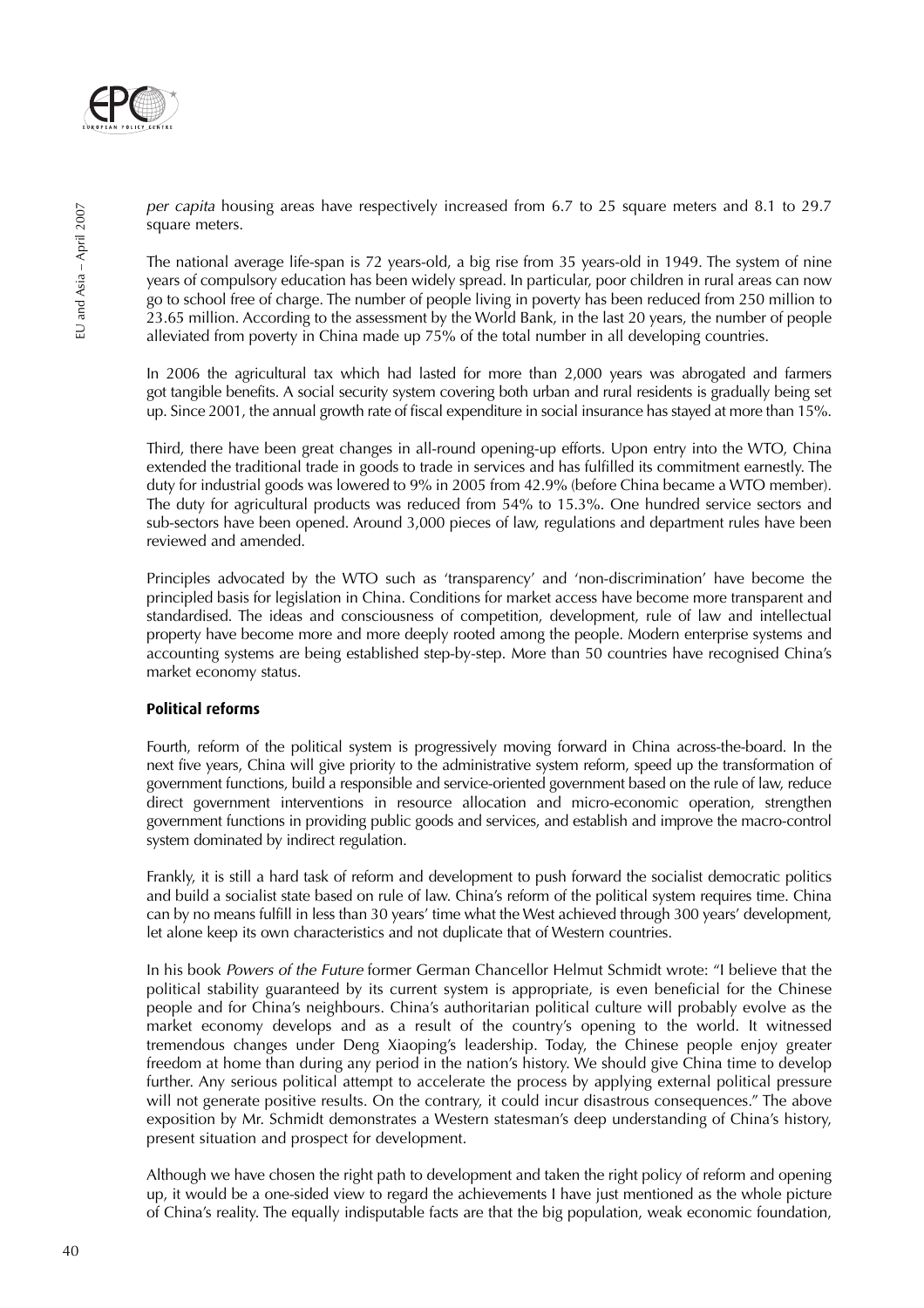

generally under-developed productivity and imbalances between regions and between urban and rural areas still remain China's basic national conditions.

China will remain a developing country for a considerably long time. An evaluation of China's development should not be based simply on the economic aggregate and the growth rate. Neither should the coastal regions and cities in the east be viewed as a standard for judgment. Only by taking into account the population of 1.3 billion, the central and western regions and the vast rural areas, can we come to a comprehensive and objective conclusion.

#### **Economic development**

China's current per capita GDP is only \$2,000, below the 100<sup>th</sup> place in the world. Even if by 2020, China's per capita GDP did approach \$4,500 as anticipated, it would still lag behind the 1999 average level of \$4,900 in the world's mid-income countries. All over China there are more than 23 million people living below the poverty line. In addition, more than 50 million people who have just been alleviated from poverty are still in an unstable condition. According to the World Bank standard of less than \$1 daily consumption, the number of impoverished people in China stands as high as 150 million. Apart from all that, China has more than 82 million handicapped people who are in need of special concern and care. This number almost equals the total population in Germany.

Furthermore, China's industrialisation and urbanisation are not yet completed. It is expected that China's urbanisation level will reach just 47% by 2010. The transformation from the urban-rural dual economic structure to a modern economic mix still constitutes a big challenge. The proportion of China's rural labour to total employment is not only much higher than those in industrialised countries but also above those in some developing countries. It is estimated that 300 million people will migrate from the rural areas within the coming two decades. Every year, the urban population will increase by around 10 million and nearly 24 million will be looking for employment.

#### **Confronting future challenges**

In the next ten years China will be confronted with a series of difficulties and problems. Most importantly, there is a great imbalance in the economic structure and the growth model is still extensive in nature; the environmental and resource cost is too high; the ability of independent innovation is fairly low; the product competitiveness is not strong; and the gap between urban and rural areas and between regions is huge. Meanwhile, with the market-oriented reform in education, health care and housing systems, the ordinary people will have heavier economic burdens. Various social contradictions might, if not properly tackled, lead to social turbulence. Even though these are all problems in the course of development and the developed countries in the West all had this kind of experience in their 300 years' industrialisation process, it is more difficult for China to solve all these problems given that China is far larger than European countries.

In view of these existing problems and challenges, the Chinese government has worked out a series of countering policies and measures, using a scientific development outlook as its guideline and building a harmonious society as its goal.

In economic terms, the first thing is to enable the economy to develop well and fast. We should both maintain a stable, fast economic growth and improve the quality and efficiency of that growth. Therefore it is necessary to put effort into optimising the economic structure and transforming the pattern of growth.

Secondly, save energy and reduce energy consumption as well as emission of pollutants. The aim is to build a resource-saving and environment-friendly society. The current level of China's energy consumption per GDP unit is 2.4 times higher than the world average level and 4.9 times higher than EU's average. In its 11th Five Year Plan for National Economic and Social Development, the Chinese government laid out that by 2010 the energy consumption per GDP unit will be reduced by 20% and the emission of major pollutants by 10%. The comprehensive utilisation ratio of industrial solid waste will be lifted to 60% and the forest coverage will rise from 18.2% to 20%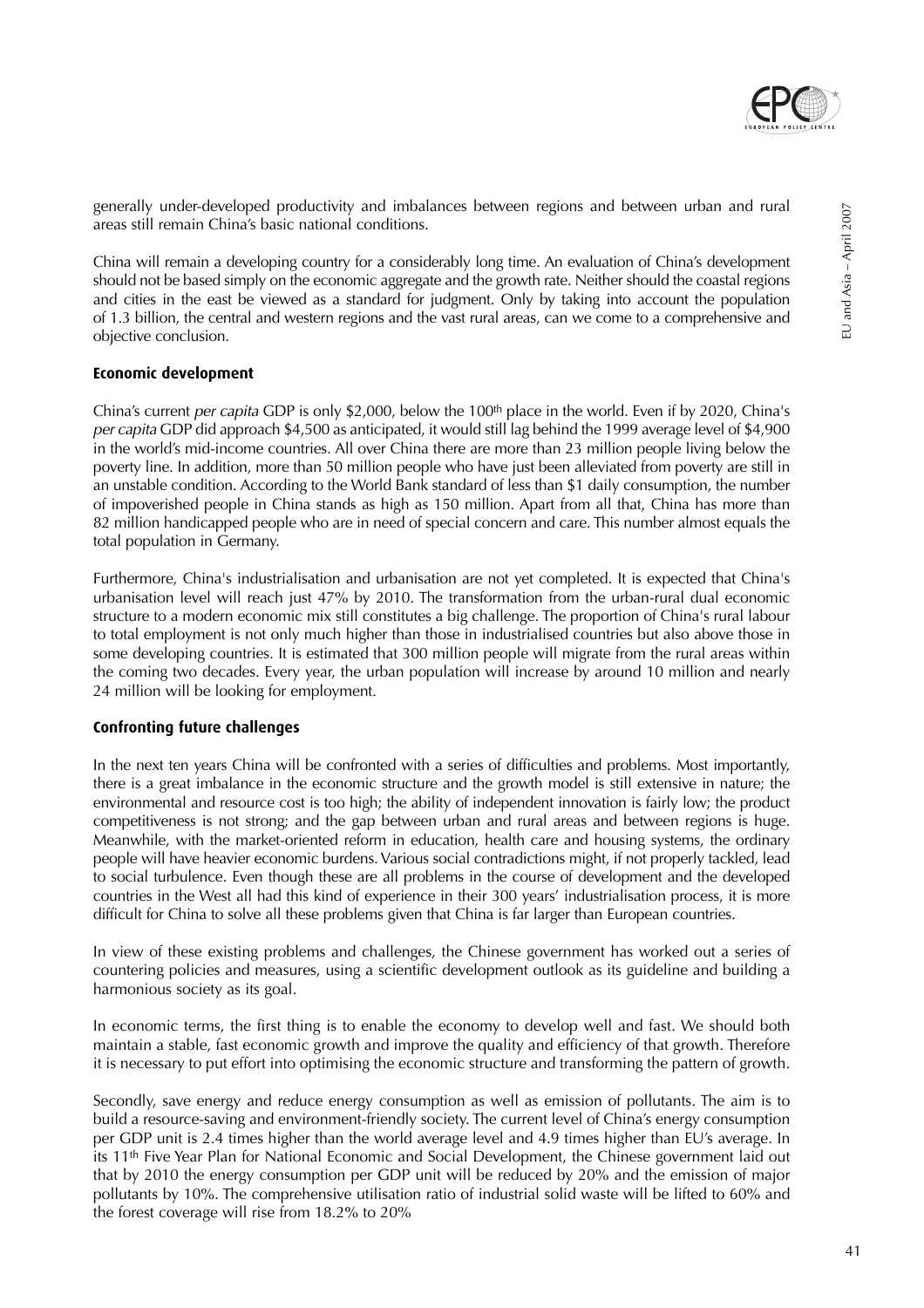

Thirdly, continue the focus on agriculture, rural areas and farmers. Major efforts include supporting agricultural development, boosting rural economy and increasing farmers' income. While developing modernised agriculture, we would guide the surplus rural labour forces to be transferred in order and create a market environment where both urban and rural labor forces enjoy equal opportunities of employment.

Fourthly, enhance the capabilities of independent innovation. Even though products 'Made in China' are sold throughout the world today, they bring only meager profits. In order to buy an Airbus 380 China must export 800 million shirts. In 2006, 35% of China's GDP was contributed by foreign trade surplus but most of it was created by foreign-invested enterprises. Quite a part of China's economic growth was not actually enjoyed by Chinese people.

In the aspect of social development, the priority is to enhance public service and promote social fairness and justice. We will adopt a proactive employment policy and develop the service sector as well as medium-and-small sized enterprises which could provide more jobs. We will continue to focus on education to ensure that the people have equal opportunities to be well educated.

We will strengthen vocational education and skill training and encourage people to set up their own business. We will exert our effort to improve social security and health care systems. We will push forward the reform of income allocation system and endeavour to relax the trend of the widening gap in income allocation in order to progressively realise common prosperity.

China's development not only concerns China herself, but also has an impact on the world. It is understandable that people follow closely the orientation of China's future development and the way it will use its growing overall national strength. I would like to make a few points here in this regard.

First, Chinese development in itself constitutes a great contribution to world peace, stability and development. It is also a useful experience for the evolution of society that a big oriental country of 9.6 million square kilometers with 1.3 billion people could, after winning political independence, find a path to development based on its national conditions, and where more than one fifth of the world's population live a prosperous and contented life and are gradually being lifted out of poverty and backwardness.

Its great significance can not be overestimated. Just think, if China remained weak and poor for a long time what would be the consequences for her surrounding countries or developed European countries? Probably, it is not hard for you to imagine.

Second, the fact that China conforms to the trend of economic globalisation means that it has benefited from international cooperation, but in turn it also offers great business opportunities and real profits to her partners. Since 1978, China has contributed more than 10% of world economic growth and more than 12% of the increase in international trade. The year 2006 saw China's import value of \$800 billion and about 10 million new jobs created for relevant countries and regions. The export of cheap and good Chinese commodities not only gives consumers more choice and brings them real benefits but also relieves the pressure of inflation. From 1990 to 2005, foreign-invested enterprises in China remitted \$280 billion worth of profits. These figures can well make the point.

Third, China makes an effort to participate in the formulation and improvement of international rules. China is a positive participator, defender and constructor of the international system and faithfully implements her due obligations. We abide by the purposes and principles enshrined in the UN Charter, advocate for a strengthened role of the UN and support the UN reform. We are firmly opposed to the proliferation of Weapons of Mass Destruction and their means of delivery and have played an important role in the effort to properly handle the Democratic People's Republic of Korea (DPRK) and Iran nuclear issues. In particular, we have contributed to the resumption of Six-Party Talks which achieved progress.

We take an active part in international trade and economic cooperation. During the Asian financial crisis in 1997, we kept to the decision not to devaluate the RMB and helped to tide our neighbours over the crisis.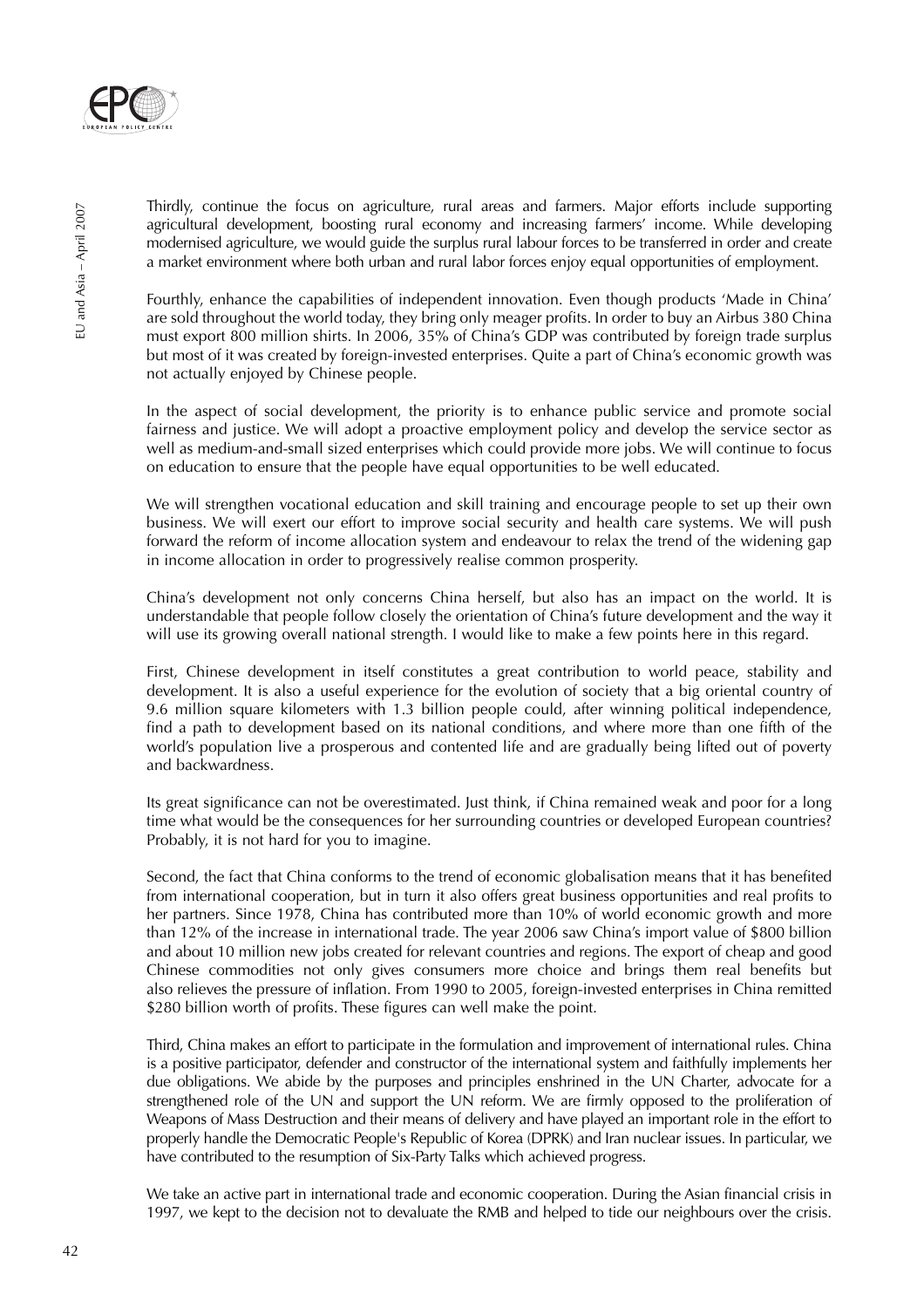

We faithfully implement our commitment to the WTO, join the Doha Round with great sincerity, oppose trade protectionism and push forward the world-wide liberalisation of trade and investment. We conduct energy dialogues and cooperation with all countries, seeking concerted efforts to maintain the stability of the global energy market. We have ratified a great majority of international covenants concerning environmental protection such as the UN Framework Convention on Climate Change, the Kyoto Protocol and the Convention on Biological Diversity.

We have actively provided international aid to the full extent of our capability and contributed to realising the UN Millennium Development Goals. The assistance we provided to countries hit by the earthquake and tsunami in the Indian Ocean was our largest in scale since the founding of the new China, with government aid and public donation worth more than 1.2 billion RMB Yuan. Over the past 3 years, China has cancelled 10.5 billion RMB Yuan worth of debt for 31 African countries.

At the 2006 Beijing Summit of the Forum on China-Africa Cooperation, the Chinese government declared that eight steps would be taken to boost China-Africa cooperation. One step is to cancel debt in the form of all the interest-free government loans that matured at the end of 2005 owed by the Heavily-Indebted Poor Countries and the Least Developed Countries in Africa that have diplomatic relations with China. China endorses the build-up of democratic politics in developing countries but does not impose her own will on others, still less interferes in the internal affairs of other countries.

#### **Peaceful development**

Fourth, China sticks to the path of peaceful development and is committed to the construction of a harmonious world with lasting peace and common prosperity. The path of peaceful development means that on the one hand we will strive for a peaceful environment to develop ourselves and on the other promote world peace with our development. In order to build a harmonious world, we energetically advocate for mutual trust, win-win cooperation and coexistence and promote common progress of different civilisations.

We uphold respect for diversity of the world and recognise differences among countries in their cultures, traditions, social systems, values and paths to development. We maintain that international disputes be settled though peaceful consultation and negotiation based on the principles of equality and mutual benefit and strive for win-win results by way of seeking common ground while reserving differences. The idea of a harmonious world stems from the traditional Chinese thinking of "cherishing harmony".

It is also in keeping with the principles of "peaceful coexistence" initiated by China in the 1950s. In Chinese, "harmony" reads like "he xie". "He" means every body has food to eat and "xie" means everyone has his say. Extend the meanings to the international relations, we come to the point that every country and nation should enjoy the right to subsistence and development, and international relations should be democratised. This stands for a rejection to power politics, unilateralism and hegemonism.

We cannot deny that China's development would also to some extent "challenge" some countries, mainly in the way of competition in commodities. Some European friends recently pointed out that China is not only a market full of opportunities and a promising place for investment, but is also becoming a competitor. This may not be altogether without reason. But it is equally necessary to point out that it is the inevitable outcome of both the competition rule of market economy and the fast development of globalisation, while Europe is an active advocate and promoter of both the competition rule of market economy and economic globalisation.

The Europeans, who are used to having the advantage over other nations in all areas, should abandon the "Europe-centric" mentality and adopt a calm attitude towards the competition from a developing country with an ordinary mindset. In fact, compared to China, European countries are generally in a far more advantageous position in international competition. Even when faced with competition in certain products, Europe should also look within itself to find out where the problems lie. For example, is it necessary to reform the social welfare system with excessively high cost? And the principle of 'win-win cooperation'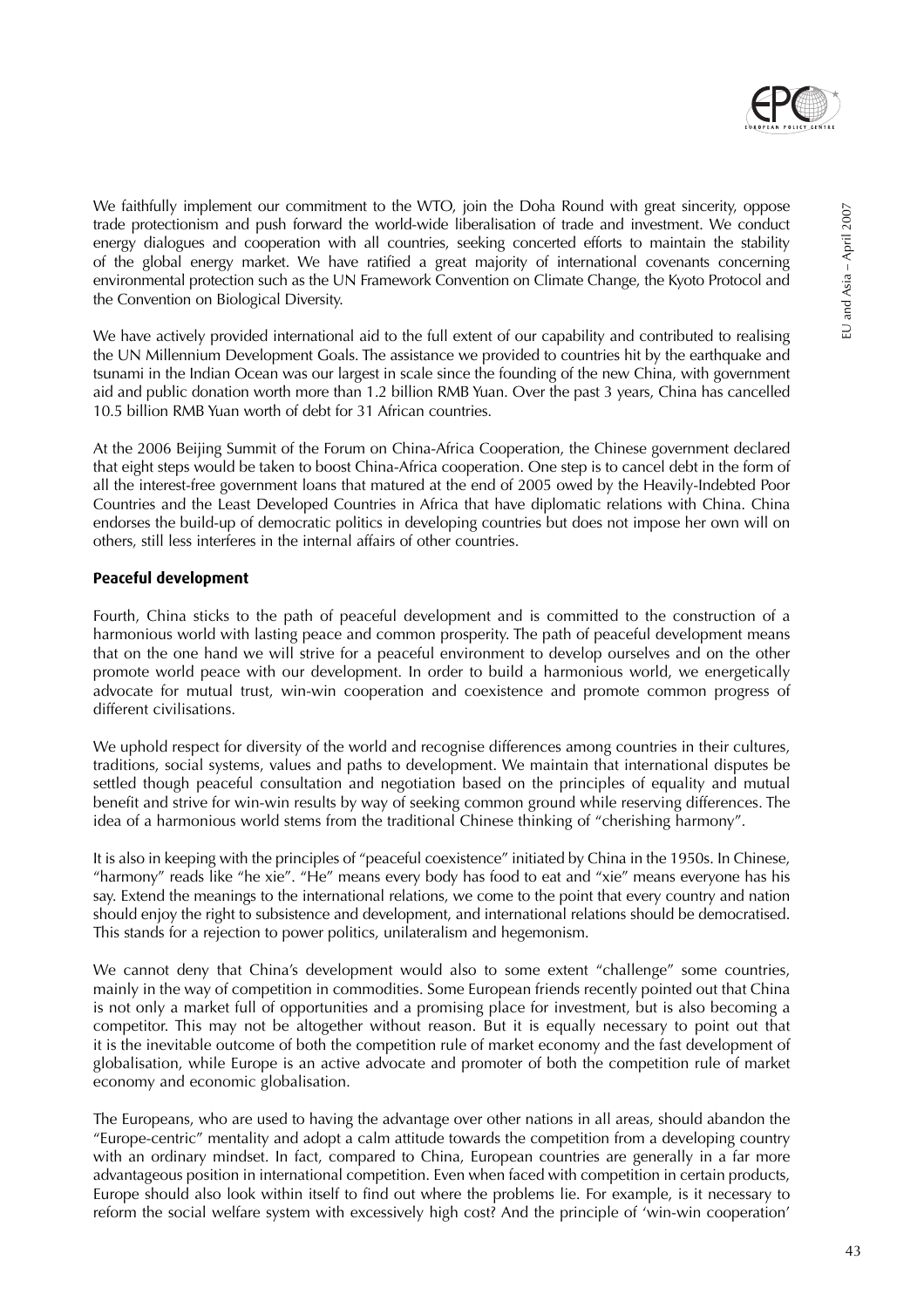

should be upheld in dealing with trade disputes. To counter competition with protectionism can go nowhere but cause great losses to both sides.

Before I end my speech, I would like to point out briefly that it is both the task China sets for herself and the responsibility China takes on for the world to build a harmonious society within China and promote the construction of a harmonious world. The future development of China faces both good opportunities and many challenges. To overestimate China's strength or to see only the many problems China faces does not conform to reality. It is groundless to either play up China's "threat" or predict China's "collapse".

China-Europe relations are generally in good shape. Their future development will inevitably be accompanied by frictions of interest. Nevertheless, our common ground takes a dominant place. The two sides can support each other in strategic sense, enjoy mutually beneficial economic cooperation and learn from each other in culture. All this will constitute the driving force for China-Europe relations to keep the vitality. China hopes to work together with Europe to build on the comprehensive strategic partnership so as to bring benefit to both Chinese and European people and to world peace and prosperity as well.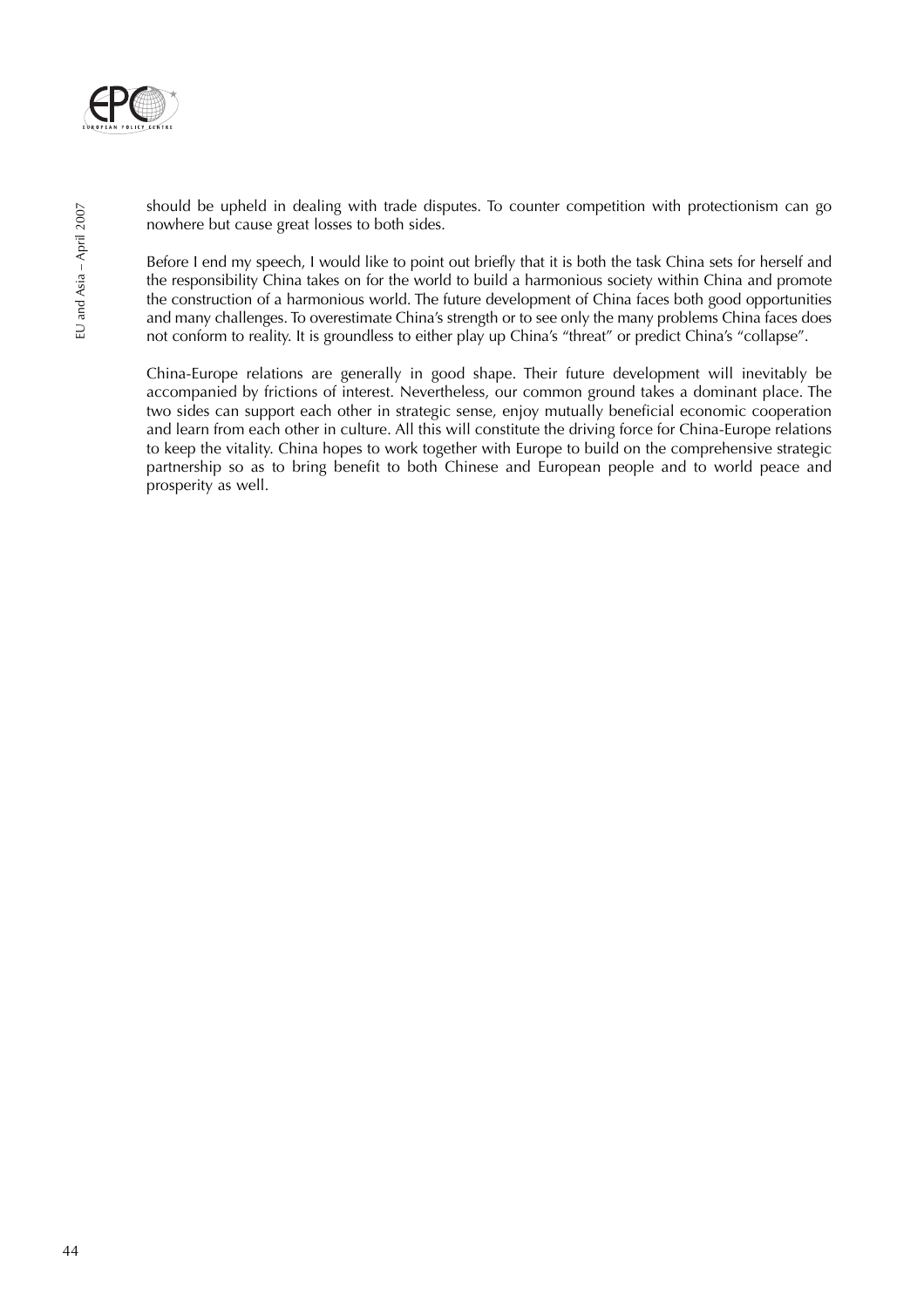

EU and Asia – April 2007

EU and Asia - April 2007

## **VI. Dealing (and the deal) with North Korea**

**March 20 2007: The agreement reached on North Korea's nuclear weapons programme is 'better than nothing'. However, Pyongyang did not give much away, whereas the US has performed a political U-turn to reach a successful outcome, and other countries in the region have lost out. The EU plans to re-establish contacts with North Korea, continue providing humanitarian assistance to its people and support efforts to implement the deal.**

## **Event report**

Ambassador Sung-Joo Han, Chairman, International Policy Studies Institute of South Korea summed up the current deal on North Korean nuclear weapons as "back to square one" or "better than nothing". Some even described it as "worse than nothing".

Despite reports that the weapons' issue has been resolved, the situation is actually getting worse, said Ambassador Han. The agreement has condoned North Korea's weapons programme and taken the pressure off Pyongyang, by implicitly accepting the status quo provided that no further weapons or plutonium are produced. The North Koreans have only agreed to 'disable' their facilities, not to 'dismantle' them, and this does not affect the stock of plutonium or weapons.

North Korea had negotiated very cleverly, said Ambassador Han. Recent photographs show North Korean leader Kim Jong Il visiting the Chinese Embassy "as if he were carrying a trophy". He has also been given the "red carpet treatment" by the US and is credited with bringing peace to North Korea.

The US and North Korea are beginning bilateral talks to normalise relations, the International Atomic Energy Agency (IAEA) representative has visited Pyongyang, and North Korea has said it will fulfil its promises in return for the unfreezing of North Korean funds worth \$25 million in the Macau-based bank Banco Delta Asia.

The deal also has repercussions for other countries in the region, said Ambassador Han, with ministers from Pyongyang and Seoul meeting to discuss South Korea's economic assistance package to North Korea. However, for Japan, the US turnaround on North Korea was a "seismic shock".

#### **Moving the goal posts**

Washington appears to have "moved the goal posts" to make it easier for North Korea to satisfy the requirements, with US Secretary of State Condoleezza Rice taking credit for undoing the previous US policy on North Korea which she herself originally designed. In addition, the Banco Delta Asia dispute has now been settled and North Korean funds unfrozen.

This raises many questions, said Ambassador Han. Is the US moving towards an equidistant policy towards North and South Korea? From the agreement it appears so, since the US is preoccupied with Iraq and is not immediately threatened by North Korea's nuclear weapons, so will treat the two countries with equal weight.

Is the US-South Korean alliance weakening? Again it appears so, as the relationship is cooling on both sides, with a rise of anti-Americanism in South Korea and a more 'closed' US approach towards Seoul.

Ambassador Han wondered whether Pyongyang was being allowed to keep its weapons as a way of recognising its status as a nuclear power in the region. He described North Korea's tactics as "reverse salami", as it doles out concessions, piece-by-piece on the weapons freeze, reporting and aspects of dismantlement.

Does China accept North Korea's nuclear weapons as a *fait accompli*? The Ambassador said that while Beijing would prefer Pyongyang to drop its nuclear programme, it could accept it as long as it did not lead to conflicts with countries such as the US.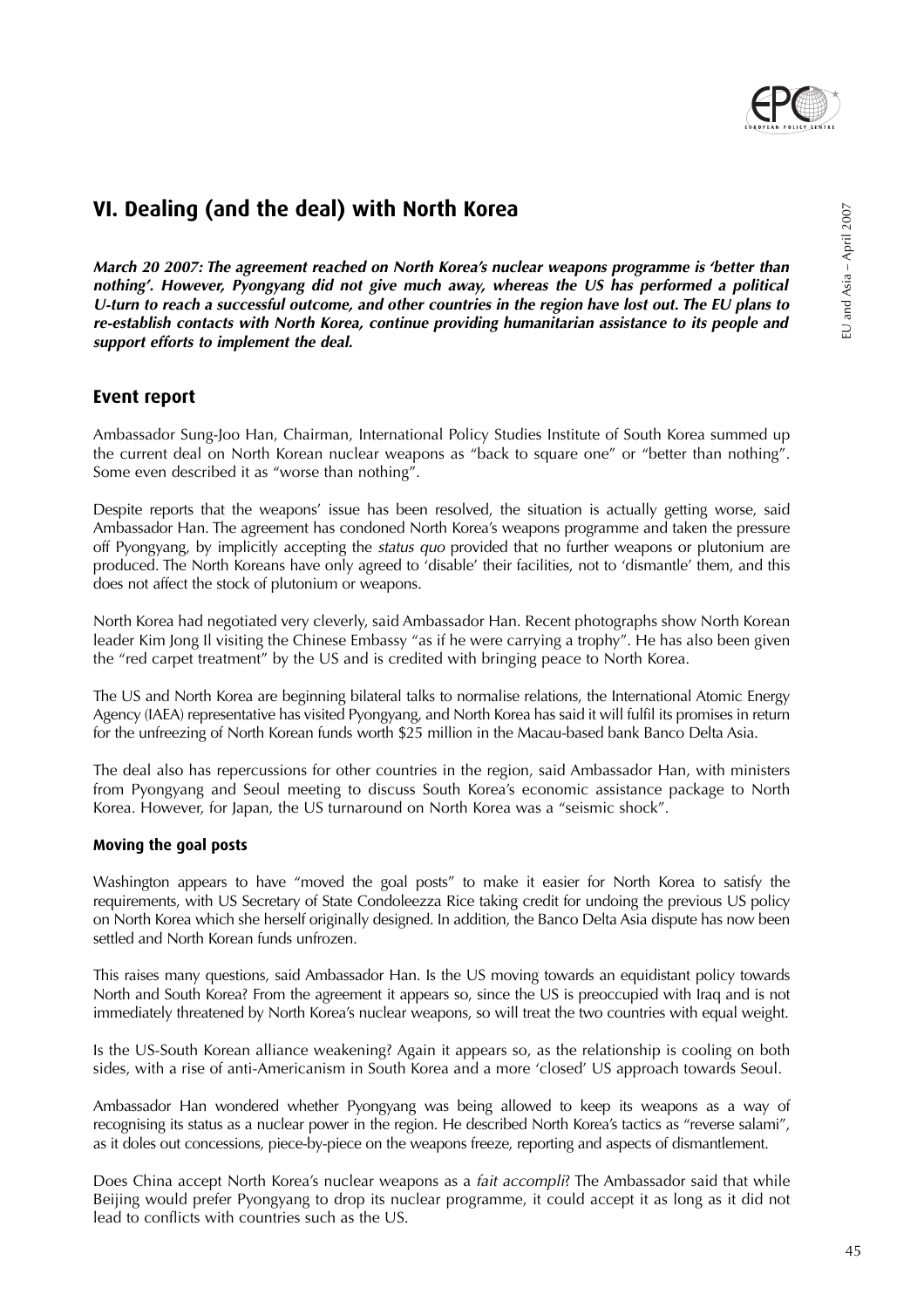

It also seems that North Korea is moving towards an equidistant policy towards China and the US, since North Koreans believe the weapons tests demonstrated that their country was equal to the big players in the region, such as China.

The Ambassador said that while it was unlikely that North Korea would really give up its nuclear weapons voluntarily, it will probably play by the rules, since there are elections in South Korea and it does not want to alienate pro-Pyongyang candidates.

#### **The best deal "at the moment"**

Leonid Petrov, Chair of Korean Studies, Asia Centre, Institute d'Etudes Politiques, Paris, felt the current deal was the best that could be achieved "at the moment".

Finding solutions through the Six-Party Talks was like a "jigsaw puzzle", as combinations of bilateral agreements had to be fitted together to complete the picture. The first of these were the US-North Korean talks in January in Berlin.

North Korea has not had to give way, negotiating from a position of nuclear strength, while Washington's position has moved  $180^\circ$  – it has abandoned its hard-line stance of not talking to North Korea and dropped a number of other issues.

Mr Petrov welcomed any positive engagement with North Korea that would alleviate the suffering of ordinary people and wondered whether in the long term, Pyongyang might be persuaded to move from an "army-first" to a "people-first" policy.

He agreed that Japan had been the "odd man out" in the talks, allowing its domestic concerns about North Korea's abduction of Japanese to act as interpreters to cloud the bigger picture, leaving it isolated.

In order to continue the recent positive moves, both the US and North Korea should keep their promises and pursue a policy of "enhanced engagement", including all the parties in the Korean peninsula and North-east Asia, to complete the jigsaw puzzle.

Mr Petrov finished on a note of optimism, hoping that the Six-Party Talks might become institutionalised as a body for addressing common regional problems.

Antonio Tanca, Co-ordinator of the Asia Team, General Secretariat, Council of the European Union, believed that the situation was probably worse now than after the 1994 Agreement and the July 2005 talks.

The US attitude has become more flexible, while China's has hardened, as it saw the North Korean nuclear weapons test as a "slap in the face".

North Korea has become more forthcoming, which might be the effect of the UN sanctions and the country's deteriorating food situation. The next step is to implement the agreement, stipulating clearer conditionality, with stricter benchmarks to measure progress.

Dr Tanca said the EU had been "part of the game" before the current crisis, but had not been part of the Six-Party Talks. It plans to re-establish its contacts with Pyongyang, continue providing humanitarian assistance to alleviate the suffering of the North Korean people and support efforts to ensure that the agreement is implemented.

Looking ahead, in the light of US assurances that it has no hostile intentions, Pyongyang might embark on a reform process, and has studied the Chinese and Vietnamese models of economic reform.

Given the ambiguity of North Korea's position, Dr Tanca felt that the process might be going in the right direction and reluctantly shared the view that the current deal was better than nothing.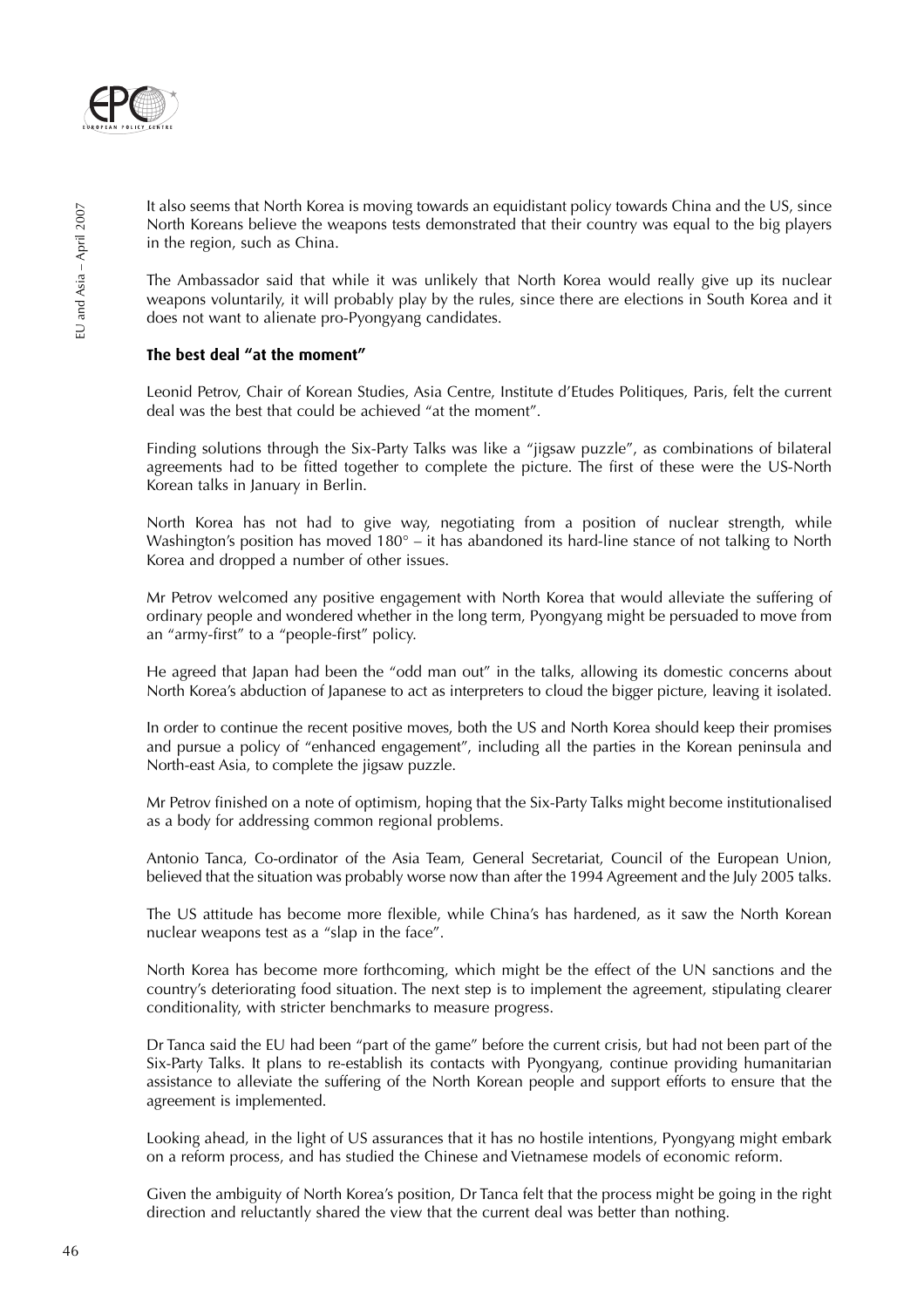

#### **Not the US' finest hour**

Patrick Cronin, Director of Studies, the International Institute of Strategic Studies, described the February accord as "not the United States' finest hour", since it put the position "back to square one".

As the US administration was increasingly mired in the Middle East, it had opted for the United Nations' approach of financial sanctions, which appeared to have persuaded Pyongyang to react positively. However, some hard-liners in the US remain unhappy about Washington giving up the leverage it had over North Korea.

Mr Cronin did not believe that the agreement signalled that proliferation was over – getting an agreement is the easy part, implementation is more difficult, and it could take up to 15 years to complete.

Mr Cronin was concerned about the lack of multinational architecture in South-east Asia, and wondered whether the Six-Party Talks could develop into a more permanent framework.

#### **Discussion**

Pressed on whether the deal would work, Ambassador Han said both the US and North Korea had needed one, so by redefining the issue and moving the goal posts, they gave it the appearance of success.

Asked about the Chinese role in the negotiations, Ambassador Han said North Korea's weapons programme was more of a threat to China than to the US or the EU, and Beijing did not want North Korea to develop weapons, as this increased South Korean and Japan dependence on the US nuclear alliance in the region.

He wondered whether the US and China had reached an understanding on moving forward, since both would gain by it. The US had wanted China to increase pressure on North Korea, which it had only agreed to do after Pyongyang had carried out its weapons test. China wanted to US to open talks with Kim Jong Il and to lower the obstacles on human rights, financial transactions and highly-enriched uranium.

Mr Cronin said China had played an important diplomatic role because of Beijing's fear of instability within North Korea.

Asked about the significance of unfreezing the North Korean funds in the Banco Delta Asia, Mr Han said this was "only the tip of the iceberg", as Pyongyang was concerned about the negative effects that freezing funds had on all international transactions.

### **Keynote speech: North Korean nuclear weapons and the Korea triangle**

#### **By Sung-Joo Han, Chairman, International Policy Studies Institute of South Korea, former Korean Ambassador to the US**

During the past few weeks we have seen headlines which indicate that there is a basic shift taking place in the situation in the Korean Peninsula, especially in relation to the North Korean nuclear issue:

- 1. A photograph of North Korean leader Kim Jong-Il visiting the Chinese Embassy in Pyongyang with a beaming smile.
- 2. North Korea's chief nuclear negotiator Kim Kye-Kwan visiting the United States and receiving the red-carpet treatment by American politicians both in and out of the government.
- 3. The United States and North Korea beginning bilateral talks aimed at normalising relations.
- 4. Dr Mohamed ElBaradei Director General of the International Atomic Energy Agency (IAEA) visiting Pyongyang, holding out the possibility of an IAEA inspection of North Korea's nuclear facilities.
- 5. A South-North Korean ministers' meeting followed by former South Korean Prime Minister Lee Hae-chan's visit to Pyongyang.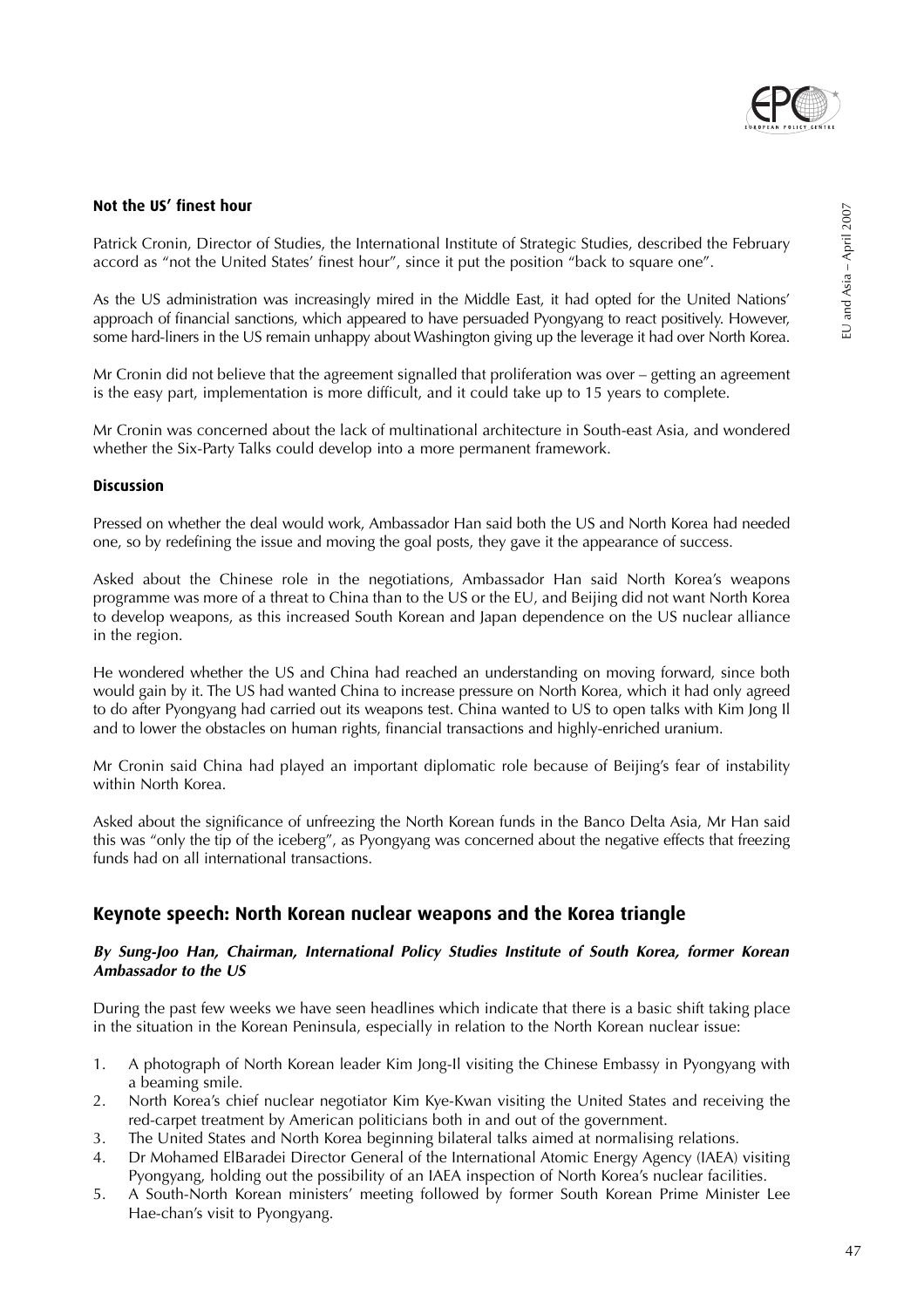

- 6. A decision by South Korea to provide massive aid to North Korea in food and fertiliser without substantial progress in the North Korea nuclear issue.
- 7. The possibility raised of a summit meeting between North and South Korean leaders.
- 8. A falling-out between the United States and Japan on how to deal with North Korea.
- 9. A continuing deterioration in both the South Korean-Japanese and Japanese-Chinese relationships.
- 10. The South Korean-Chinese relationship continuing to improve and expand.
- 11. A change in the US attitude toward North Korea, especially on the nuclear issue and in dealing with North Korea.
- 12. A successful conclusion of the US-South Korea free trade agreement (FTA) negotiations.
- 13. Defence ministers from the United States and the Republic of Korea agreeing on a transfer date of war-time operational control (April, 2012).
- 14. The Japan-North Korean relationship continuing to deteriorate.
- 15. The Chinese-US relationship continuing to improve.
- 16. Within the Six-Party Talks, the US-Japan coalition versus the Chinese-South Korea coalition changing to a US-China-South Korea coalition, thereby isolating Japan.
- 17. The United States walking out of the Six-Party Talks pending the release of North Korean funds worth \$25 million in the Macau-based bank Banco Delta Asia (BDA).
- 18. The United States then opening the way for the transfer of these funds.

#### **Changing circumstances in the Korean Peninsula**

This series of events is enough to raise some serious questions about what is happening in the Korean Peninsula.

- 1. Is the United States moving the goal posts in a way that makes it is easier for North Korea to meet the requirements to normalise bilateral relations? Yes. The 13 February agreement does not even mention North Korea's HEU (Highly Enriched Uranium) issue, fissile material or the nuclear weapons that North Korea claims to have and has tested. The United States has even revised its intelligence estimate on North Korea's uranium enrichment so that it is easier now for North Korea to answer US questions on the issue when and if it is raised.
- 2. Is the United States moving toward an equidistant policy toward North and South Korea? It is too early to tell. But clearly the United States is moving to improve relations with North Korea, as it wants the appearance of progress on the North Korean nuclear issue. The Bush administration would not be able to establish a legacy of having dealt with North Korea if it had not resolved the nuclear issue. The US does not want to be holding the South Korean 'bag' alone as both China and Russia are developing close and good relations with both Koreas and it does not feel immediately and directly threatened by North Korean nuclear weapons.
- 3. Is the US-South Korean alliance weakening? It is being weakened by the rise (although this has somewhat subsided in recent months and years) of anti-Americanism in South Korea, by South Korean assertions of jaju or self-assertiveness, by President Mu-Hyun Roh's government's demand for the transfer of war-time operational control, and by former Defence Secretary Donald Rumsfeld's all-too-ready willingness to down-grade the alliance: "You are pushing an open door," was his answer to South Korea's demand to transfer war-time operational control.
- 4. Is North Korea allowed to keep its nuclear weapons and material so that its status as a nuclear weapons' state is accepted if not officially recognised, which is basically its intention? Yes, we seem to be moving in that direction – following the pattern of India and Pakistan. If the 13 February agreement is any indication, it will be a long time, if ever, before North Korea is denuclearised. I wrote an article for Time magazine with the title, 'Back to Square One', but the editors changed the title to 'Better than Nothing'. Some readers commented, however, the proper title would be 'Worse than Nothing?'

I believe the agreement is certainly better than nothing in that it freezes some of North Korea's nuclear programme and allows it to be inspected by the IAEA. However, it does not mean North Korean nuclear weapons, fissile material, and much of the facilities will be removed or even 'disabled' any time soon.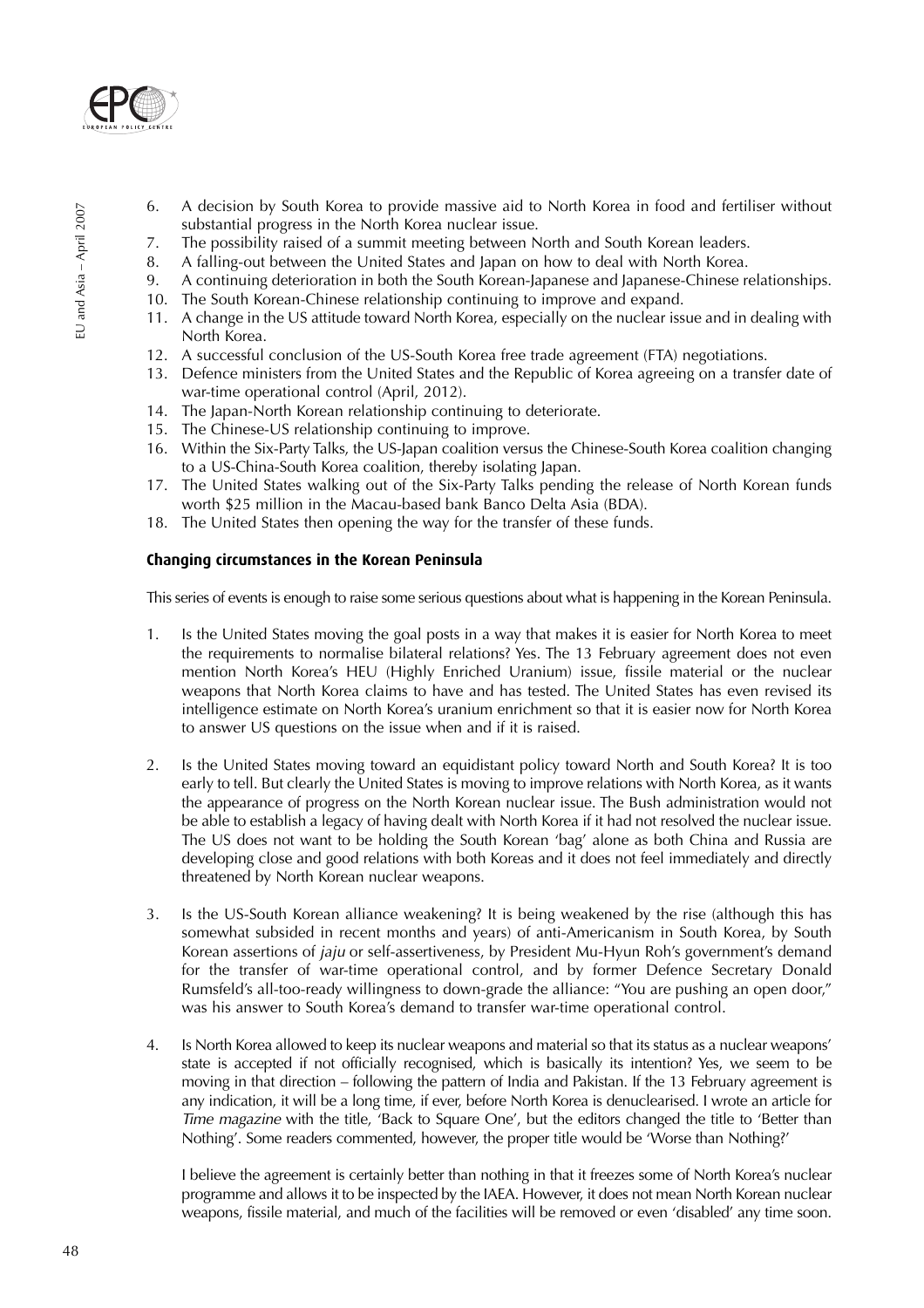

- 5. Does China accept the *fait accompli* of North Korean nuclear weapons? Yes, China would rather see North Korea retain a limited nuclear capability than seek its complete removal at the risk of either a military conflict or the collapse of the North Korean regime.
- 6. Does South Korea let North Korea get away with its nuclear weapons and material? It seems so. China seems to believe that it is better to keep the North Korean nuclear arsenal from growing, to prevent an armed conflict breaking out in the Korean Peninsula, and to keep the North Korean regime afloat, than to try to denuclearise North Korea altogether and soon.

Is South Korea moving away from the United States and closer to China? Yes, South Korea is certain getting closer to China, not only on the North Korean nuclear issue but in overall relations. However, the alliance with the United States will continue to exist for the foreseeable future. The pendulum is moving slowly back to closer relations with the United States, especially with the signing and probable ratification of the FTA.

- 7. Is North Korea moving toward an equidistant policy towards China and the United States? Yes, but the question: is how far? It seems that there is not much love lost between China and North Korea. North Korea has been using Russia to balance China and in the future will want to use the United States as a balance against China even as it maintains outwardly 'brotherly' relations with it.
- 8. Is Japan being increasingly isolated as the US position moves closer to that of China and South Korea on the North Korean nuclear issue? Yes, but Japan is only becoming isolated in relation to North Korea, as the United States will need Japan more as it moves away from South Korea.
- 9. Is there an understanding between China and the United States regarding how to deal with the Korean Peninsula and its key issues? Yes, I believe there has been a strategic dialogue and understanding between China and the United States, that it is better to freeze North Korea's nuclear programme now rather than trying to achieve a quick Libyan-style solution, thereby allowing North Korea to continue to engage and expand its nuclear programme.

#### **International power politics**

Thus, today in North-east Asia, there are two triangles evolving. One is among the United States, China and South Korea. The other is that of the United States, China and North Korea. The 13 February agreement is both a reflection of the changing shape and content of these triangles and serves as a catalyst for such changes.

All told, we are witnessing a development whereby the relationship between China and South Korea is expanding and the United States and North Korea are beginning a journey toward rapprochement, North Korea's nuclear weapons notwithstanding. Despite issues involving ancient history, the relationship between China and South Korea has been getting closer since their diplomatic normalisation in 1992. Their two-way trade went over the \$100 billion mark in 2006, which compares with \$70 billion two-way trade between the United States and South Korea. An FTA between South Korea and the United States will narrow that gap, but only temporarily and only to a limited extent.

We are witnessing changes in the alliance between South Korea and the United States as well. The transfer of wartime operational control, if and when carried out, is an indication of such changes and at the same time will further accelerate them. We are also witnessing the beginning of a thaw between North Korea and the United States, two countries which have had a hostile and confrontational relationship over the years.

How do we explain these developments? What set of factors is causing these changes? One way to get at the answers is to examine the strategic thinking of the actors, the four countries, namely, China, the United States, North and South Korea.

How do we describe the strategic thinking of China on North and South Korea? Regarding the Korean Peninsula, it seems that China has three basic goals, which are often in competition if not conflict with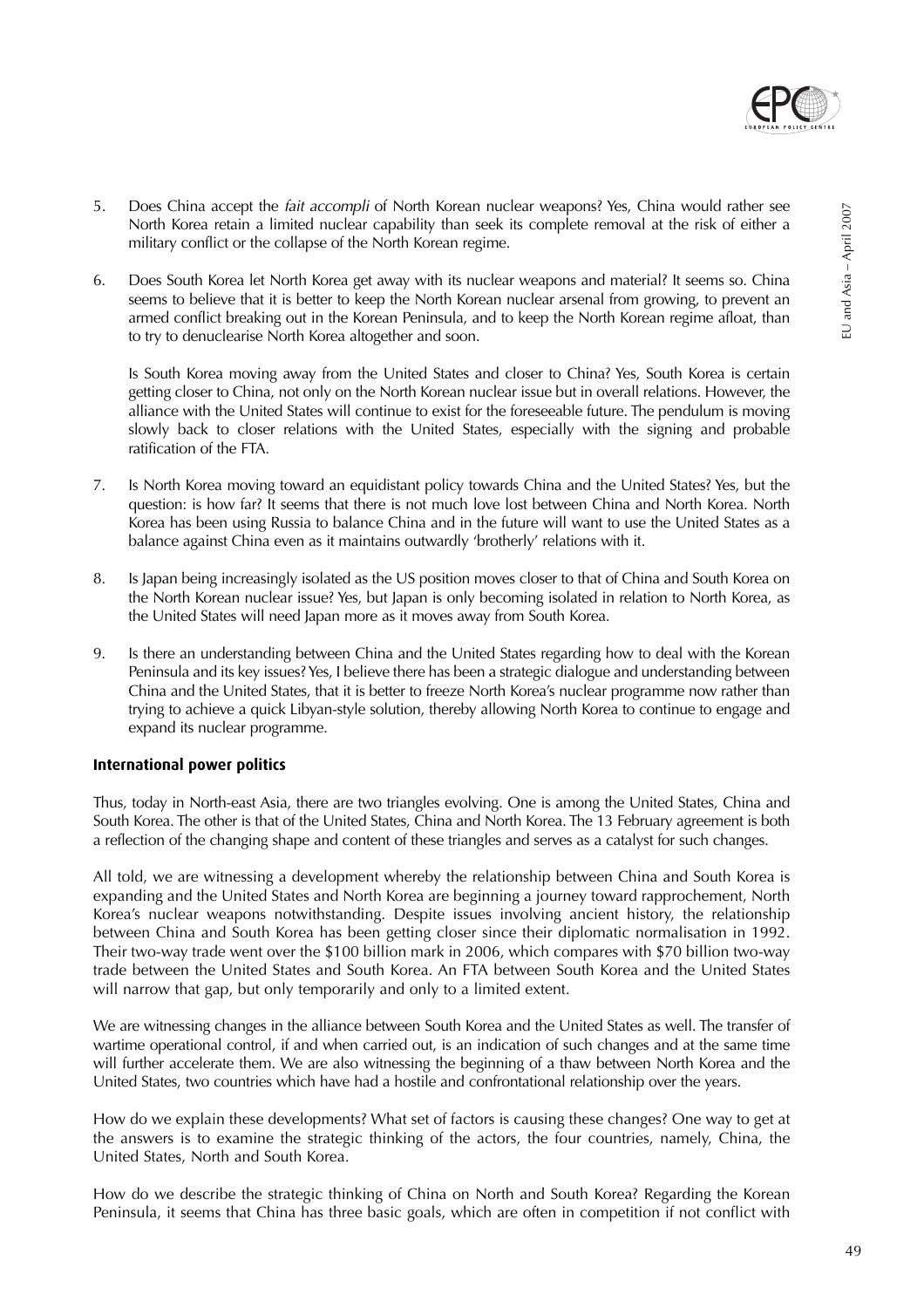

one another. First, China has a stake in maintaining the status quo of North Korean existence in the Korean Peninsula. China does not want the disruption that would accompany and follow the collapse of North Korea. North Korea has allowed China extensive investments in its mines and harbours. China wants to keep North Korea afloat.

Second, China wants peace in the Korean Peninsula. An armed conflict, small or large, will inevitably and prematurely disrupt its current goal of focusing on what it calls "peaceful development" and becoming a great power in due course. Third, China wants a denuclearised Korean Peninsula. In particular, a North Korea armed with nuclear weapons and long range missiles constitutes both a direct threat to China and a possible precipitator of an armed conflict on the Korean Peninsula.

During the first North Korean nuclear crisis of 1993-94, China mostly stayed in the background. But when it was called for, such as in June 1994, China actively sought to persuade and restrain North Korea, using its influence, thus bringing North Korea back to the conference table. This led to the Geneva Agreed Framework of October 1994.

In the current round of negotiations since 2002, China is visibly and actively involved in the North Korean nuclear issue. In part this has been due to the urgings of the United States but in large part in recognition of the danger that the problem can get out of hand and out of control. China also saw this as an opportunity to assert its diplomatic initiative, presence and influence.

But China did not comply with US' other wish, that is, to use China's leverage over North Korea and apply pressure to persuade it to resolve the issue – at least not until the missile test of 4 July, 2006, and the nuclear test of 9 October, 2006. The pattern of Chinese responses to the North Korean nuclear issue has shown certain peculiarities. Even though China would be threatened by North Korean nuclear weapons, it seems to place priority on a 'peaceful resolution' of the issue – that is, to freeze rather than dismantle. China would like to allow North Korea to remain a nuclear weapons' state as long as the number of weapons does not increase, fissile material remains frozen and this does not lead to conflict.

China has been encouraging and urging the United States to have bilateral talks and improve its relationship with North Korea. China has also been urging the United States to lower the barrier for resolving the nuclear issue and improving bilateral relations between the United States and North Korea. Furthermore, China has refrained from making linkages between the nuclear issue on the one hand and other important issues such as Taiwan and trade on the other.

It is clear that early in the game, China decided that the price of working for a complete denuclearisation of North Korea was simply too high relative to accepting the status quo, however undesirable it was. China now seems to be prepared to accept, if not recognise, the current level of North Korean nuclear weapons, welcome US-North Korean rapprochement, and maintain what amounts to an equidistant policy between North and South Korea.

What are the US' strategic thoughts regarding Korea? Until recently, the success it achieved in dealing with Libya on its denuclearisation in 2003 dictated the US approach to the North Korean nuclear issue. The Bush Administration was critical of the 1994 Geneva Agreed Framework, saying it was immoral, expensive and ineffective (much in the same way as John Foster Dulles described the Containment Policy), and instead emphasised sticks over carrots.

However, in the spring of 2007, the Bush Administration's policy changed completely almost overnight. Why? Perhaps it was the muddle in Iraq and setbacks in Iran or the Democratic Party's victory in the November Congressional elections. The Bush administration needed a success story somewhere even if that 'success' is more perception than fact. Or the North Korean nuclear test which might have led the US to conclude that freezing must precede dismantling.

Whatever has brought it about, there clearly has been a rethinking of US strategy. The United States obviously concluded that North Korean nuclear weapons are more of a threat to China than to the United States; that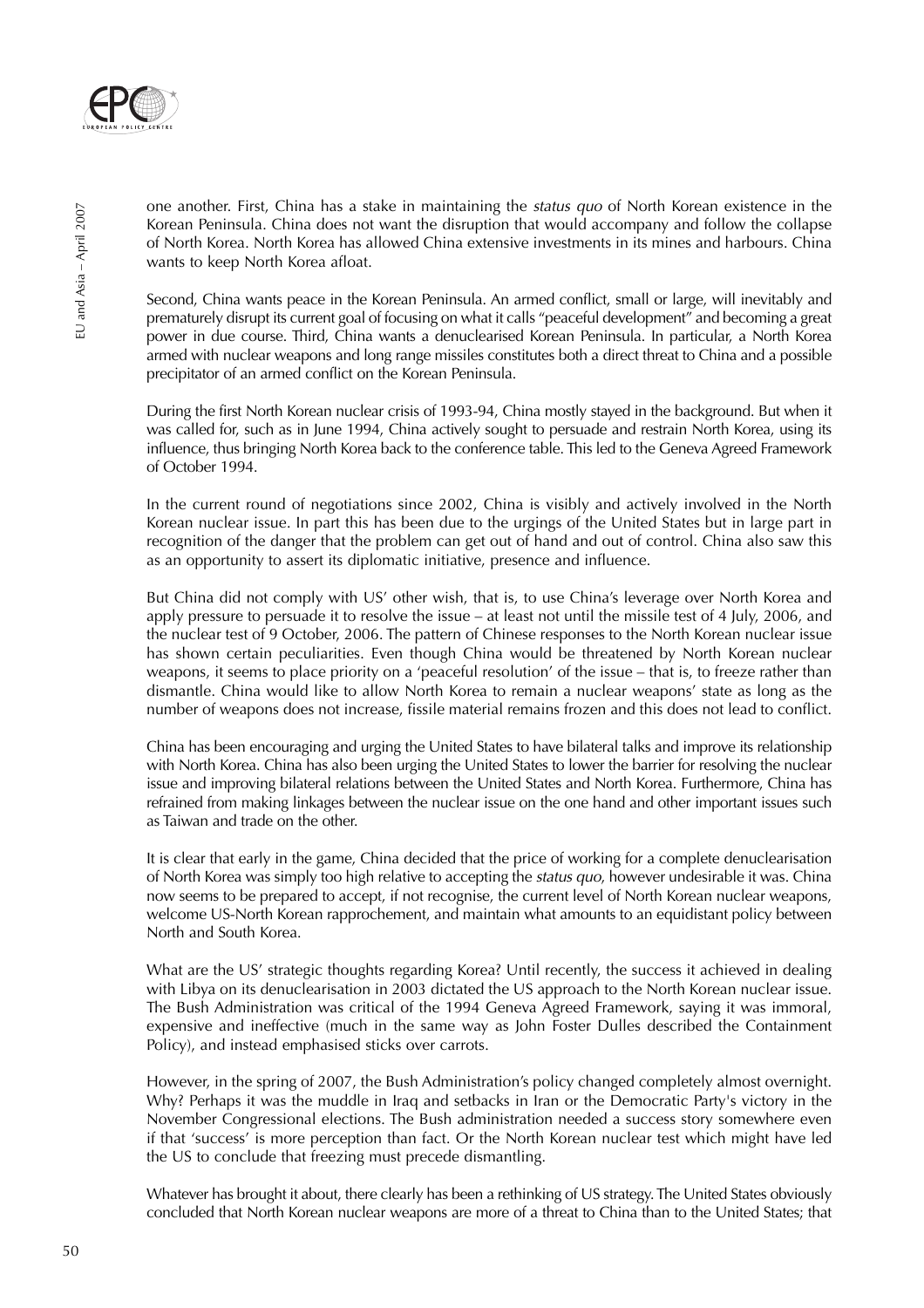

they would make both South Korea and Japan more dependent on the United States; that dealing with the issue however unsatisfactory, will enable the United States to improve relations with North Korea; and that this will help remove a very thorny issue in US-China relations. The United States must have concluded that as long as no transfer of nuclear material or weapons takes place, and a freeze on the number and size of the North Korean nuclear arsenal can be enforced, it is better to find an accommodation to the situation, past brave and

### **North Korea's strategy**

tough talk notwithstanding.

What is North Korea's strategy? North Korea has a knack of lulling the other members of the Six-Party Talks into complacency, thinking that the issue is being resolved. Now, the United States has joined China and South Korea as countries which are only too ready to construe North Korean moves as steps toward a resolution of the issue. North Korea has also skillfully redefined the issue, from dismantling the nuclear weapons, material and programme to whether or not to test the bomb, to come back to the Six-Party Talks, or allowing the IAEA inspectors back into North Korea. By being difficult generally, North Korea makes any small 'concession' look like a big retreat and gesture.

I do not think this euphoria and optimism are justified as far as the complete denuclearisation of North Korea is concerned. Right now, the North Korean strategy consists of two elements. One is what I would call salami tactics in reverse – that is, doling out inconsequential concessions and exacting big rewards. The other is the North Korean version of the 'Sunshine Policy', a policy aimed at disarming the hardliners, undoing sanctions, increasing assistance and strengthening the position of its friends.

Its ultimate aim is to make its nuclear weapons a fait accompli and to legitimise them. China and South Korea, now joined by the United States, are only eager to accept North Korean gestures as genuine and to claim them as a success on the road to a complete resolution of the issue.

South Korea's main goal is to maintain peace on the Korean Peninsula through accommodating their demands and developing cooperative relations with North Korea. Since 2002, until the end of 2006, there was a huge gap between South Korea and the United States on how to deal with North Korea and the North Korean nuclear issue in particular. South Korea emphasised carrots and insisted there should be no pressure on North Korea.

South Korea judged that the reason behind the North Korean nuclear weapons programme was the sense of insecurity that North Korea felt, especially vis-à-vis the United States. "Make North Korea feel secure, then they will give up the nuclear weapons programme" – such was the thinking of the South Korean President Mu-Hyun Roh. Naturally, South Korea's approach was closer to China's than either that of the United States or Japan.

Now, however, the United States has moved closer to China and South Korea on how to deal with North Korea and the nuclear issue: "Be gentle and nice to North Korea". While the United States came to that conclusion and position for different reasons than South Korea, it will still have the effect of allowing North Korea to remain as a nuclear weapons' state for the foreseeable future.

#### **The two Koreas**

China and the United States are big powers. Koreans, both in the North and in the South, have what I would call "big power-phobia." Korea as a separate entity has survived over the ages by sometimes being defiant, and sometimes being pliant to its big neighbours. The timing and choice have not been always right. Today, there are two Koreas instead of one, to play that game, in competition with each other and with the encouragement of the big powers as well.

Since the late 19<sup>th</sup> century, a big point of contention among the Korean elite has been whether to go with the maritime or the continental powers. After World War II, circumstances made North Korea choose the continentals: the Soviet Union and China, and it ended up as a poor country with a dictatorship. South